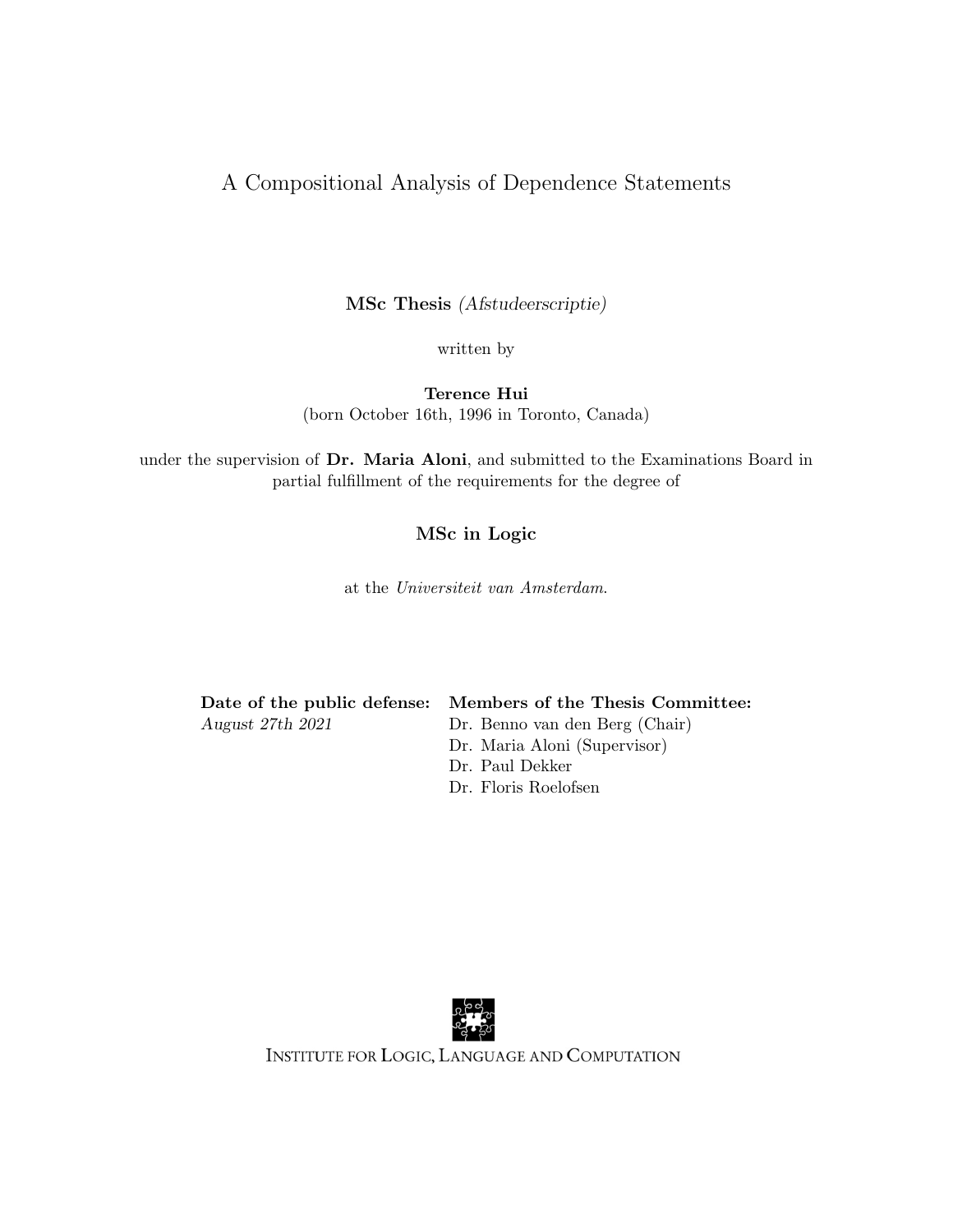## **Contents**

| $\mathbf{1}$   |         | Introduction                                                                                       | $\bf{2}$       |
|----------------|---------|----------------------------------------------------------------------------------------------------|----------------|
|                | 1.1     |                                                                                                    | 3              |
|                | 1.2     |                                                                                                    | $\overline{4}$ |
|                | 1.3     |                                                                                                    | $\overline{4}$ |
|                | 1.4     |                                                                                                    | $\overline{5}$ |
|                | 1.5     |                                                                                                    | 9              |
|                | 1.6     | Dependence as strict conditionals $\ldots \ldots \ldots \ldots \ldots \ldots \ldots \ldots \ldots$ | 10             |
|                | 1.7     |                                                                                                    | 12             |
|                |         | Typed inquisitive semantics $\dots \dots \dots \dots \dots \dots \dots \dots \dots$<br>1.7.1       | 12             |
|                |         | Dependence in typed inquisitive semantics $\dots \dots \dots \dots \dots \dots$<br>1.7.2           | 14             |
| $\bf{2}$       |         | Dependence statements: Puzzles and Solutions                                                       | 16             |
|                | 2.1     |                                                                                                    | 16             |
|                | 2.2     |                                                                                                    | 17             |
|                | 2.3     |                                                                                                    | 20             |
|                | 2.4     |                                                                                                    | 21             |
|                |         |                                                                                                    |                |
| 3              |         | Dependence and Concealed Questions                                                                 | 23             |
|                | $3.1\,$ |                                                                                                    | 23             |
|                | 3.2     |                                                                                                    | 26             |
|                | 3.3     | Concealed Questions using conceptual covers                                                        | 27             |
|                | 3.4     | Concealed Questions in typed inquisitive semantics $\ldots \ldots \ldots \ldots \ldots$            | 31             |
| $\overline{4}$ |         | Propositional anaphora in Dynamic Inquisitive Semantics                                            | 39             |
|                | 4.1     |                                                                                                    | 39             |
|                | 4.2     |                                                                                                    | 40             |
|                | 4.3     |                                                                                                    | 42             |
|                | 4.4     |                                                                                                    | 42             |
|                | 4.5     |                                                                                                    | 43             |
|                | 4.6     |                                                                                                    | 47             |
|                | 4.7     |                                                                                                    | 49             |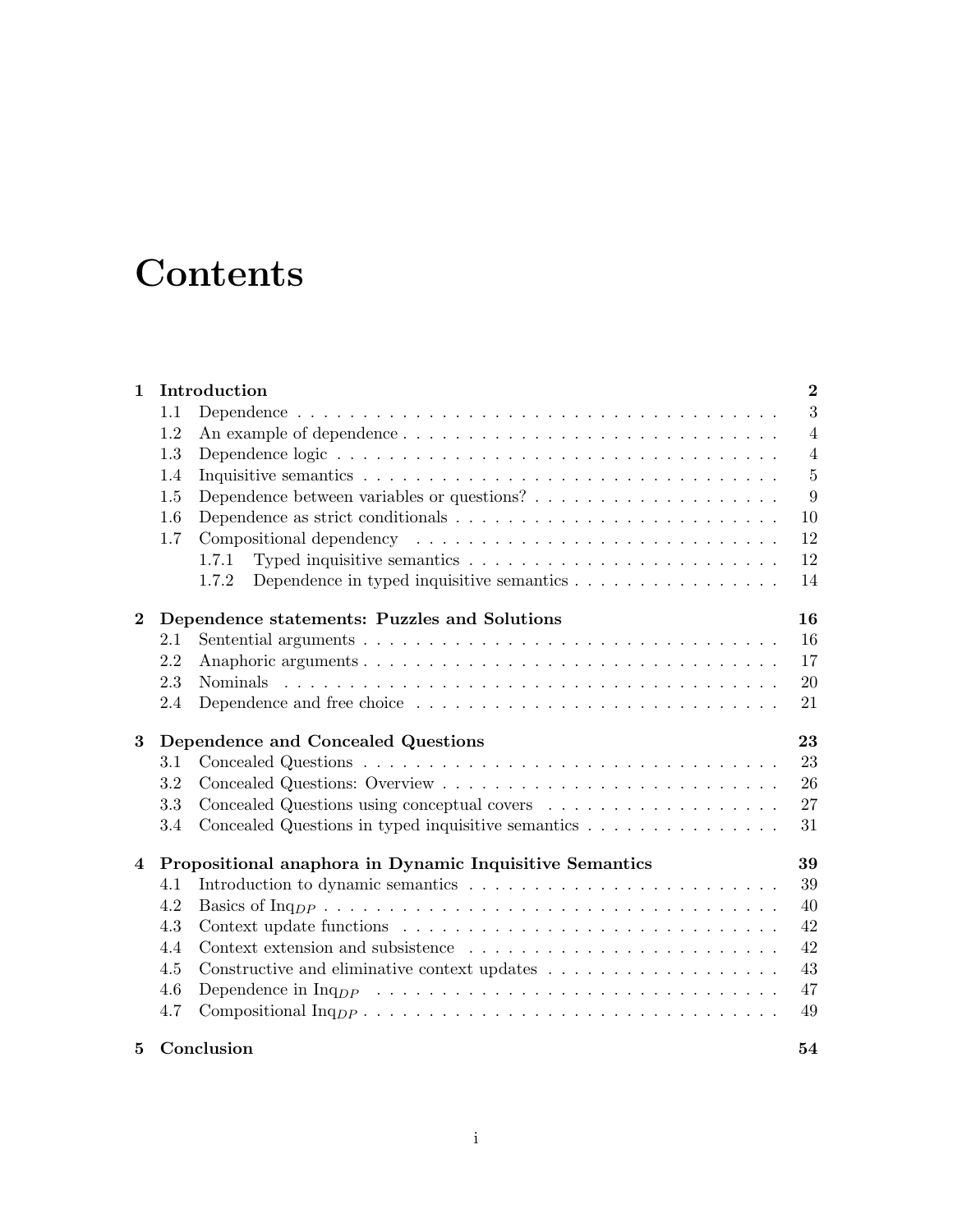### Abstract

This thesis investigates the semantic structure of dependence statements which feature the verb depends on. The analysis of these statements will be done in a typed system which will be based on an inquisitive notion of meaning. Various types of dependence statements will be presented which are unable to be represented in a standard typed inquisitive semantics. These dependence statements feature concealed questions and propositional anaphora. Two typed inquisitive semantics systems will be presented. The first system that we will present is designed to represent dependence statements which feature concealed questions. This system will be able to represent a number of different readings of dependence statements which contain concealed questions. The second system will be based on a dynamic inquisitive semantics framework and is designed to represent dependence statements which feature propositional anaphora. This framework will allow us to represent the dynamic effect of propositional anaphora in dependence statements.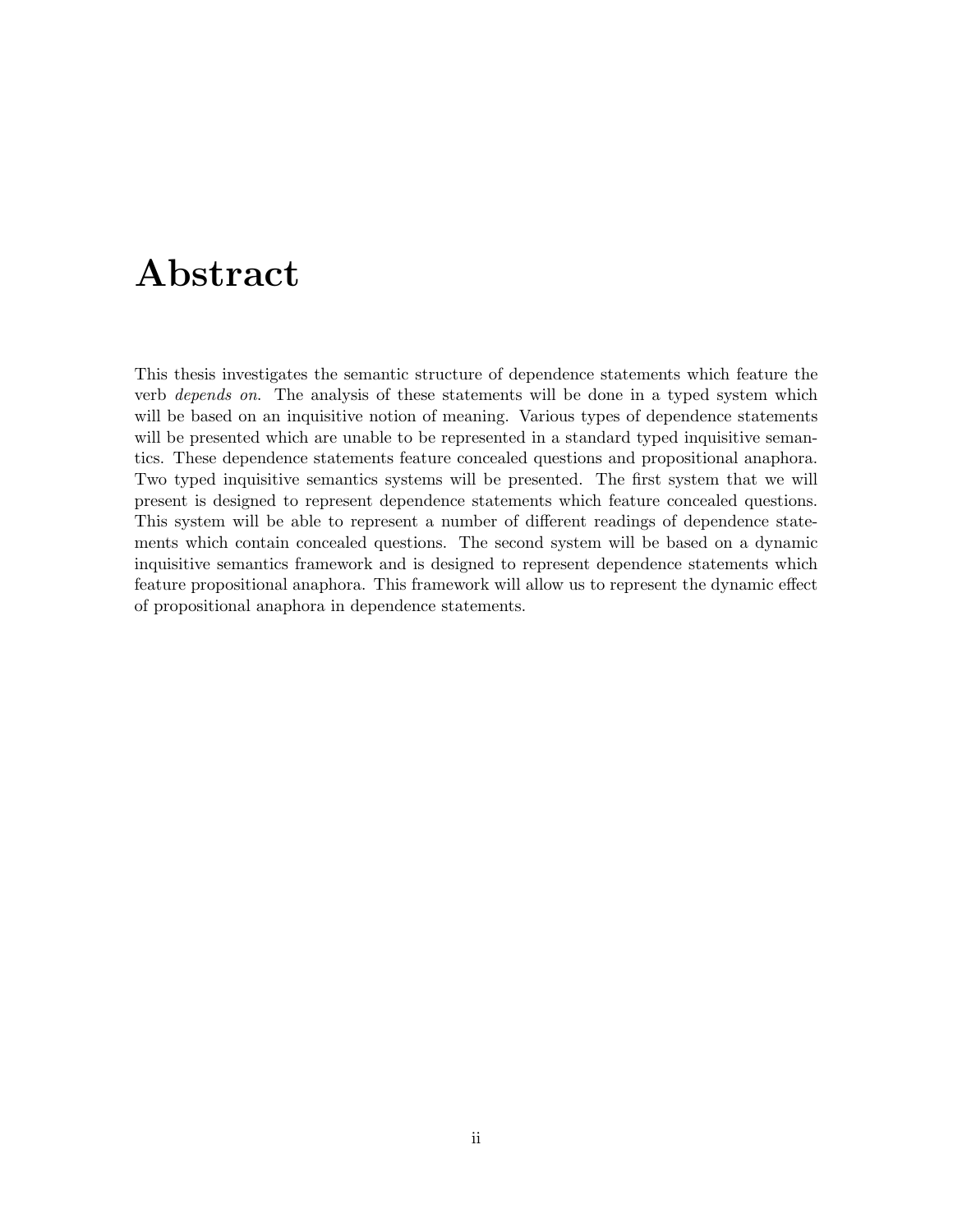### Acknowledgments

First, I would first like to thank Maria Aloni for all the time she spent helping me with the numerous technical details of this thesis. You are an excellent supervisor and this thesis could not have been finished without your help. I would also like to thank the members of my defence committee, Benno van den Berg, Floris Roelofsen and Paul Dekker, for taking the time to read my thesis, attend my defence and provide feedback.

Thank you to Augie, Fergus, Grace, Ion, Jason, Lukas, Martin, Max, Nikki, Oana, Pepijn, Rachel and Sam for being good friends and making Amsterdam a fun place to live. I would also like to thank Austin, Hesam, Jeremy, Julian, Kevin, Kien, Markus, Ryan and Sam for keeping in touch despite the time differences. Thanks to Ryan and Louis for making sure that I would arrive perfectly on time for my defence.

Thank you to my Aunt Kitty for hosting my for some of my time in Amsterdam. You helped make Amsterdam feel more like home. Thank you to Jasper for always responding to whatever nonsense I sent you. You are a good brother and friend.

Finally, thank you to my parents for supporting me throughout my studies and allowing me to pursue my interests wherever they may take me.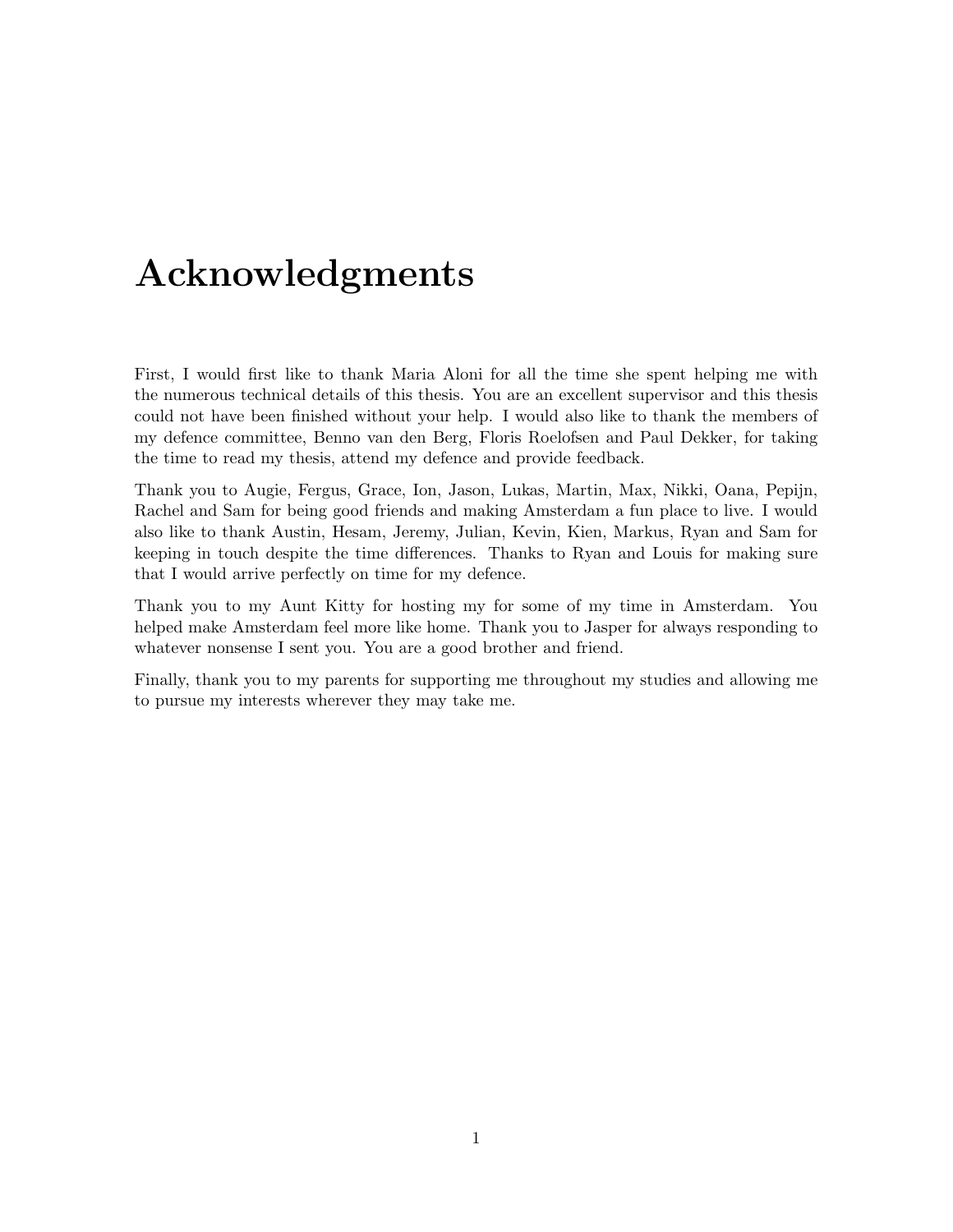# Chapter 1 Introduction

Dependence is a pervasive concept that plays a role in both science and everyday life. Natural sciences like chemistry and physics examine what dependencies hold in nature. For example, in physics, the study of motion consists of discovering what factors determine how an object changes position over time. If we are examining the orbit of the Earth around the sun, we can attempt to discover what factors the speed of Earth's orbit depends on. In chemistry, we can study what factors determine what type of chain reaction occurs in a given scenario. Thus, in both chemistry and physics dependence plays a central role.

Another area where dependencies are important is in database theory. A database is an organized collection of information. Database store information by means of entries. Each entry may have certain attributes which represents the information about the entry. Dependency plays a role in this domain as there are often certain constraints that we want a database to satisfy. For example, if we are making a database for COVID-19 vaccination information, we would want to have certain constraints for each entry. In this case, we would want an ID for each individual. This ID can determine a number of things such as someone's personal information. Additionally, we would want the date of the second vaccination appointment to depend on the date of the first vaccination appointment. Since dependence is so crucial in maintaining a proper database, the topic has been heavily analysed by the database community.

Dependence also plays a role in everyday life. During a conversation, people often use dependence statements in response to questions asked of them. Consider the following exchange:

- Alice: Will you go to the beach tomorrow?(1.1)
- (1.2) Bob: It depends on the weather. If the weather is nice, I'll go to the beach. If it isn't, I won't.

In the dialogue, this answer seems like a reasonable answer. However, Bob's response does not literally answer the question that Alice asked as he never explicitly states whether he will go to the beach tomorrow. Instead, Bob establishes a dependency between the weather and whether he will go to the beach. Often dependence statements are made in ordinary conversation. Thus, studying dependence statements is useful for understanding what is meant by certain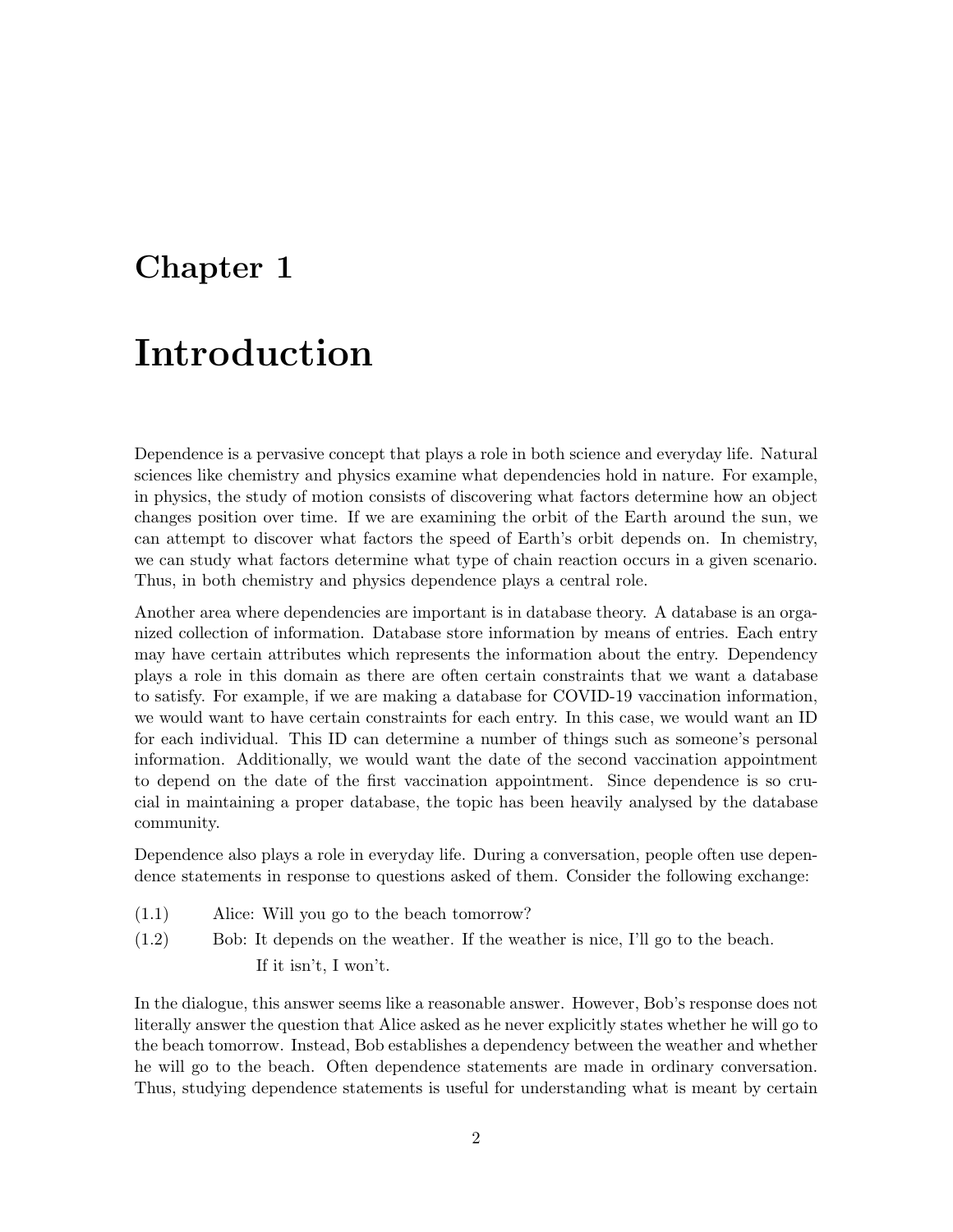phrases in ordinary conversation. Further, understanding why this constitutes a coherent dialogue and why the response is an appropriate answer to the question is one of the goals of pragmatics. Thus, the study of dependence statements are important in the field of linguistics as well.

In this thesis, we will focus on the study of dependence statements in the field of linguistics. However, instead of analysing the pragmatics of dependence statements we will focus on analysing dependence statements from a formal semantics perspective. We will present numerous puzzling features of dependence statements that must be explained for a suitable compositional analysis of dependence verbs. We will analyse dependence statements in a typed inquisitive semantics system (Theiler, 2014) (Ciardelli et al., 2017) and provide several ways in which inquisitive semantics can be extended to account for the puzzling cases that we have presented. We will make use of both conceptual covers and dynamic semantics to represent these cases.

The thesis will be structured as follows. The rest of the first chapter will provide an introduction to the concept of dependence. This will be done by presenting various analyses of dependence in inquisitive logic (Ciardelli, 2016), (Ciardelli, 2018), (Theiler et al., 2019) and dependence logic (Väänänen, 2007), (Yang and Väänänen, 2016). The second chapter will present various linguistic puzzles associated with compositionality and the verb  $depend(inq)$ on. In the last two chapters, we will present novel variations to existing inquisitive semantics frameworks that will allow for a better representation of dependence statements. The third chapter will cover how conceptual covers and concealed questions (Aloni and Roelofsen, 2011) can be incorporated into a typed inquisitive semantics. This will allow for the representation of dependence statements with concealed questions and identity questions. The fourth chapter will cover how modifications to dynamic inquisitive semantics (Dotlačil and Roelofsen, 2019) can allow dependence statements with propositional anaphora to be represented. This system will allow for the representation of anaphoric expressions which refer to inquisitive propositions.

#### 1.1 Dependence

In this section, we will outline the specific notion of dependence that we seek to represent and introduce several formal representations of this type of dependence. We will begin by presenting a scenario which will demonstrate the specific relationship of dependence that we seek to analyse. In the following sections, we will provide an introduction to both dependence logic and inquisitive semantics. Then, we will present an analysis of dependence by Ciardelli (2016) where he argues that the notion of dependence can be characterized in inquisitive semantics as question entailment. In doing so, we will also present his argument that the analysis of dependence as a relationship between questions affords several benefits over analyzing dependence as a relation between variables. We will, then, examine further representations of dependence in inquisitive semantics by presenting Ciardelli (2018) where he argues that the original dependence logic and inquisitive logic formulations of dependence are not the correct way to formalize dependence statements. Following this, we will present an analysis of dependence statements in a typed semantics by Theiler et al. (2019) that builds on the analysis by Ciardelli (2018). Finally, we will present several arguments for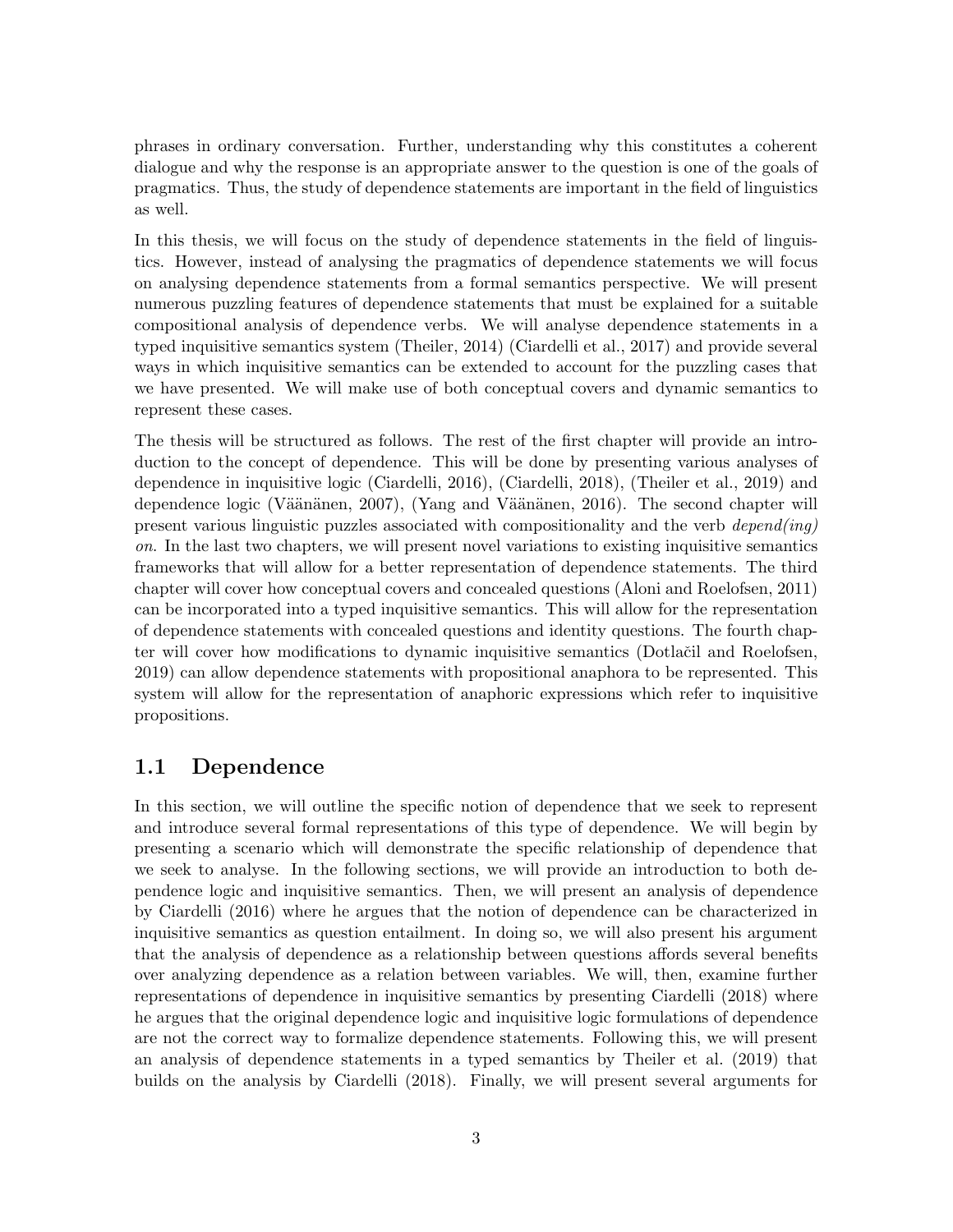why the analysis by Theiler et al. (2019) successfully captures several features of dependence statements.

#### 1.2 An example of dependence

Example 1. Suppose Amy plans to go to the beach, but Amy will only go provided that it is sunny and it is the weekend. Given Amy's considerations about the weather we can conclude whether she will go to the beach depends on two things: (1) whether it is sunny and (2) whether it is the weekend. The relationship between Amy's decision to go the beach and the weather and time of the week is what we seek to examine in this thesis. We consider this relationship to be a form of dependence at the propositional level. This relationship can also be expressed by means of questions and answers. If someone has the answers to the questions about the weather and the time of the week, then they will have the answer to the question about Amy going to the beach. Usually in natural language, this relationship would be expressed by the statement in (1.3a).

- (1.3) a. Whether Amy will go the beach depends on whether it is the weekend and whether it is sunny.
	- b. Whether Amy will go the beach depends on whether it is the weekend.
	- c. Whether Amy will go the beach depends on whether it is sunny.

Sentences with the form of these natural language expressions of this relationship will be the focus of this thesis. From the descirbed scenario, we can infer that niether  $(1.3b)$  nor  $(1.3c)$ are true. This is the case as it is impossible to determine in the scenario described whether Amy will go to the beach simply from knowing the answer to one of the questions in the object position of (1.3a).

There are two things to note. First, in this scenario it is true that if one knows either that it is not the weekend or it is not sunny, one can conclude that Amy will not go to the beach. We will call this relationship partial dependency, which we will not cover in this thesis. The second thing to note about this natural language representation of the example above is that less information is given in (1.3a) than in the example described. This is because in our example, we specified the exact way in which Amy's decision to go to the beach depended on the weather and the time of the week. By making a dependence statement, one does not specify how the subject depends on the object but simply that this relationship holds. Thus, the notion of dependence we seek to analyse is dependence between questions.

#### 1.3 Dependence logic

In this section, we will briefly present dependence logic and show how the previous example can be represented in this system. Dependence logic emerged from the observation by Henkin that certain patterns of quantification over individuals were not possible in first-order logic. More specifically, expressing that certain values are determined by other values is not possible in first-order logic. Thus, logics were designed to represent this type of quantification. We will begin by presenting a dependence logic by Väänänen  $(2007)$ . This logic is enriched with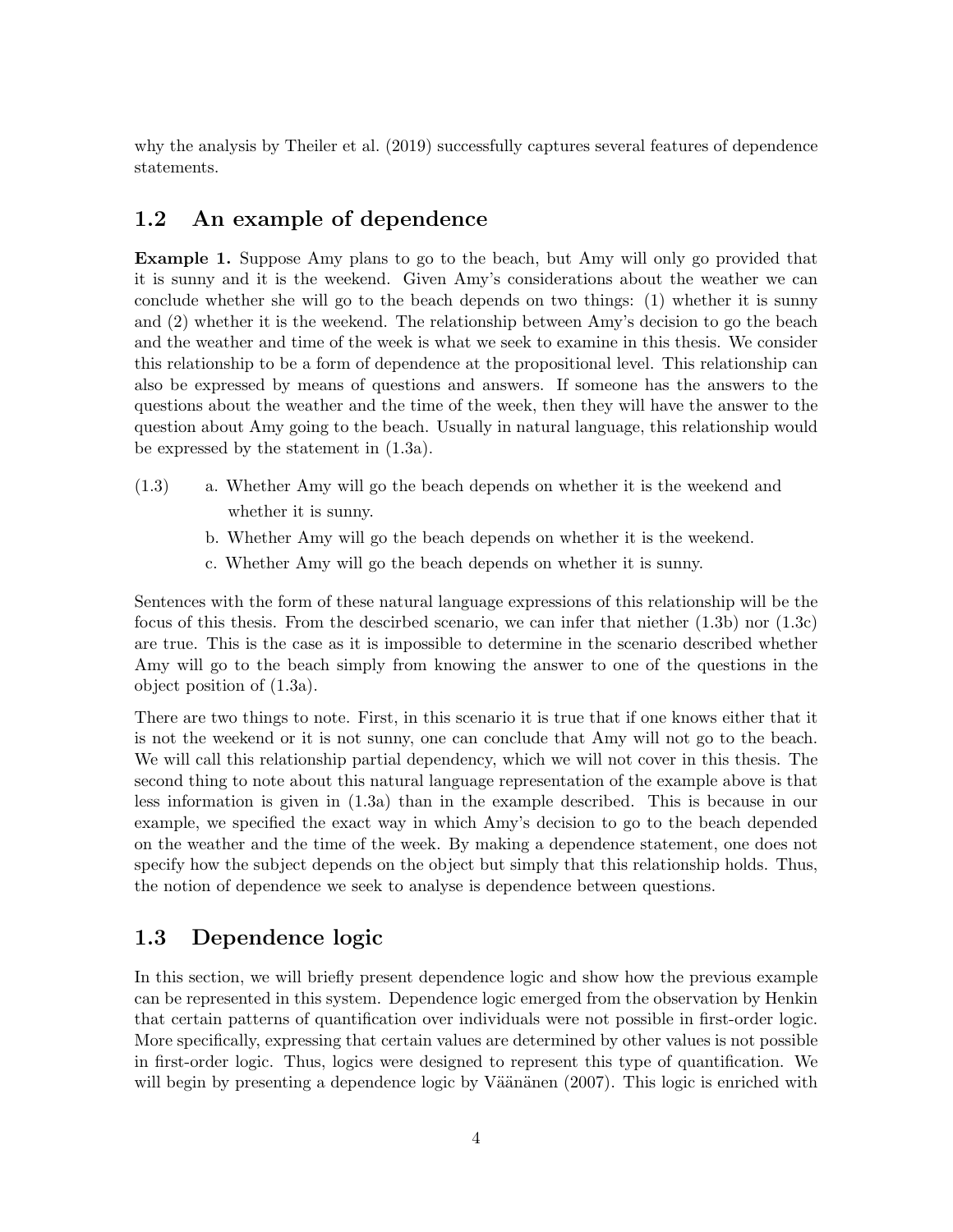a new type of atomic formula  $=(x_1,...,x_n,y)$  which expresses the fact that the value of y is determined by the values of  $x_1, ..., x_n$ . In the context of a standard model and assignment, there is no way of making sense of values of variables being determined by other variables as there is only a singular assignment which gives each variable a specific value. Thus, formulas in dependence logic are interpreted with respect to a model and a set of assignments, called a team. The value of y is determined by the values of  $x_1, ..., x_n$  relative to a team X in the case that the value that an assignment  $g \in X$  assigns to y is determined by the values it assigns to  $x_1, ..., x_n$ . Thus, the semantic clause for dependence atoms is the following:

(1.4) 
$$
M \vDash_{X} = (x_1, ..., x_n, y)
$$
 iff  $\forall g, g' \in X$ , if  $g(x_i) = g'(x_i)$  for all *i*, then  $g(y) = g'(y)$ 

This type of relationship between variables can also be expressed for the valuation of propositions. This variation of dependence logic is called Propositional Dependence Logic. Propositional Dependence Logic features atomic formulas which express that the value of a proposition is determined by the values of a sequence of propositions. Thus, one can represent with propositional dependence logic that the truth or falsity of some proposition is dependent on the truth of one or more propositions. Instead of teams of assignment functions for entities, Propositional Dependence Logic uses sets of valuation functions from propositions to truth values. Thus, a dependence atom in Propositional Dependence Logic has the following form:  $=(p_1, ..., p_n, q)$  and is interpreted relative to a set of valuations s and expresses that the value of q is determined by the truth values of  $p_1, ..., p_n$ .

Using this, one can easily represent the natural language expression in the example presented in the last section as  $=(W, S, B)$  where W represents the proposition 'it is the weekend', S represents 'it is sunny' and B represents 'Amy goes to the beach'.

#### 1.4 Inquisitive semantics

We will now present the basic inquisitive semantics framework which can be used to analyse dependence statements. Inquisitive semantics is a semantic framework designed to analyse linguistic information exchange (Ciardelli et al., 2018). From the perspective of inquisitive semantics, information exchange is seen as a process of raising and resolving issues. Thus, one of the goals of inquisitive semantics is to provide a uniform analysis of declarative and interrogative propositions. Inquisitive propositions in a possible world semantics are defined as follows:

Definition 1.4.1 (Inquisitive propositions).

- An information state is a set of worlds.
- Downward closure: A set S is downward closed iff for every  $P \in S$  every  $P' \subseteq P$ ,  $P' \in S$ .
- An inquisitive proposition is a downward closed set of states.

Inquisitive semantics, thus, evaluates propositions as sets of sets of worlds rather than sets of worlds as is the case with classical propositions. The notable difference from other question semantics frameworks like Hamblin semantics is the requirement of downward closure.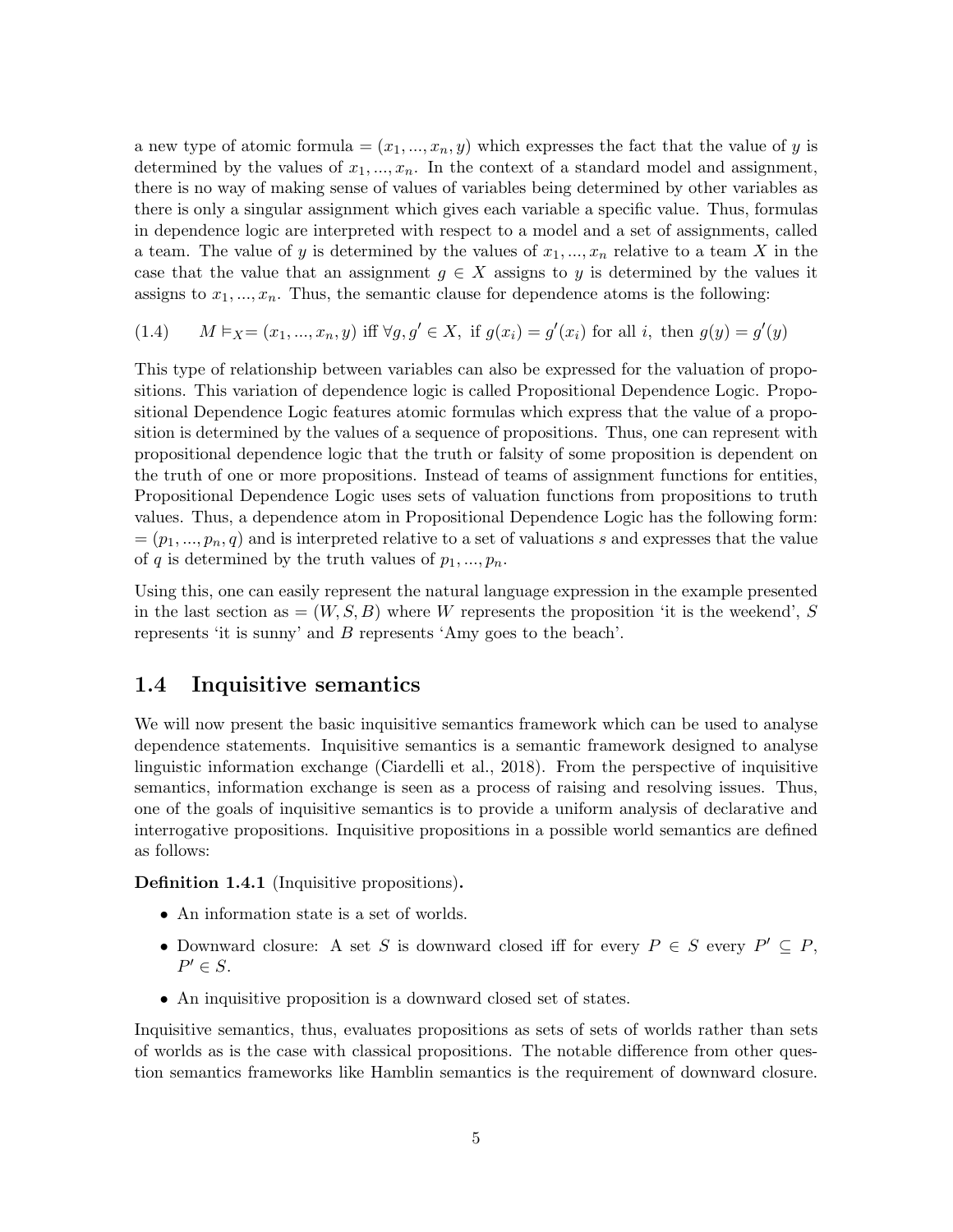Questions are often characterized by the set of propositions that resolve them. Thus, downward closure is motivated from the fact that if a proposition P resolves a question  $\phi$ , any proposition  $P'$  that is stronger than P should also resolve  $\phi$ . Since we want questions to be characterized by all the propositions which resolve them, downward closure is a suitable property. In this thesis, we will refer to propositions in an inquisitive semantics framework as inq-propositions, declaratives sentences as non-inquisitive inq-propositions and interrogative sentences as inquisitive inq-propositions. We will now define the language  $\mathcal L$  of Inq<sub>B</sub> and the models which we will use to interpret this language. Our presentation of inquisitive semantics will be based on the version presented by Ciardelli et al. (2018).

**Definition 1.4.2** (The language  $\mathcal{L}$  of first-order Inq<sub>B</sub>).

 $\phi ::= R(t_1, ..., t_n) \vert \neg \phi \vert \phi \wedge \phi \vert \phi \vee \phi \vert \phi \rightarrow \phi \vert \exists x \phi(x) \vert \forall x \phi(x),$  where

- $R$  is an n-ary relational symbol
- $t_1, \ldots, t_n$  are terms from a set of constants C
- x is a variable

To simplify the notation of the language, Ciardelli et al. (2018) assume that for any  $d \in D$ , the language  $\mathcal L$  contains an individual constant d' such that  $I_w(d') = d$  for all  $w \in W$ : If this is not the case the language is extended with new constants and we extend  $I$  to accommodate this. Thus, this version of the system does not contain formulas with free variables and therefore there are no variable assignments altogether. This move is not necessary but it is used to simplify the notation.

**Definition 1.4.3** (Rigid interpretation model for first-order  $Inq<sub>B</sub>$ ). A rigid Information model for first-order Inq<sub>B</sub> is a triple  $\langle W, D, I \rangle$  where:

- W is a set of possible worlds;
- $D$  is a non-empty set of individuals
- I is a interpretation function s.t. for every world  $w \in W$ :
	- for every constant  $c, I(c) \in D$ ;
	- for every n-ary relational symbol  $R, I(w)(R) \subseteq D^n$

**Definition 1.4.4** (Semantics of first-order  $Inq_B$ ).

Given a Rigid interpretation model  $M = \langle W, D, I \rangle$ 

- $[R(t_1, ..., t_n)] := \{s \subseteq W | \forall w \in s : \langle I(t_1), ..., I(t_n) \rangle \in I(R)\};$
- $\lbrack \neg \phi \rbrack$  := { $s \subset W | s \cap t = \emptyset$  for all  $t \in \lbrack \lbrack \phi \rbrack \rbrack$ }
- $\llbracket \phi \wedge \psi \rrbracket := \llbracket \phi \rrbracket \cap \llbracket \psi \rrbracket$
- $\llbracket \phi \vee \psi \rrbracket := \llbracket \phi \rrbracket \cup \llbracket \psi \rrbracket$
- $\llbracket \phi \rightarrow \psi \rrbracket := \{ s \subseteq W \vert \text{ for every } t \subseteq s, \text{ if } t \in \llbracket \phi \rrbracket \text{ then } t \in \llbracket \psi \rrbracket \}$
- $[\![\forall x.\phi(x)]\!] := \cap_{d \in D} [\![\phi(d')]\!]$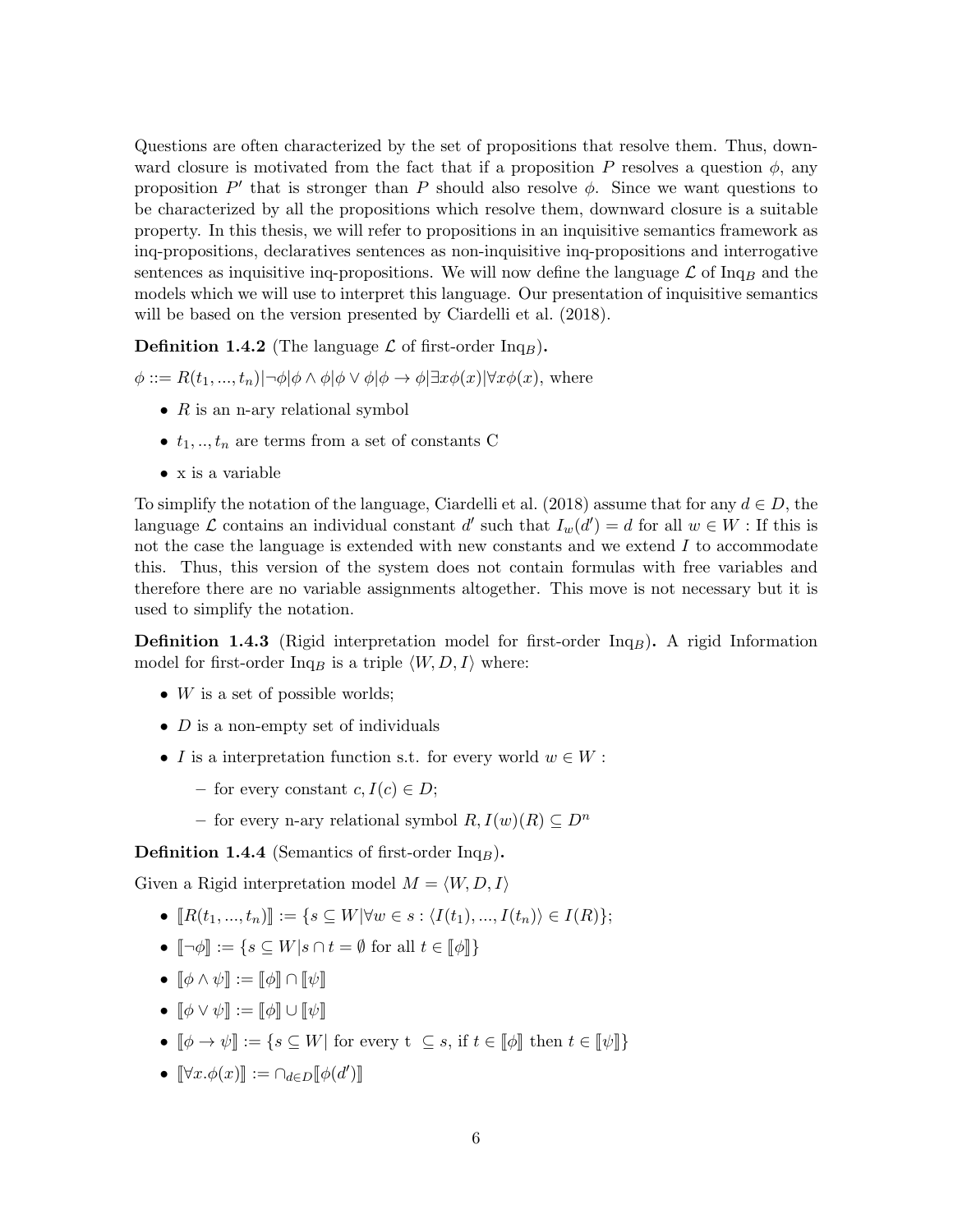•  $[\exists x.\phi(x)] := \cup_{d \in D} [\![\phi(d')]\!]$ 

We will now present several features of propositions in inquisitive semantics.

Definition 1.4.5 (Alternatives).

- The maximal elements of a inq-proposition  $P$  are called the alternatives in  $P$ .
- For any inq-proposition  $P$ , alt $(P)$  is the set of alternatives in  $P$ .

**Definition 1.4.6** (Informative Content). For any proposition P, info(P):=  $\bigcup P$ 

Definition 1.4.7 (Inquisitive and informative propositions).

- A proposition P is informative iff  $info(P) \neq W$
- A proposition P is inquisitive iff  $alt(P) > 1$

**Definition 1.4.8** (Truth set). For any  $\phi \in \mathcal{L}$ , the set of worlds where  $\phi$  is classically true is called the truth set of  $\phi$  and denoted as  $|\phi|$ 

Through the definition of truth-sets we can also recursively define each sentence of our language as an inquisitive proposition  $[\phi]$ . These definition will be helpful for when we introduce the semantics of inq-propositions in a typed system. Before we provide these definitions we will define Absolute and Relative Pseudo-complements.

Definition 1.4.9 (Absolute and Relative pseudo-complements.).

For any inq-propositions  $P, Q$ , the pseudo-complement of  $P$  relative to  $Q$  amounts to:

•  $P \Rightarrow Q := \{s | \text{ for every } t \subseteq s, t \in P \text{ then } t \in Q\}$ 

For any inq-proposition  $P$ , the absolute pseudo complement of  $P$  amounts to:

•  $P^* := \{s | s \cap t = \emptyset \text{ for all } t \in P\}$ 

**Definition 1.4.10** (Propositional semantics for  $Inq_B$ ).

- 1.  $[\phi] := \wp(|\phi|)$
- 2.  $[\neg \phi] := [\phi]^*$
- 3.  $[\phi \wedge \psi] := [\phi] \cap [\psi]$
- 4.  $[\phi \vee \psi] := [\phi] \cup [\psi]$
- 5.  $[\phi \rightarrow \psi] := [\phi] \Rightarrow [\psi]$
- 6.  $[\forall x.\phi(x)]:=\bigcap_{d\in D}[\phi(d')]$
- 7.  $[\exists x.\phi(x)] := \cup_{d \in D} [\phi(d')]$

Another way of characterizing the semantics of propositions in inquisitive semantics is through support conditions.

Definition 1.4.11 (Support Conditions).

•  $s \in R(t_1, ..., t_n)$  iff  $s \subseteq |R(t_1, ..., t_n)|$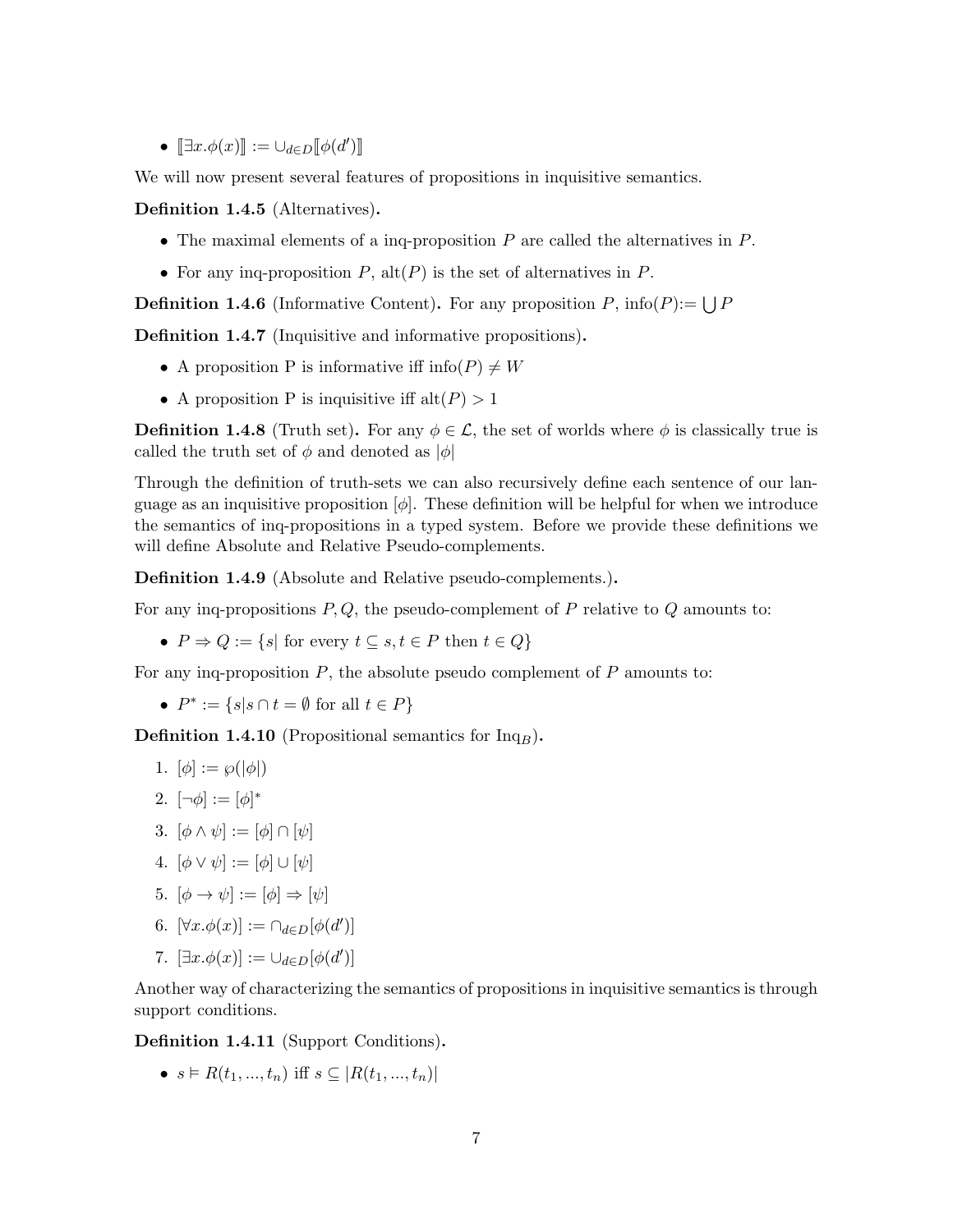- $s \models \neg \phi$  iff  $\forall t \subseteq s : \text{if } t \neq \emptyset \text{ then } t \not\vdash \phi$
- $s \models \phi \land \psi$  iff  $s \models \phi$  and  $s \models \psi$
- $s \models \phi \vee \psi$  iff  $s \models \phi$  or  $s \models \psi$
- $s \models \phi \rightarrow \psi$  iff  $\forall t \subseteq s$ : if  $t \models \phi$  then  $t \models \psi$
- $s \vDash \forall x \phi(x)$  iff  $s \vDash \phi(d')$  for all  $d \in D$
- $s \vDash \exists x \phi(x)$  iff  $s \vDash \phi(d')$  for some  $d \in D$

With this notion of support conditions we can also define entailment and entailment within a context which will be important for when we examine dependence in inquisitive semantics.

Definition 1.4.12 (Entailment and Entailment within a context).

- $\Phi \models \psi \iff \text{for every information state } s, \text{ if } s \models \phi \text{ for all } \phi \in \Phi, \text{ then } s \models \psi$
- $\Phi \vDash_{s} \psi \iff$  for every information state  $t \subseteq s$ , if  $t \vDash \phi$  for all  $\phi \in \Phi$ , then  $t \vDash \psi$

Finally, we will present two projection operators ! and ? that are commonly used in inquisitive semantics.

Definition 1.4.13 (Projection Operators).

- The issue-cancelling operator  $\cdot$  :  $\phi := \wp(info(\phi))$
- The info-cancelling operator ?:  $? \phi := \phi \cup \neg \phi$

The issue-cancelling operator ! turns a proposition  $\phi$  into a non-inquisitive operator. Thus, it becomes a proposition with a single alternative  $\inf o(\phi)$ . The ? operators turns a proposition  $\phi$  into a non-informative proposition  $\phi \vee \neg \phi$ .

For a more detailed outline of  $Inq<sub>B</sub>$  see Ciardelli et al. (2018).

Now that we have presented the basics of inquisitive semantics, we will present how example 1 in section 1.2 can be represented using inquisitive semantics according to Ciardelli (2016). This analysis argues that in inquisitive semantics the dependence relation is simply entailment within a context. Recall earlier we presented an example about Amy going to the beach where we said the following statement was true:

(1.5) Whether Amy will go the beach depends on whether it is the weekend and whether it is sunny.

Let  $B$  represent the proposition 'Amy will go to the beach',  $W$  the proposition 'It is the weekend' and  $S$  the proposition 'it is sunny'. Additionally, let  $s$  represent the context we described regarding Amy's considerations about going to the beach. Possible worlds will be represented using a sequence of digits to denote the truth values of the relevant propositions, B, W and S. Given the context we have described there are only 4 worlds: 101, 010, 011, 000. The maximal sub-states of s which settle the questions in Figure 1.1 are represented using a shaded rectangle. As dependence in inquisitive semantics is considered to be entailment within a context, we will say that (1.5) is true in the context s when  $\mathcal{W} \wedge \mathcal{X} S \models_{s} \mathcal{Y} B$ . We will also show that neither ?W nor ?S entail ?B in s as Amy going to the beach is not dependent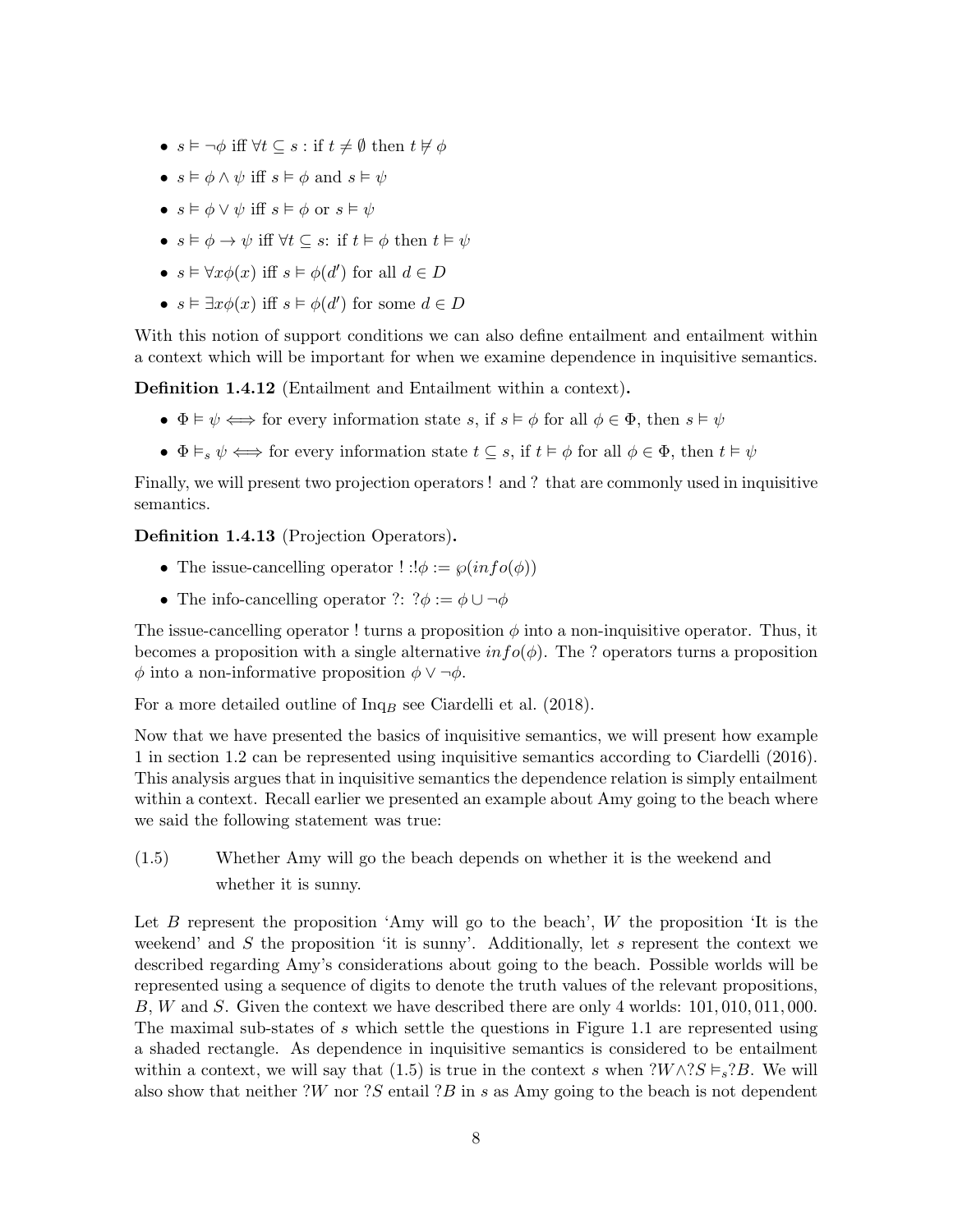on the weekend or the sun independently. Recall earlier our definition of entailment in a context.

$$
\Phi \vDash_s \psi \iff \text{ for every information state } t \subseteq s, \text{ if } t \vDash \phi \text{ for all } \phi \in \Phi, \text{ then } t \vDash \psi
$$

As we can see in the diagrams below a state settles the question ?B just in case all the worlds in the state share the same truth value for B. As the context only has one world which evaluates B as true, any question that implies  $?B$  must contain  $\{101\}$  as a maximal state. Since neither  $?S$  nor  $?W$  satisfy this requirement they do not entail  $?B$ . This can be seen in Figures 3.4(b,c) as there are maximal substates that include 101 and other worlds. However, we can see that  $?W\wedge ?S$  does entail  $?B$  as each maximal substate of  $?W\wedge ?S$  settles  $?B$ .

From this we can conclude that  $s \in ?W \land ?S \rightarrow ?B$  and  $s \not\in ?W \rightarrow ?B$  and  $s \not\in ?S \rightarrow ?B$ . This is because the context that entailment is relativized to is the same kind of object as the objects which formulas are evaluated on in a support based semantics. Further, the notion of implication in a support-based semantics is exactly the same as entailment within a context.

(1.6) 
$$
s \vDash \phi \to \psi \Longleftrightarrow \phi \vDash_s \psi
$$

The relationship between entailment within a context  $\models_s$  and implication  $\rightarrow$  can be seen more clearly when we explicitly state the definitions. The definition of implication in a support based semantics exactly mirrors the definition of entailment within a context.

(1.7) 
$$
s \vDash \phi \rightarrow \psi \Longleftrightarrow \text{ for any state } t \subseteq s: \text{ if } t \vDash \phi \text{ then } t \vDash \psi
$$

$$
\Phi \vDash_s \psi \Longleftrightarrow \text{ for any state } t \subseteq s, \text{ if } t \vDash \phi \text{ for all } \phi \in \Phi, \text{ then } t \vDash \psi
$$

Thus, we have managed to capture the relationship in our initial example using entailment within a context and implication in inquisitive semantics.



Figure 1.1: The meaning of the questions in the given context. For readability, we only represent the maximal states of each question.

#### 1.5 Dependence between variables or questions?

We will now compare the approaches to dependence in dependence logic and inquisitive semantics. Dependence logic analyses dependence as a relationship between variables while inquisitive semantics regards it as a relationship between questions. We have shown that given our example, both systems are able to represent the relationship in a satisfactory way.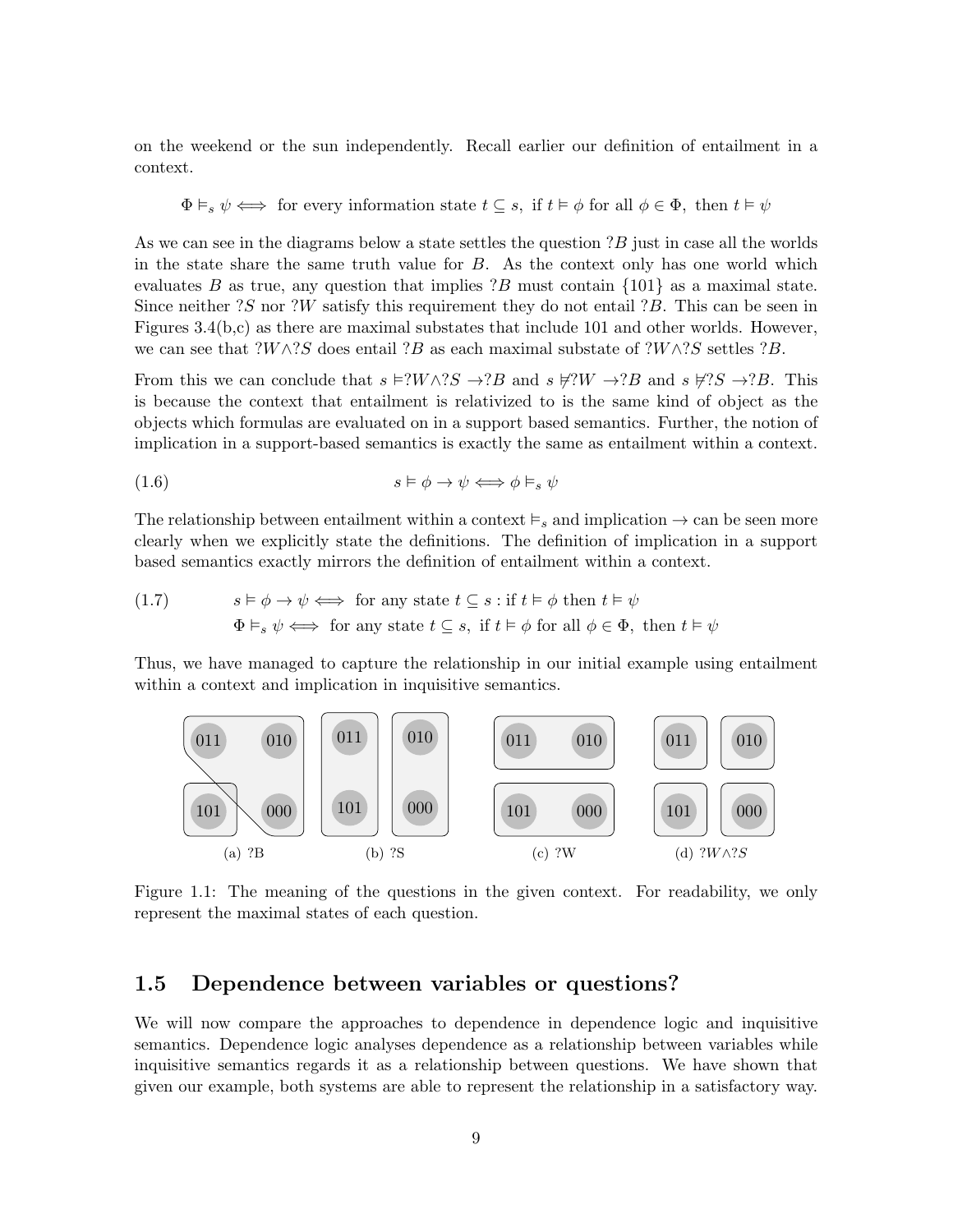Given the example that we have presented, variables in dependence logic simply correspond to questions in inquisitive logic and vice versa. However, it has been noted by Ciardelli (2016) that not all questions can be translated into variables in dependence logic. This is the case for mention-some questions such as: When can I get vaccinated? Where can I buy a sandwich? These questions can be answered by mentioning a singular instance and thus do not have a unique true answer. These questions cannot be represented as variables in dependence logic as variables are bound to have a unique value at a world. It was noted by van Rooij (2004) that questions which can have a mention-some reading never get this reading in dependence statements. However, questions which do not contain a unique true answer can be featured in a dependence statement. Consider the following dependence statement:

(1.8) Whether I go to the party depends on whether one of John and Mary go to the party.

The object question in this dependence statement does not contain a unique true answer at the world where both John and Mary are going to the party as answering either 'John' or 'Mary' constitutes a true answer. This type of question was shown to be unrepresentable in dependence logic by Ciardelli (2016). This is because dependence atoms represent dependencies between atomic polar questions. However, in this case the question cannot be represented by polar questions. Thus, inquisitive semantics affords benefits when representing dependencies as dependencies between questions with unique true answers can be represented. These same arguments apply to the newer version of dependence logic developed by Baltag and van Benthem (2021).

Another benefit of representing dependency as a relationship between questions is that it better reflects natural language as dependence verbs embed questions and inquisitive semantics is better at representing questions. Further, there is a typed version of inquisitive semantics which will allow us to analyse dependence statements compositionally. Because of these reasons, we will focus on using an inquisitive semantics analysis of dependence in this thesis. We will not discuss further the relationship between these two logics. For more information about the relationship between inquisitive semantics and propositional dependence logic see Yang and Väänänen (2016) and Ciardelli (2016).

#### 1.6 Dependence as strict conditionals

In the previous section, we represented dependence in inquisitive semantics as entailment within a context. As shown by Ciardelli (2018) this analysis of dependence leads to several problems when trying to represent dependence statements such as the ones in (1.9). In this section, we will show the problems with an analysis of dependence as an inquisitive conditional and present a new analysis of dependence by Ciardelli (2018) which provides a better account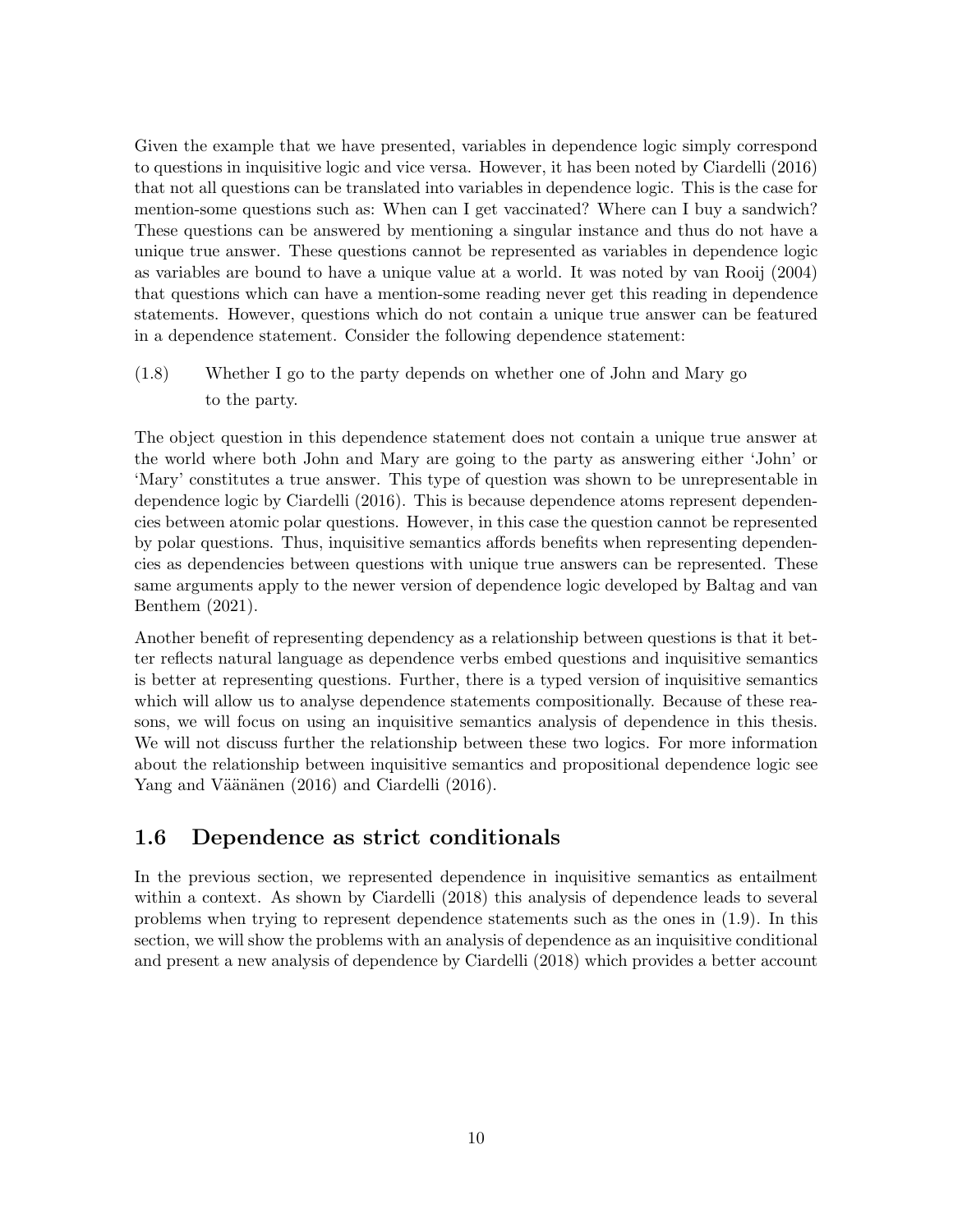of dependence in inquisitive semantics.

- $(1.9)$  a. Whether p depends on whether q.
	- b. Whether  $p$  does not depend on whether  $q$ .
	- c. Whether  $p$  depends on whether  $q$ , or it is depends on r.
	- d. Alice knows that whether  $q$  depends on whether  $p$ .
	- e. Is it the case that whether q depends on whether  $p$ ?

Consider (1.9a) which can be intuitively false given certain circumstances. E.g. it is intuitively false in the actual world if we are talking about two completely unrelated things such as 'the weather in Amsterdam' and 'my hair colour being black.' Let  $p$  represent the former and  $q$ the latter. Intuitively this is false in the actual world given that I do not change my hair colour given different weather in Amsterdam. However,  $?q \rightarrow ?p$  at the actual world @ is true at every model as relative to  $\{\mathbb{Q}\}\ p$  depends on q trivially. This will be the case for any singleton set of worlds no matter what truth values are assigned to  $p$  and  $q$ . Thus, dependence is not properly represented in this example.

Negated dependence statements are also not properly represented with an inquisitive conditional. Consider  $\neg(?q \rightarrow ?p)$  which is the natural translation of (1.9b). This statement is a contradiction in inquisitive semantics. However, (1.9b) can be true given certain circumstances. Thus, it seems that the standard inquisitive conditional does not properly represent dependence. Here, we will not examine why (1.9c-e) are not represented properly by the inquisitive conditional. Further reasons for why the inquisitive conditional is not sufficient are provided by Ciardelli (2018).

We will now move onto representing dependence as a strict conditional ⇒. To interpret this conditional in inquisitive semantics we need to equip our worlds with a binary relation  $R$ which captures relative possibility. This binary relation defines a set of worlds which are relevant to the dependence statement. Thus, we will now evaluate statements on a first-order Kripke Model:  $M := \langle W, D, R, I \rangle$  where W is a set of worlds, D is a domain of individuals, R is a binary relation on  $W$  and  $I$  is an interpretation function. In the context of dependence statements  $R$  can mean many things. For example, in the scenario where Amy is deciding to go to the beach, R defines the possible ways that the weather could be like. The support clause for  $\Rightarrow$  is defined as follows:

#### **Definition 1.6.1** (Support for  $\Rightarrow$ ).  $M, s \models \phi \Rightarrow \psi$  iff  $\forall w \in s : \phi \models_{R[w]} \psi$

Analyzing dependence statements as strict conditionals allows the proper analysis of the statements in (1.9). Representing (1.9a) as  $?p \Rightarrow ?q$  will not lead to the same problem outlined above as the proposition will be evaluated based on the set of worlds defined by R given the actual world @. Thus, we will not run into the case where dependence statements are trivially true despite being intuitively false. Further, this representation prevents (1.9b) from always being a contradiction as it will be true if  $?p \Rightarrow ?q$  is false. Thus, representing dependence statements as modal statements better illustrates the relationship of dependence that we want to capture.

Ciardelli (2018) showed that dependence can also be defined in functional terms. The definition in (1.10) expresses dependence between polar questions. However, it can also be the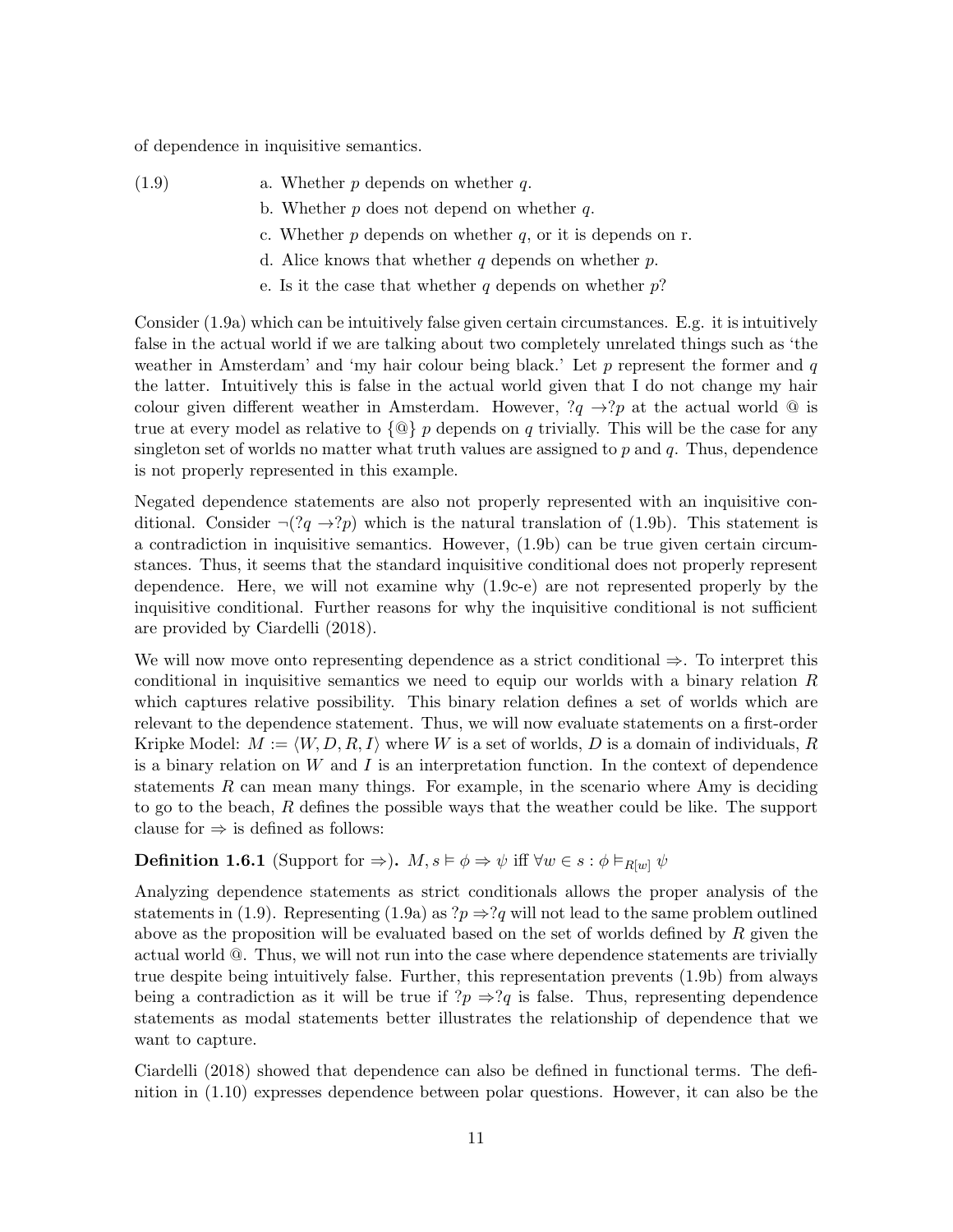case that the alternatives of either the subject or object question is greater than 2, in this case this definition is inaccurate. Instead, dependence requires the existence of a function from the alternatives of the object question to the alternatives of the subject question.

(1.10) 
$$
M, w \models ?p \Rightarrow ?q \text{ iff}
$$

$$
\exists f: \{0, 1\} \to \{0, 1\} \ s.t. \ \forall v \in R[w] : V(v, q) = f(V(v, p))
$$

(1.11) 
$$
M, w \models ?p \Rightarrow ?q \text{ iff}
$$

$$
\exists f: alt(?q) \rightarrow alt(?p) \ s.t. \ \forall p \subseteq R[w] : \forall \alpha \in alt(?q)(p \subseteq \alpha \rightarrow p \subseteq f(\alpha))
$$

We will now move to a compositional analysis of dependence statements based on the analysis of dependence as a strict conditional presented by Theiler et al. (2019).

#### 1.7 Compositional dependency

Theiler et al. (2019) analyses dependence verbs as question embedding verbs in a typed framework. This analysis of dependence relies on the functional definition of dependence as defined in Ciardelli (2018). Additionally, further semantics for dependence are specified which allows Theiler et al. to explain why depends on does not allow for declarative complements and why dependence statements are not true given cases of trivial dependence. In this section, we will present typed inquisitive semantics (Theiler (2014)) which we will refer to as  $\text{Inq}_B^{\lambda}$  for short and define the semantics of the verb depends on as provided by Theiler et al. (2019). Finally, we will present several arguments for this analysis of dependence.

In  $\text{Inq}_{B}^{\lambda}$ , English sentences will be translated into a type-theoretic language. Their corresponding expressions will, then, receive a model-theoretic interpretation. Similarly to in Inq<sub>B</sub>, our type theoretic language will evaluate formulas based on a triple  $\langle W, D, R, I \rangle$  where W is a set of worlds D is a domain of objects, R is a binary relation of W and I is an interpretation function. All worlds in the model share domain D. We will provide the syntax and semantics of the theory of types before defining a semantics in  $\text{Inq}_B^{\lambda}$  for a small fragment of English.

#### 1.7.1 Typed inquisitive semantics

Definition 1.7.1 (Types). The set T of types in type theory is the smallest set such that

- $e, t, s \in T$
- if  $a, b \in T$ , then  $\langle a, b \rangle \in T$

The vocabulary of  $\mathcal L$  consists of the following symbols:

- 1. for every type  $\sigma$ , an infinite set of  $VAR_{\sigma}$  of type  $\sigma$
- 2. for every type  $\sigma$  a possibly empty set  $\mathrm{CON}_\sigma^L$  of constants of type  $\sigma$
- 3. the connectives  $\wedge, \vee, \rightarrow, \neg$
- 4. the quantifiers ∃, ∀
- 5. the identity symbol  $=$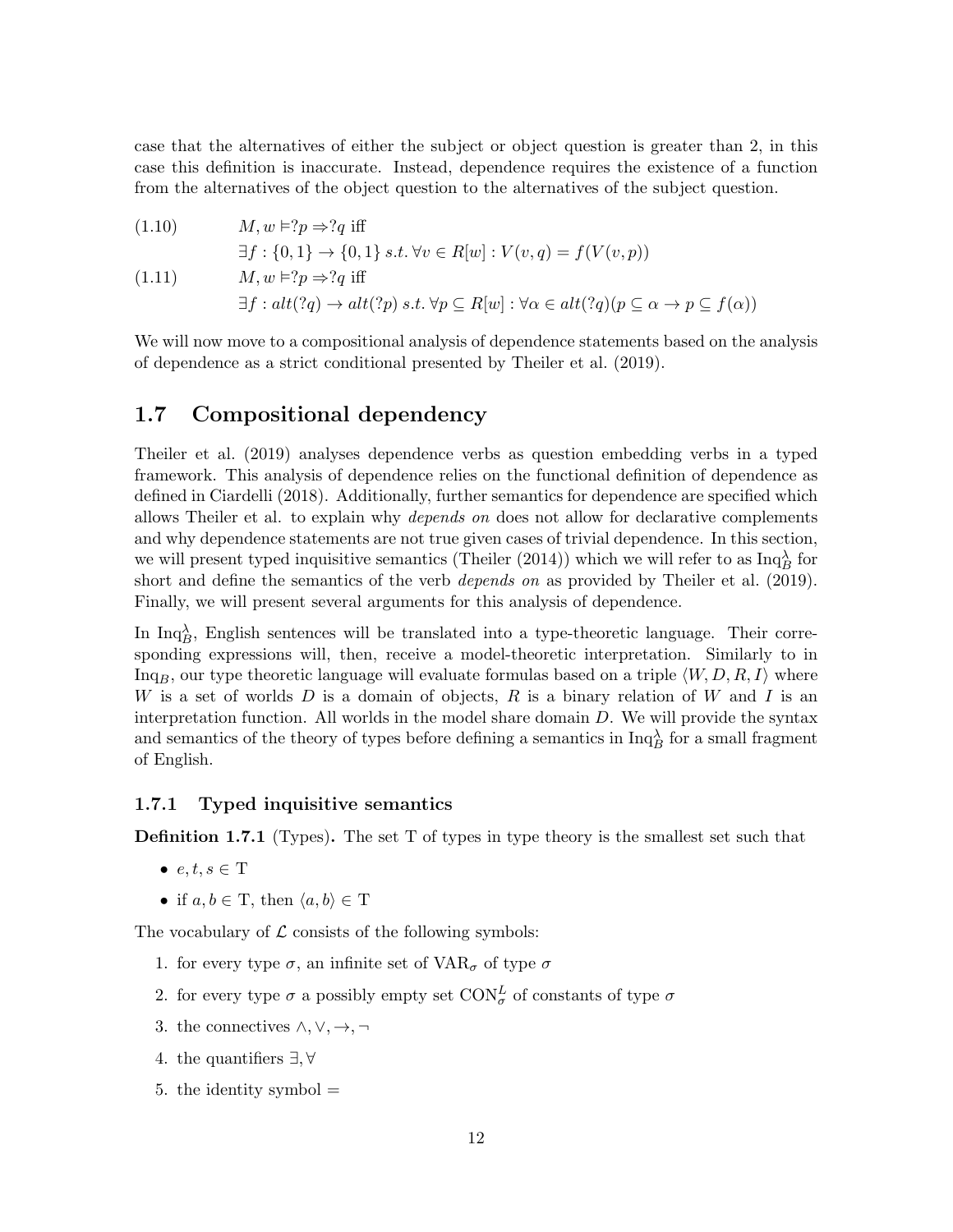6. the brackets ( and )

The syntax for this language is as follows:

- 1. If  $\alpha \in VAR_{\sigma}^{\mathcal{L}}$ , or  $\alpha \in CON_{\sigma}^{\mathcal{L}}$ , then  $\alpha \in WE_{\sigma}^{\mathcal{L}}$
- 2. If  $\alpha \in WE^{\mathcal{L}}_{\langle \sigma, \tau \rangle}$  and  $\beta \in WE^{\mathcal{L}}_{\sigma}$ , then  $(\alpha(\beta)) \in WE^{\mathcal{L}}_{\tau}$
- 3. If  $\phi, \psi \in WE_t^{\mathcal{L}}$ , then  $\neg \phi, \phi \lor \psi, \phi \land \psi, \phi \rightarrow \psi \in WE_t^{\mathcal{L}}$
- 4. If  $\phi \in WE_t^{\mathcal{L}}$  and  $v \in VAR_{\sigma}^{\mathcal{L}}$  then  $\exists v\phi, \forall v\phi \in WE_t^{\mathcal{L}}$
- 5. If  $\alpha, \beta \in WE_{\sigma}^{\mathcal{L}}$ , then  $(\alpha = \beta) \in WE_t^{\mathcal{L}}$
- 6. If  $\alpha \in WE^{\mathcal{L}}_{\sigma}$  and  $v \in VAR^{\mathcal{L}}_{\tau}$  then  $\lambda v \alpha \in WE^{\mathcal{L}}_{\langle \sigma, \tau \rangle}$
- 7. For any  $\sigma$  all elements of  $WE_{\sigma}^{\mathcal{L}}$  are constructed using (1-6) in a finite number of steps.

We will now specify the domain of interpretations for the different types in type theory. A domain for a type  $\sigma$  is defined based on a set of worlds W and a domaing of individuals D

Definition 1.7.2 (Domain of Types).

- $\bullet$   $D_{e,D,W} = D$
- $D_{s,DW} = W$
- $D_{t,D,W} = \{0,1\}$
- $D_{\langle \sigma\tau \rangle,D,W} = \{f|f:D_{\sigma,D,W} \to D_{\tau,D,W}\} = D_{D_{\tau,D,W}}^{D_{\sigma,D,W}}$  $D_{\tau,D,W}$

As mentioned earlier, a model M for a type theoretic language  $\mathcal L$  is a tuple  $(D, W, R, I)$  where D is a domain of individuals,  $W$  is a set of worlds and  $I$  is an interpretation function (a function mapping expressions from  $CON^{\mathcal{L}}_{\sigma}$  to objects in  $D_{\sigma}$ .) The extension of an expression  $\alpha$  is  $\llbracket \alpha \rrbracket_{M,w,q}$  and is defined relative to a model M a world  $w \in W$  and an assignment function g (a function from  $VAR^{\mathcal{L}}_{\sigma}$  to objects in  $D_{\sigma}$ ). All worlds in our model will share the same domain.

Definition 1.7.3 (Extension of expressions).

- 1. If  $\alpha \in CON^{\mathcal{L}}_{\sigma}$ , then  $[\![\alpha]\!]_{M,g} = I(\alpha)$ 
	- If  $\alpha \in VAR_{\sigma}^{\mathcal{L}},$  then  $[\![\alpha]\!]_{M,g} = g(\alpha)$
- 2. If  $\alpha \in WE^{\mathcal{L}}_{(\sigma,\tau)}$  and  $\beta \in WE^{\mathcal{L}}_{\sigma}$ , then  $\llbracket \alpha(\beta) \rrbracket_{M,g} = \llbracket \alpha \rrbracket_{M,g} (\llbracket \beta \rrbracket_{M,g})$
- 3. If  $\phi, \psi \in WE_t^{\mathcal{L}},$  then:
	- $\lbrack \lbrack \neg \phi \rbrack \rbrack_{M,q} = 1$  iff  $\lbrack \lbrack \phi \rbrack \rbrack_{M,q} = 0$
	- $\phi \wedge \psi \|_{M,q} = 1$  iff  $\phi \|_{M,q} = \psi \|_{M,q} = 1$
	- $\phi \psi \|_{M,q} = 1$  iff  $\phi \|_{M,q} = 1$  or  $\psi \|_{M,q} = 1$
	- $\phi \phi \rightarrow \psi \parallel_{M,q} = 1$  iff  $\phi \parallel_{M,q} = 0$  or  $\psi \parallel_{M,q} = 1$
- 4. If  $\phi \in WE_t^{\mathcal{L}}$  and  $v \in VAR_{\sigma}^{\mathcal{L}}$ , then: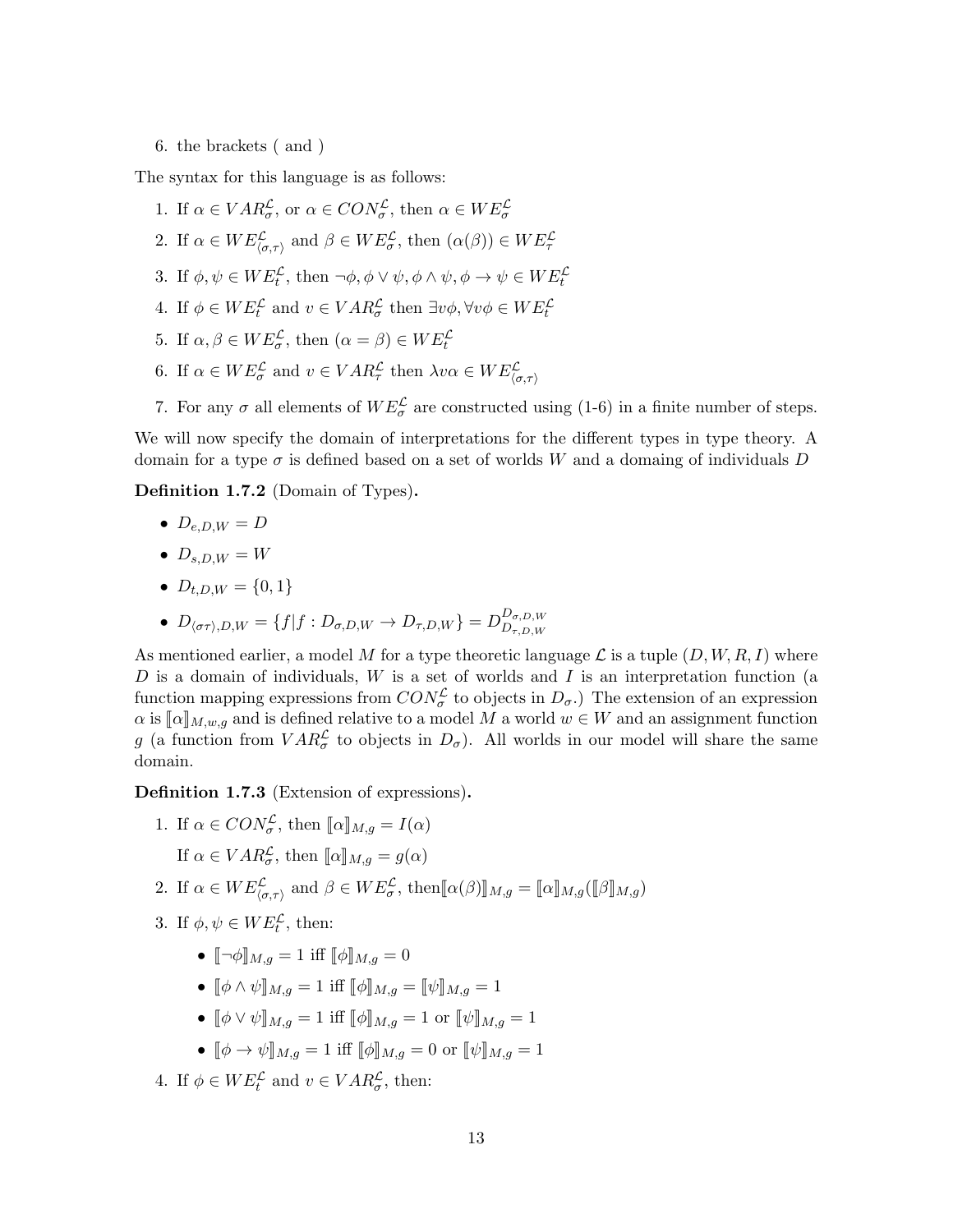- $\[\forall v \phi\]_{M,q} = 1$  iff for all  $d \in D_{\sigma} : [\![\phi]\!]_{M,q[v/d]} = 1$
- $[\exists v \phi]_{M,g} = 1$  iff for some  $d \in D_{\sigma} : [\![\phi]\!]_{M,q[v/d]} = 1$
- 5. If  $\alpha \in WE^{\mathcal{L}}_{\sigma}$  and  $v \in VAR^{\mathcal{L}}_{\tau}$ , then  $[\![\lambda v\alpha]\!]_{M,g}$  is that function  $h \in D^{D_{\tau}}_{\sigma}$  such that for all  $d \in D_{\tau}$ ,  $h(d) = \lceil a \rceil$  $d \in D_{\tau}: h(d) = [\![\alpha]\!]_{M,g[v/d]}$
- 6. If  $\alpha, \beta \in WE^{\mathcal{L}}_{\sigma}$ , then  $\llbracket \alpha = \beta \rrbracket = 1$  iff  $\llbracket \alpha \rrbracket_{M,g} = \llbracket \beta \rrbracket_{M,g}$

These semantic clauses provide us the worlds where a proposition is classically true. The denotation of a sentence in typed inquisitive semantics will mirror the definition of a inqproposition in Inq<sub>B</sub>. Recall earlier that we defined the denotation of  $R(t_1, ..., t_n)$  as  $\wp(|R(t_1, ..., t_n)|)$ which is a set which contains all the sub-states where  $R(t_1, ..., t_n)$  is true. Thus, for an atomic proposition, we will want to create a  $\lambda$ -expression which is the set of states where that atomic proposition is supported. As an inq-proposition is a set of information states, propositions in typed inquisitive semantics will be of type:  $\langle \langle s,t \rangle, t \rangle$ . Thus, inq-propositions will be of the form  $\lambda p_{\langle s,t\rangle}$ . $\phi$ . This will provide us all the states where  $\phi$  is supported. We will show how this provides us with the correct denotation by means of an example. Suppose  $\phi = \forall w \in p : walks(w)(j).$   $\lambda p.\phi$  will denote the set of states such that for all worlds in each state John walks. Thus, it is an inq-proposition as it is a set of states that is downward closed.

#### 1.7.2 Dependence in typed inquisitive semantics

Now that we have defined the syntax and semantics for an inquisitive type theory, we will move on to our goal of representing dependence verbs in a compositional way. We will first present several features of dependence statements. Then, we will present the definition of depends on in Theiler et al. and several improvements that this analysis has over the analysis given in Ciardelli (2018).

Depends on is a question embedding verb. This means that under a compositional analysis the meaning of depends on should not allow for it to combine with declarative arguments. Thus, the meaning of a dependence verb should allow for sentences like  $(1.12a)$  where *depends* on only takes inquisitive arguments and not (1.12b-d) where depends on takes declarative arguments.

- (1.12) a. Whether John will go to the beach depends on what the weather is like.
	- b. \*That John will go to the beach depends on what the weather is like.
	- c. \*Whether John will go to the beach depends on that the weather is good.
	- d. \*That John will go to the beach depends on that the weather is good.

As we are working in an inquisitive semantics framework, both declaratives and interrogative propositions will be given the same type. Additionally, declarative complements are never inquisitive which means that they only contain one alternative. Conversely, interrogative complements are never informative and thus, will completely cover the set of all possible worlds. For example, if the domain of discourse only includes John and the set of worlds contains two worlds:  $w_j$  where John will go to the beach and  $w_{\emptyset}$  where John won't go to the beach. The alternatives of 'whether John goes to the beach' are  $\{w_i\}$  and  $\{w_{\emptyset}\}\$ .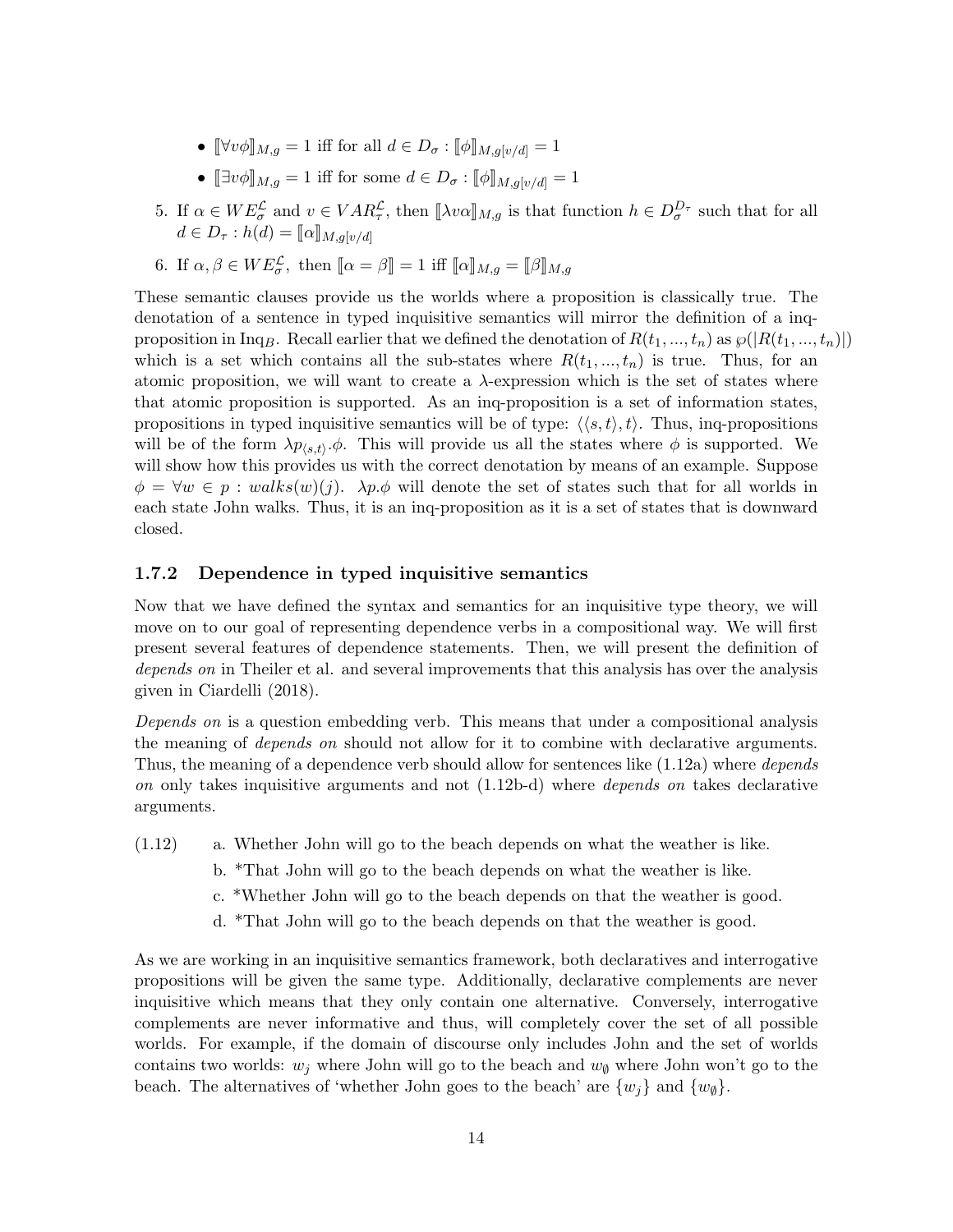As shown in the previous section, dependence verbs are best represented as modal statements. In this formulation of dependence verbs we will evaluate dependence relative to a specific set of possible worlds  $\sigma_w$  i.e. a modal base. This modal base is occasionally given by context as in (4.11a) or implied by context as in (4.11b). In (4.11b) the modality would be something like 'according to the schedules for the bus and the boat'.

(1.13) a. According to Canadian law, one's right to vote depends on one's age. b. You may take the bus or the boat. It depends on the time of day.

Thus, the definition given by Theiler et al. (2019) will evaluate dependence statements relative to a modal base. The following is the analysis the dependence operator  $DEP_w$ .

(1.14) 
$$
[DEF_w(P_T, P'_T)]_{M,g} = 1 \text{ iff } \exists f \in alt(P)^{alt(P')} \text{ such that:}
$$
  
\n(i)  $\forall p \subseteq \sigma_w. \forall \alpha \in alt(P').(p \subseteq \alpha \to p \subseteq f(\alpha)) \text{ and}$   
\n(ii)  $\exists \alpha, \alpha' \in alt(P').\alpha \cap \sigma_w \neq \emptyset \land \alpha' \cap \sigma_w \neq \emptyset \land f(\alpha) \neq f(\alpha'))$ 

Clause (i) is the same notion of dependency given by Ciardelli (2018). The second clause (ii) prevents dependence verbs from combining with non-inquisitive propositions and prevents cases of trivial dependency. Consider sentence (1.12b) where the subject of depends on is  $P$  and the object is  $P'$ . Recall earlier that declarative complements only contain a single alternative. P only contains a single alternative as it is a declarative complement. Since P only contains a single alternative (1.12b) will come out as a contradiction as condition (ii) will not be satisfied because there is no function  $f$  which does not map every element of alt( $P'$ ) onto the same element of alt( $P$ ). Now consider sentence (1.12c) where the noninquisitive proposition is in the object position. This sentence will come out as false as there is only one alternative in  $P'$  and thus, again there is no function f which does not map every element of  $\text{alt}(P')$  onto the same element of  $\text{alt}(P)$ . That non-inquisitive arguments lead to contradictions explains why depends on can only take inquisitive arguments.

Another motivation for this definition of dependence is its ability to predict trivial cases of dependency as infelicitous. These are cases where the function  $f$  maps every alternative in alt(P') compatible with the modal base  $\sigma_w$  to the same alternative in alt(P). We will show that this case should be ruled out by means of a scenario. Consider the dependence statement in (1.14a) and consider the scenario in which Canadian law allows everyone to vote. Thus, no matter what one's age is they are still able to vote. In this scenario, we would not say that (1.14a) is true as one's right to vote does not at all depend on one's age as everyone has the right to vote. Since everyone can vote, one's age has no influence on one's ability to vote and we would not want to state that one thing depends on the other. Thus, this definition has further motivation as it does not allow for cases of trivial dependency.

In the following chapters, we will use the analysis of Theiler et al. (2019) as a foundation for our analysis of dependence statements as it has several improvements over the analysis of dependence provided by Ciardelli (2018).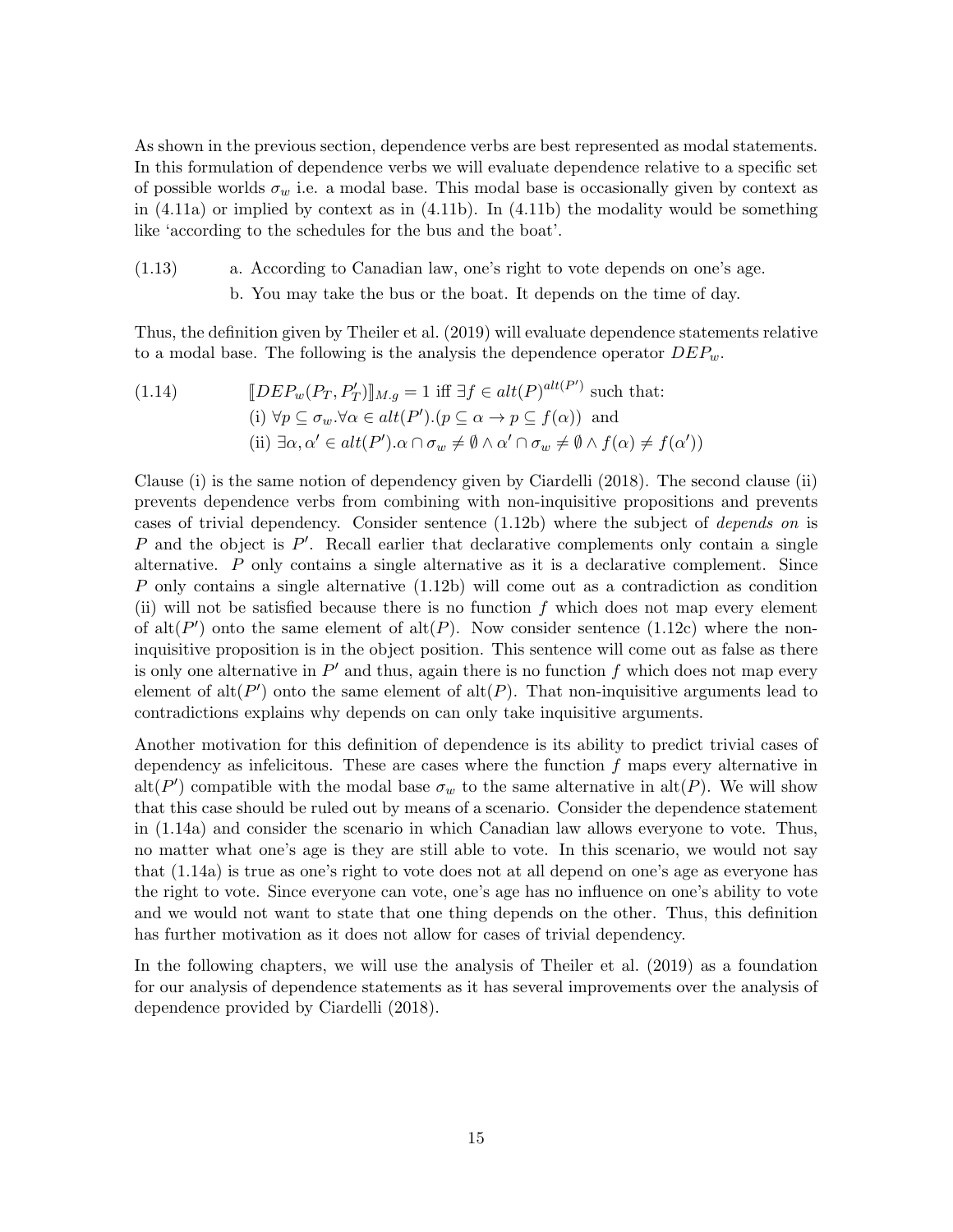### Chapter 2

## Dependence statements: Puzzles and Solutions

In the following section, we will present various examples of dependence statements. These dependence statements will feature dependence verbs that do not seem to have questions as arguments. At first glance, these examples suggest that dependence verbs cannot straightforwardly be analyzed as entailment between questions as suggested by Ciardelli (2018) and Theiler et al. (2019). However, we will show upon further analysis that an inquisitive semantics framework with the addition of several tools from formal semantics can properly represent these cases.

#### 2.1 Sentential arguments

As discussed in the previous chapter, *depends on* is a question embedding verb. It can associate interrogative complements in both subject and object position. Additionally, declarative complements create ungrammatical sentences when featured in either position.

- (2.1) a. Whether we go to the beach depends on what the weather is like.
	- b. \*That I will go to the beach depends on what the weather is like.
	- c. \*Whether I will go to the beach depends on that the weather is good.
	- c. \*Whether I will go to the beach depends on that the weather is good or bad.

In the previous chapter, we showed that the analysis by Theiler et al. (2019) predicts the inability for declarative complements to combine with depends on felicitously. Additionally, in the rest of this thesis, we will assume that 'that' operates similarly to the issue cancelling operator in inquisitive semantics. As the definition of dependence by Theiler et al. (2019) precludes the possibility of propositions which only contain one alternative, complements that begin with a 'that' will never be suitable arguments as they are not inquisitive.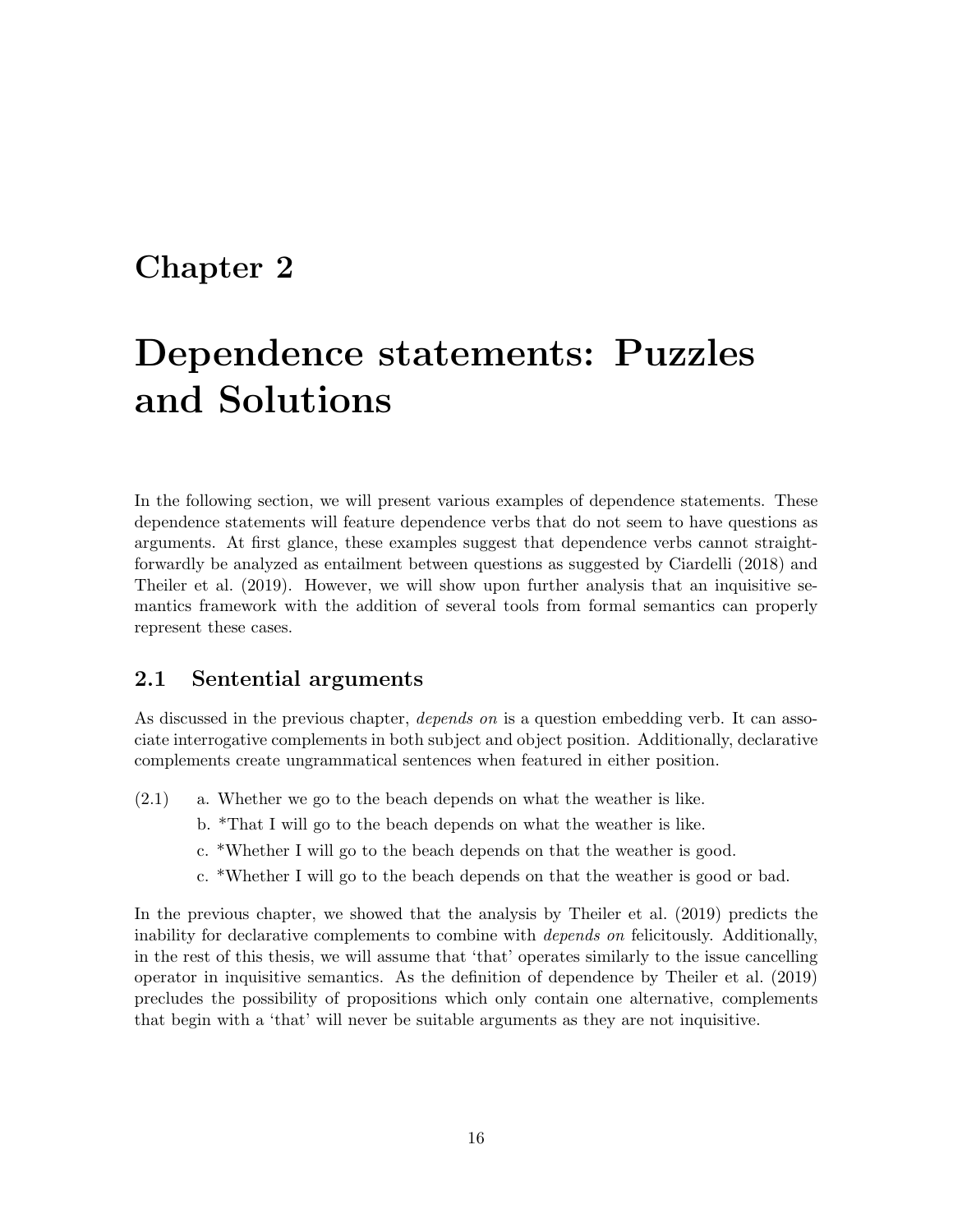#### 2.2 Anaphoric arguments

Dependence verbs are also able to take anaphoric expressions such as 'it' or 'that' in both subject and object position. These anaphoric expressions are able to refer to various types of interrogative propositions. The fact that dependence verbs can take interrogative anaphora is predicted given that dependence verbs can take interrogative complements. We will begin by presenting dependence statements which have 'it' in the subject position which are preceded by a question.

- $(2.2)$  a. When are we going to the beach? It depends on the weather.
	- b. Would you like tea or coffee? It depends on what type of tea you have.
	- c. Do you like coffee? It depends on my mood.
	- d. Where are you? \*It depends on what the weather is like.
	- e. Do you have tea or coffee? \*It depends on what the weather is like.
	- f. Did John steal? \*It depends on his mood.
	- g. Do you have tea or coffee? It depends on whether I have some in this box.
	- h. Did you steal? It depends on what you consider to be stealing.
	- i. Did John steal? According to the law, it depends on his mood.

In these examples, you can see that wh-questions, alternative questions and polar questions can provide suitable antecedents for anaphoric pronouns. Questions which ask about the future or one's preferences such as the one's in (2.2a-c) seem to almost always be suitable antecedents for anaphoric expressions. Factual questions about the present when taken as antecedents seem to create infelicitous dependence statements as seen in (2.2d-f). However, not all factual questions about the present create infelicitous dependence statements as shown in (2.2g-i). The difference between the felicity of these statements can be explained by means of a modal base. The modal base is important as the truth or falsity of a dependence statement is often determined by the relevant modal base. In the case of the infelicitous dependence statements, the default modal base specified seems to only include worlds where the true answer to the subject question holds. This is the case as the object questions in (2.2d-f) are unrelated to the subject questions and thus don't invoke any hypothetical worlds where the true answer to the factual subject question differs. Thus, the contextually relevant worlds (i.e. modal base) of these dependence statements will only include worlds which are consistent with the true answer to the subject question. Because of this, these statements denote trivial dependencies which we showed in the previous chapter are false under the interpretation of dependence by Theiler et al. Thus, these statements are deemed infelicitous as they denote trivial dependencies.

The reason why statements  $(2.2g-i)$  are felicitous despite having the same questions is that the modal base of these dependence statements can include worlds which are inconsistent with the true answer to the subject question. For example, in (2.2g), the modal base will include hypothetical worlds which have tea or coffee in the box. This differs from the modal base of (2.2e) which should not include these worlds by default as the object question does not invoke any relevant hypothetical worlds. How the variation of the modal base affects the felicity of a dependence statement is more evident in (2.2i) where the modal base being explicitly stated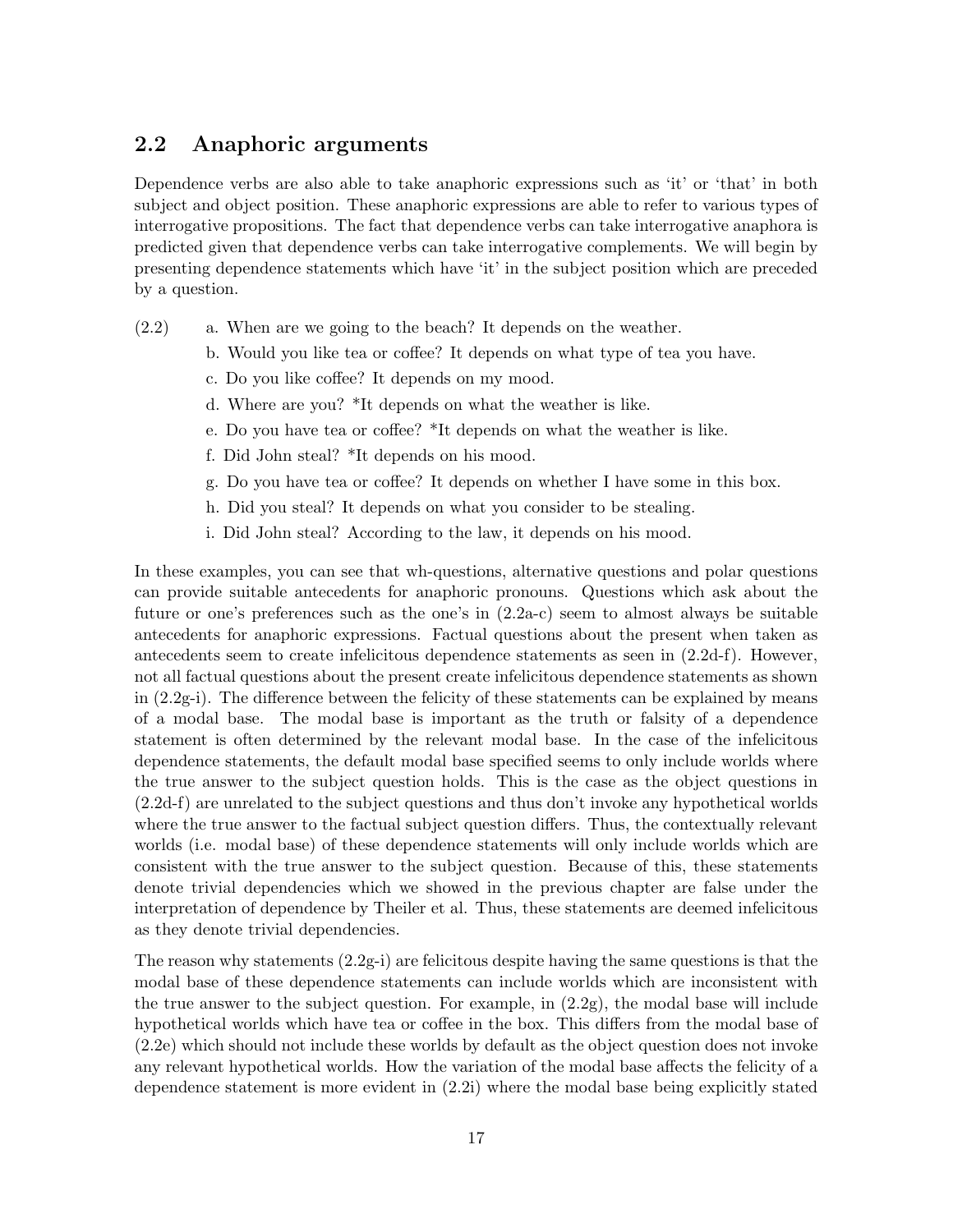allows the dependence statement to be felicitous. By specifying the phrase 'according to the law', the specified modal base will include worlds where the answer to the question 'Did John steal?' varies based on his mood. Thus, we will not have a trivial dependency as there will be worlds in the modal base that differ on the answer to the question: 'Did John steal?'.

Another feature of dependence verbs is that both arguments are suitable antecedents for anaphoric pronouns. Consider the following dialogue:

(2.3) A: Whether we go to the beach depends on the weather. B: It also depends on whether the bus is running. A: It depends on that too.

In this example, both A and B use 'it' to refer to the phrase 'whether we go to the beach'. Additionally, A uses 'that' to refer to 'whether the bus is running'. This is not too surprising given our analysis of dependence verbs as many other question embedding verbs such as 'know' also allow for their arguments to be antecedents for anaphoric expressions when the question embedding verb is repeated as seen in (2.4).

 $(2.4)$  A: I know what the weather is like. B: I know that too.

Whole dependence statements can also be taken as suitable antecedents for anaphoric expressions. Consider the following dialogue:

- (2.5) a. A: Whether we go to the beach depends on the weather.
	- b. B: That is true.
	- c. B: \*I asked that.

Here 'that' in (2.5b) refers to the entire dependence statement in (2.5a). Additionally, in this example, neither the subject nor the object are available antecedents for 'that' as seem in (2.5c). This is unlike the previous example where both the subject and object question are suitable antecedents for both 'it' and 'that'. It seems that the arguments of a dependence clause are only suitable antecedents for anaphoric expressions when a dependence verb is repeated. Additionally, if we use a verb that only takes questions as arguments, no suitable antecedent can be found for 'that' as neither question is available as an antecedent and dependence statements are not questions.

Additionally, certain declaratives can can also act as antecedents for pronominal subjects or objects in dependence statements. As seen in  $(2.6a)$ ,  $(2.6b)$ , and  $(2.6c)$  various modal declaratives, disjunctions and existential statements are acceptable antecedents for anaphoric pronouns. The modals which can be taken as antecedents by anaphoric pronouns seem to be those that introduce possibilities. Another thing to note is that although these declarative modalities are available as antecedents for anaphoric subjects or objects of dependence statements, they cannot be featured directly as subject or object in a dependence statement as seen in (2.6g). Further, not all modals can be taken as declaratives as seen in (2.6d). The modals that are not permissible seem to be those that introduce necessity or temporal universality. Additionally, plain declaratives are not permissible as anaphora as seen in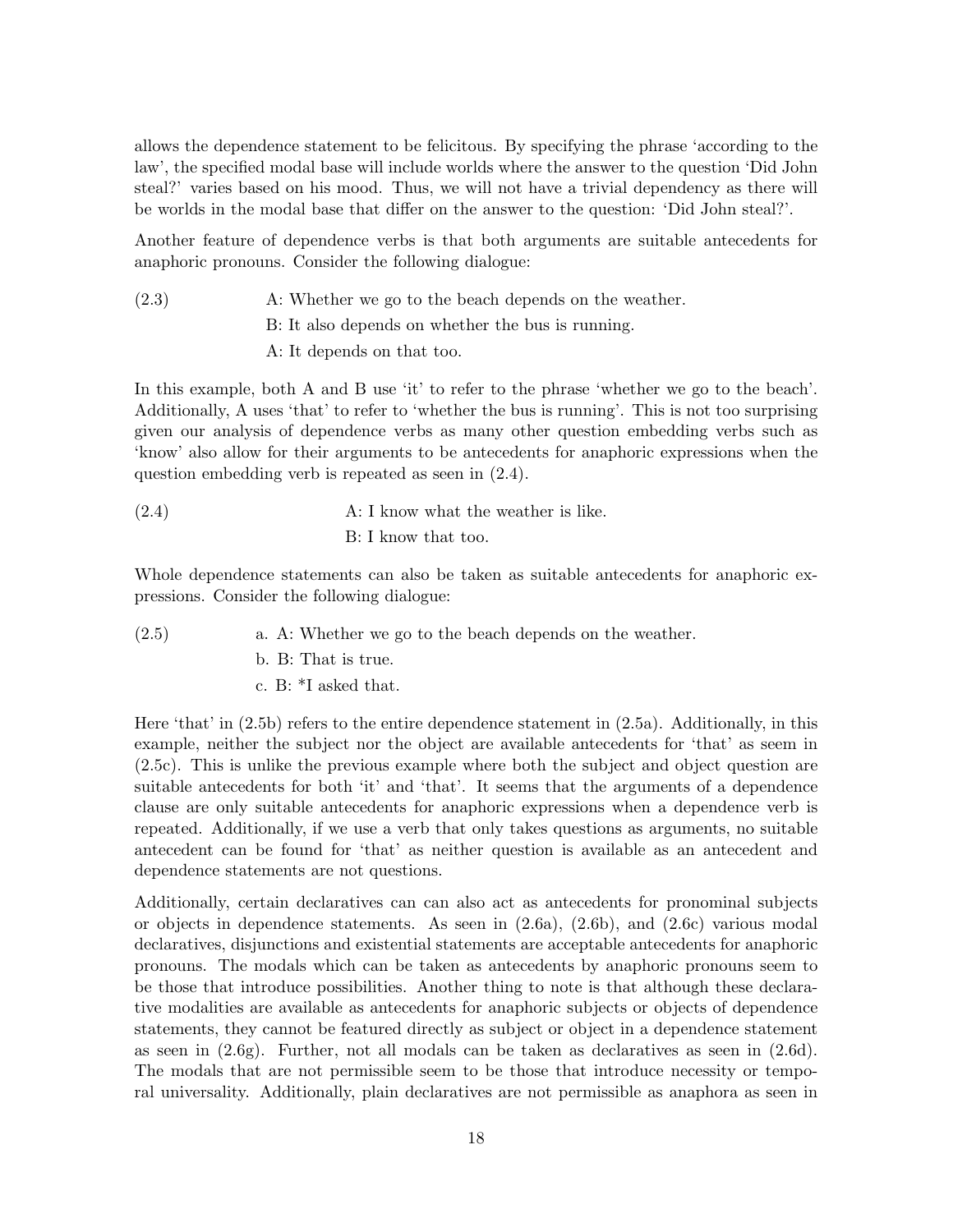(2.6e).

- $(2.6)$  a. We could go to the beach. It depends on the weather.
	- b. You may go to the beach or the theater. It depends on what the weather is like.
	- c. Sometimes I like to go to the beach. It depends on what the weather is like.
	- d. \*We must go to the beach. It depends on what the weather is like.
	- e. \*We are going to the beach. It depends on what the weather is like.
	- f. \*I always like to go to the beach. It depends on what the weather is like.
	- g. \*That we could go to the beach depends on what the weather is like.

This data seems to go against the view that dependence verbs are question embedding verbs as depends on seems to be taking declarative arguments. However, in inquisitive semantics, disjunctions and existentials are interpreted as raising multiple alternatives. Thus, inquisitive semantics makes the correct predictions here as in (2.6a-c) the antecedent for the anaphoric expression is considered to be inquisitive. Thus, given the analysis given by Theiler et al. (2019) and a suitable account of question anaphora (2.6b-c) are predicted to be felicitous despite their status as declaratives. Further, the first sentences in (2.6d-f) do not raise alternatives in inquisitive semantics. This is the case because the interpretation of these sentences do not involve disjunctions or existential statements. In (2.6f), the adverb 'always' makes the dependence statement infelicitous as it forces an interpretation which quantifies over all possible times. Thus, the subject proposition does not depend on the object question as it will only contain one alternative. In this thesis, we will not discuss the interaction between dependence clauses and modalized statements further.

As inquisitive semantics provides a uniform account of propositions, we can assume that propositional anaphora like 'that' and 'it' are the same type regardless of whether they refer to questions or declaratives. Thus, we can have a uniform account for anaphora which take questions and declaratives as antecedents. This is another benefit that inquisitive semantics has over other systems. Systems which provide consider interrogatives and declaratives to be a different type must represent anaphora which refer to them separately. For example, Snider (2017) provides an account where propositional anaphora can only refer to declaratives. This is the case as he considers questions to be interpreted as sets of propositions. The treatment of questions as propositions provides a superior analysis for propositional anaphora. Consider the following example:

(2.7) a. Who went to the beach? Alice didn't reveal that to me.

b. I went to the beach. Alice didn't reveal that to me.

If we do not consider interrogatives to be propositions, the verb 'reveal' in  $(2.7a)$  and  $(2.7b)$ must either be different types or we must suppose some sort of type shifting operator on 'that' which allows for it to semantically compose with 'reveal'. This representation of propositional anaphora leads to a more complex interpretation of verbs which can feature both interrogative and declarative arguments. Thus, the uniform account of propositions in inquisitive semantics provides a benefit when representing these types of anaphoric expressions.

In this section, we have explained how dependence statements featuring anaphoric expressions are suitable given an inquisitive semantics framework. We have also explained how the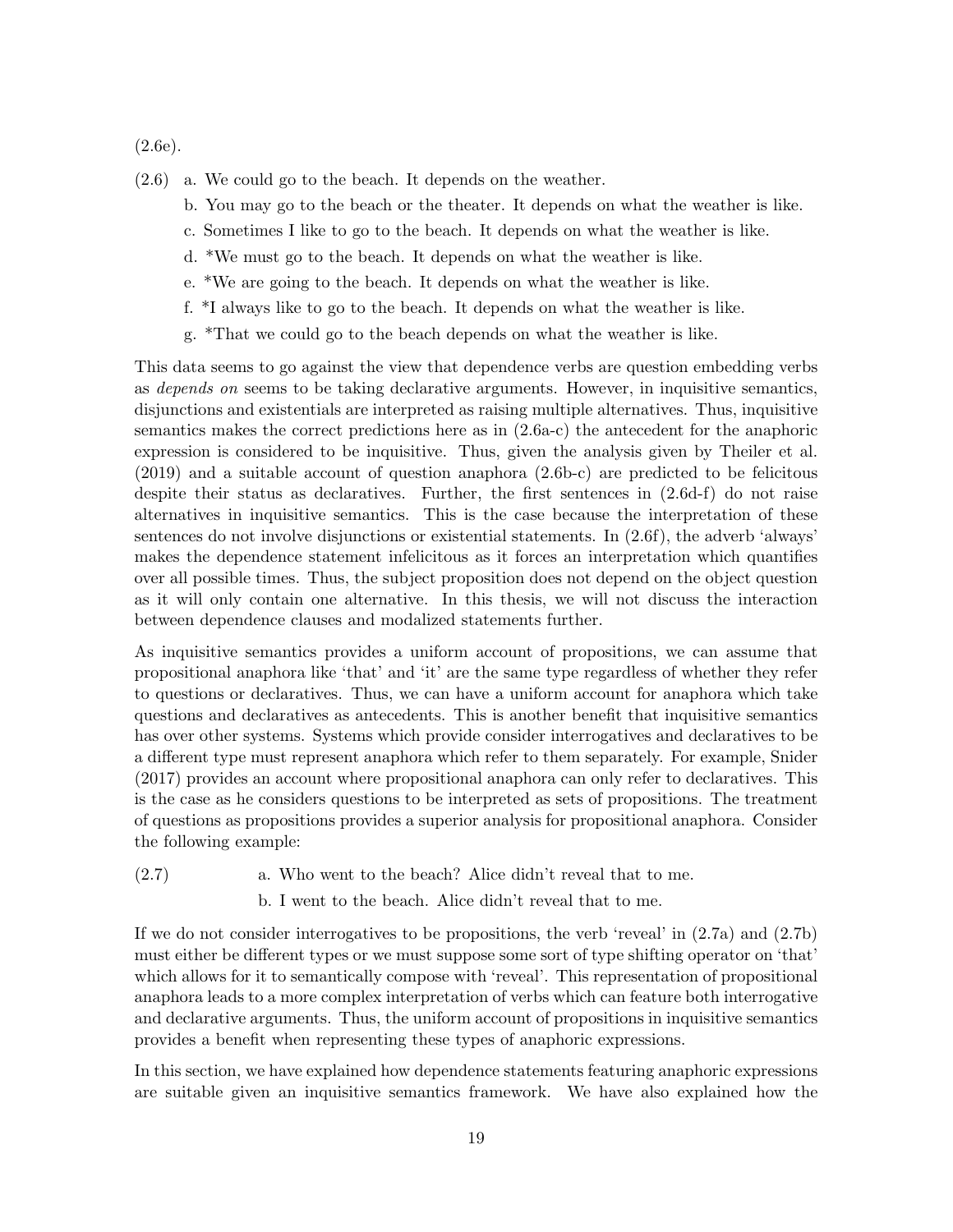infelicity of certain dependence statements can be explained by means of a modal base. However, we have not shown how to formally represent anaphoric expressions which refer to questions or dependence statements. In chapter 4, we will provide an account for how anaphora which reference questions can be represented in a dynamic inquisitive framework.

#### 2.3 Nominals

In this section we will see that dependence verbs can associate various types of nominals in either subject or object position. The type of nominals ranges from determiner phrases, quantified noun phrases and names.

- $(2.8)$  a. Whether we can order pizza depends on John.
	- b. Whether we can go to the beach depends on the weather.
	- c. Whether we can go to the beach depends on someone.
	- d. John's mood depends on the weather.
	- e. My decision to go to the store depends on whether we can avoid the rain.
	- f. Whether we can take the train depends on a few things.
	- g. Whether we can take the train depends on two things.

Note that these nominals don't appear to be interpreted referentially as is the case in (2.9) which features a different reading of the *depends on*. That reading of *depends on* relates to needing support which does not seem to be the same reading as the occurrences of *depends* on in (2.8).

John depends on Mary for financial assistance.(2.9)

Instead, the reading of depends on in (2.8a-g) seems to be the relationship of dependence between questions that we have previously been analysing. This is the case as in some of the examples (2.8), a question still appears in subject or object position. Additionally, the occurrences of nominals in these statements seem to behave like questions. For example, a natural paraphrase for (2.8a) seems to be: 'Whether we can order pizza depends on whether John wants to order pizza'. Thus, these cases seem to be examples of concealed questions (CQ). A concealed question (CQ) is a determiner phrase which is interpreted as a question. This phenomenon occurs when a noun phrase is the complement of a question-embedding verb. This phenomenon has been studied by Heim (1979) and Frana (2006) about several different verbs such as 'knows' and 'found out'. The fact that these nominals are interpreted as questions helps motivate the inquisitive semantics analysis of depends on and dependence statements. In chapter 3, we will discuss the phenomena of concealed questions further and how they can be incorporated into inquisitive semantics.

Not all the nominals that we have presented can be analysed as concealed questions. Consider the objects in (2.8f-g) which do not seem to have natural paraphrase as questions. If we analyse the object of (2.8g) as a concealed question we would paraphrase it as something 'Whether we can take the train depends on what two things are'. Interpreting the object of (2.8g) as a question about 'two things' does not seem suitable. Instead, it seems that 'two things' is a cataphor which allows for the introduction of two questions that are bound to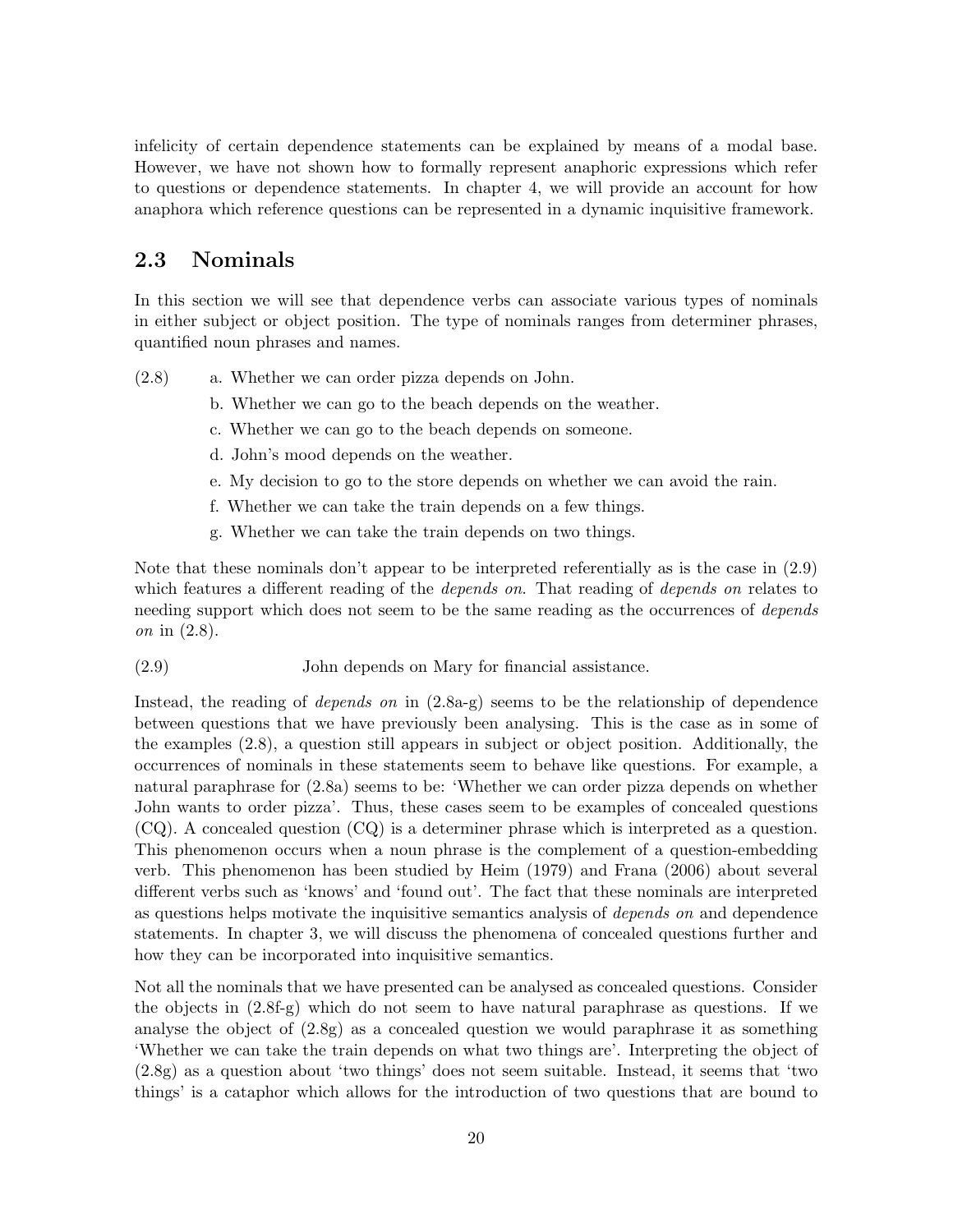'two things'. For example, after the utterance of (2.8g), one could state 'the weather and the time of day' which are the two concealed questions that 'two things' is referencing. Thus, when someone makes the utterance in (2.8g), they are stating that there are two questions which taking the train depends on. The expression 'two things' can be analysed through a dynamic lens as introducing a discourse referent. In chapter 4, we will present a dynamic inquisitive framework which will show formally how to represent expressions like 'two things'.

#### 2.4 Dependence and free choice

Another peculiar feature of dependence statements is its relationship to the free choice inference. The free choice inference is a natural language phenomenon where a disjunction which contains a modal operator receives a conjunctive interpretation. The following example illustrates a case of the free choice inference.

 $(2.10)$  a. You may go to the beach or to the cinema. b.  $\rightarrow$  You may go to the beach and to the cinema. c.  $\Diamond (P \lor Q) \leadsto \Diamond P \land \Diamond Q$ 

Typically, free choice statements which feature disjunctions like (2.10a) allow one to infer a conjoined free choice statement like (2.10b). Whenever a dependence statement follows a free choice disjunction, the free choice inference is impermissible.

(2.11) a. You may go to the beach or the cinema. It depends on the weather b.  $\leftrightarrow$  You may go to the beach and you may go to the cinema.

Our analysis of dependence predicts that the free choice inference is not permissible in cases where a dependence statements features an anaphoric expression which takes a disjunctive free choice statement as an antecedent. This is the case as *depends on* can only take inquisitive propositions as arguments. Thus, we must assume that the disjunction in (2.11a) takes a wide-scope configuration otherwise it would not be able to be a suitable antecedent for the 'it' in the dependence statement. This causes the free choice inference to fail as a wide-scope inquisitive disjunction of modals does not allow for the free-choice inference. This position coincides with accounts by Fusco (2019) and Aloni (2007) that argue that, in most cases, given a wide-scope configuration of free choice the inference is cancel-able or not permissible.

The relationship between free choice and dependence has also been studied by Kaufmann (2016). She argues that free choice is dependence on preferences. Since free choice for Kaufmann is a form of dependence, specifying a further dependence on other things blocks the free choice inference as it is no longer only one's preference that matters given a certain choice. Her analysis of dependence mirrors that of Ciardelli (2018) and Theiler et al. (2019) with a few differences as her analysis is not in an inquisitive semantics framework. Like the analyses we have provided, she views dependence as a relationship between questions and their alternatives. Thus, her theory makes many of the same predictions regarding dependence statements. The main point regarding dependence that she makes is that free choice should be interpreted as a form of dependence on preferences. This means that to have free choice to do something means that one's choice to do that thing depends on one's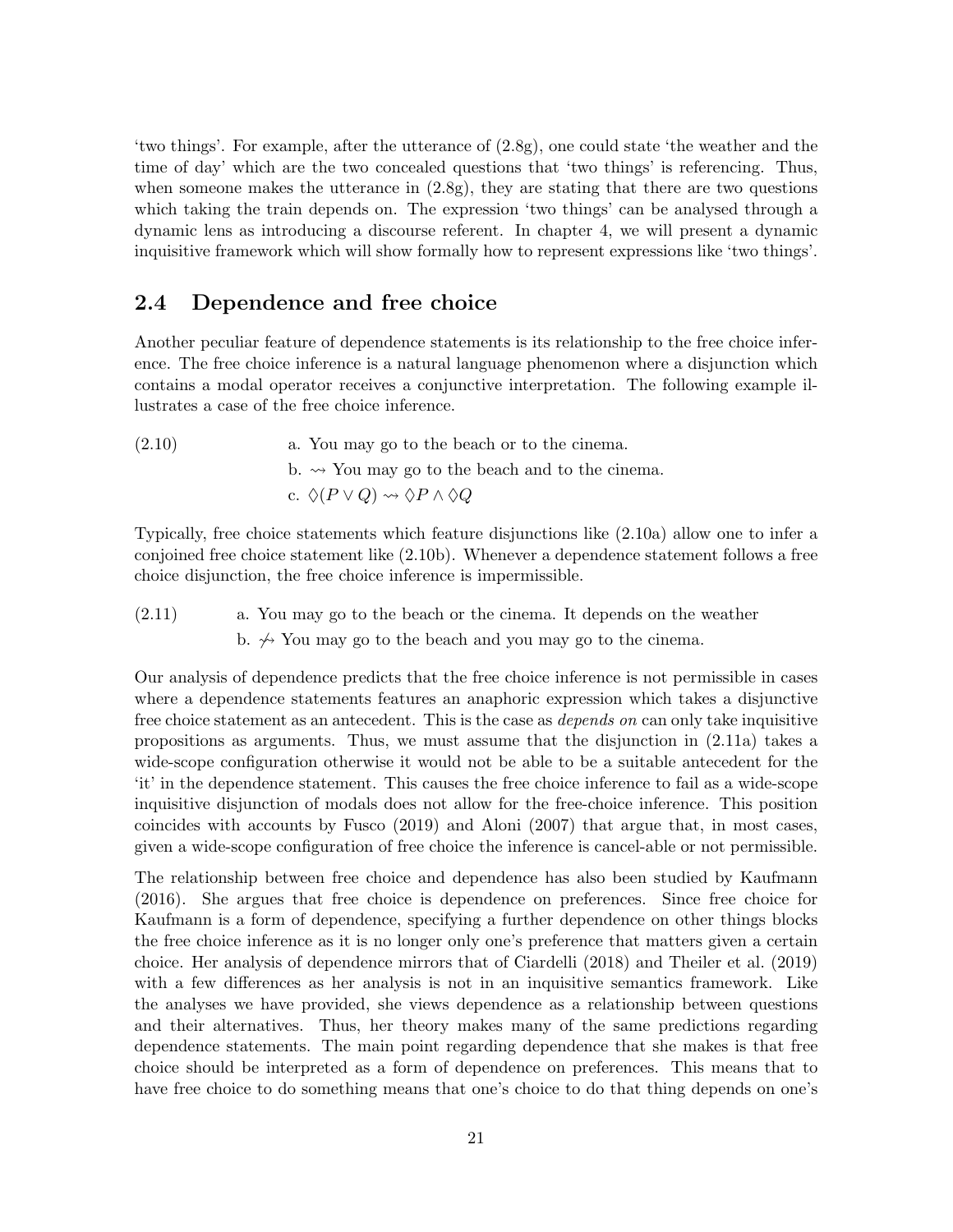preference to do it. Thus, the inference in (2.10) is permissible according to Kaufmann as the referent of 'you' has permission to do either disjunct as they prefer. The paraphrase of free choice sentences as dependence is given in (2.12).

(2.12)

If you have an effective preference for going to the cinema, you may go to the cinema,

and if you have an effective preference for going to the beach, you may go to the beach.

This way of representing free choice is problematic. It does not seem that in all cases of free choice, one's preference determines their ability to do that thing. Consider the example in (2.13a) which would be paraphrased as (2.13b) given that free choice is a form of dependence on preference. Given this interpretation of (2.13a), one would not conclude that the person may do what they do not prefer as they do not have a preference for doing so. However, this would mean that the free choice inference is not permissible in this case. This seems strange as the individual giving permission to the agent seems to be giving permission regardless of the preference of the agent. Thus, it seem that free choice as dependence is problematic.

- $(2.13)$  a. You may do what you prefer or what you do not prefer.
	- b. If you have a preference for doing what you prefer, you may do what you prefer and if you have a preference for doing what you do not prefer, you may do what you do not prefer.

Thus, we will adopt a position that free choice is not a form of dependence. Instead, we will argue that free choice cancellation in the case of dependence statements is caused by an inquisitive wide-scope configuration of the free choice statement which does not allow for the free choice inference. This analysis of free choice makes less assumptions regarding its relationship with dependence while still predicting free choice cancellation in cases where a dependence statement follows a free choice statement.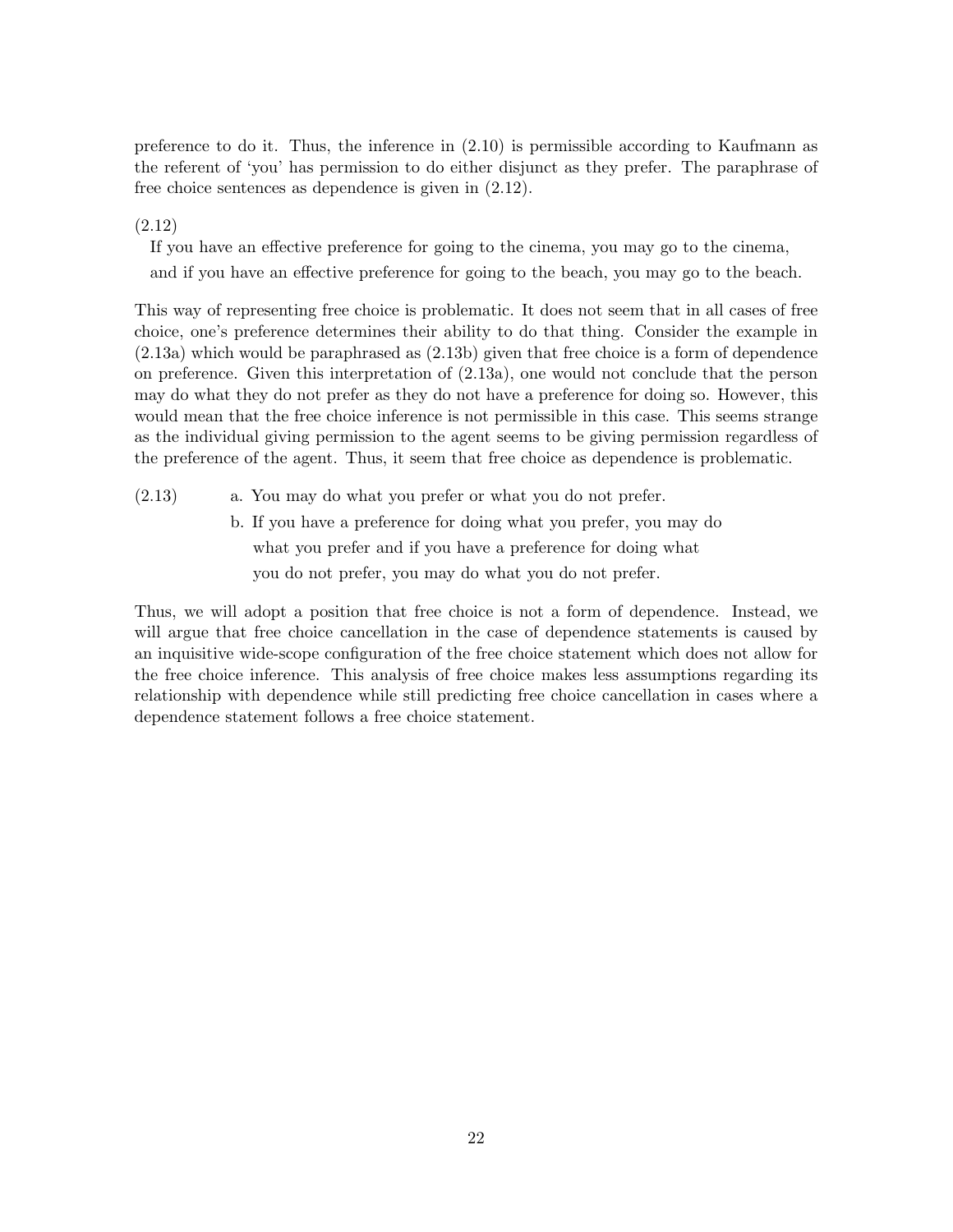### Chapter 3

## Dependence and Concealed Questions

In this chapter, we will cover how to incorporate concealed questions in an inquisitive semantics framework which will allow us to represent dependence statements that contain concealed questions. We will begin by presenting several phenomena which need to be properly represented in an account of concealed questions. Then, we will present an analysis of concealed questions by Aloni and Roelofsen (2011) that makes use of conceptual covers. We will motivate the need for conceptual covers by providing several examples for its use in question semantics and dependence statements. Finally, we will present a typed inquisitive semantics with conceptual covers. Using this framework, we will define a semantics for a small fragment of the English language that will allow us to represent dependence statements that feature concealed questions.

#### 3.1 Concealed Questions

Concealed questions (CQ) are determiner phrases (DP) that can be interpreted as questions. This phenomena occurs when a noun phrase (NP) is the complement of a question-embedding verb such as 'knows'. The italicized NP in the following example is a case of a CQ.

(3.1) Alice knows the capital of Canada ≈ Alice knows what the capital of Canada is

In (3.1), we see that 'the capital of Canada' can be naturally paraphrased as an identity question as shown in (3.1). Additionally, 'the capital of Canada' seems to behave semantically as a question as the verb 'knows' can receive its question embedding reading. Other types of DPs can also be concealed questions. It has been shown by Frana (2006) and Heim (1979) that indefinite and quantified NPs can also be CQs.

| (3.2) | John knows a doctor who could help you | (Frana 2006) |
|-------|----------------------------------------|--------------|
| (3.3) | John knows every phone number          | (Heim 1979)  |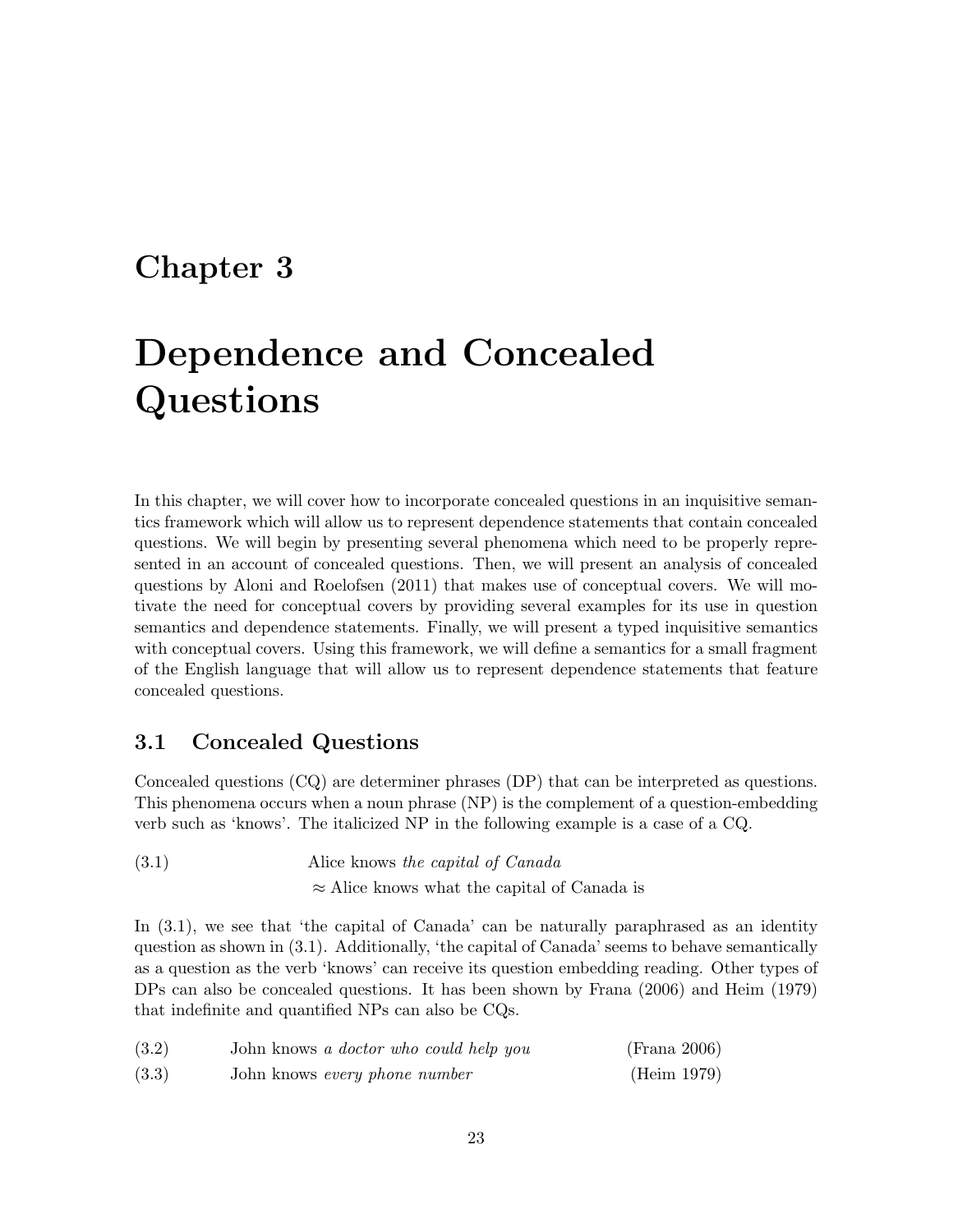In an earlier chapter, we showed that dependence statements may also feature CQs. It is not surprising that DPs in dependence statements behave as CQs as dependence verbs are question embedding verbs which often feature CQs. However, one key difference is that dependence statements allow for proper nouns such as 'John' to also be interpreted as questions. This does not seem to be the case for other question embedding verbs. Usually for question embedding verbs, occurrences of a proper noun as an argument forces a different reading of the verb as shown in (3.4a). These readings evaluate the proper nouns as referential and block the interpretation of the object noun as a CQ.

a. John knows Fred(3.4) b. John depends on Mary

However, unlike other question embedding verbs, depends on can feature proper nouns that are interpreted as CQs. As we noted in an earlier chapter, depends on also has a referential reading. This reading is given when both the subject and object arguments are interpreted referentially as in (3.4b). For this reason, it could be possible that, like other question embedding verbs that have different readings, depends on could only be interpreted referentially when taking a proper noun. However, this is not the case as *depends on* can take proper nouns as CQs. This is most likely because both arguments of *depends on*, given the question dependence reading of the verb, must be questions which is unlike verbs like 'know' which feature at least one nominal argument. Thus, when one of the arguments of depends on is clearly a question, depends on is interpreted as a question embedding verb and interprets proper nouns as CQs. This can be seen in the example in (3.5) where the question 'Whether we can order pizza' forces the question dependency reading of *depends on* and thus 'John' is interpreted as a concealed question. It can even be the case that the subject and object of depends on are noun phrases and yet the verb is interpreted as question embedding as is shown in (3.6a). However, this seems to occur only when a referential reading of *depends on* is not possible. In (3.6a) the referential reading is not possible as a decision to go the store cannot depend on anything given the referential reading of depends on.

 $(3.5)$  a. Whether we can order pizza depends on John

 $\approx$  b. Whether we can order pizza depends on whether John wants to order pizza

- $(3.6)$  a. My decision to go the store depends on John
	- $\approx$  b. What my decision to go the store is depends on whether John wants to go

Another thing to note is that many types of questions can be generated by proper nouns like 'John'. In (3.5a), 'John' is interpreted as a question about a contextually relevant property about 'John'. In this case, as ordering pizza is contextually relevant the CQ could be paraphrased as being about his desire to order pizza. However, one can also imagine a scenario where the ordering of pizza depends on whether John arrives on time. In this case, the paraphrase of (3.5a) would not be (3.5b). Instead, 'John' should be interpreted as a question about arriving on time. Thus, the interpretation of CQs in dependence statements seems to be contextually determined. This means that a system for CQs would need to be able to treat NPs as questions about the entity with regards to some contextually relevant property.

This ambiguity with CQs in dependence statements is unsurprising as other ambiguities with CQs have been presented in the past. It has been noted by Heim (1979) that quantified CQs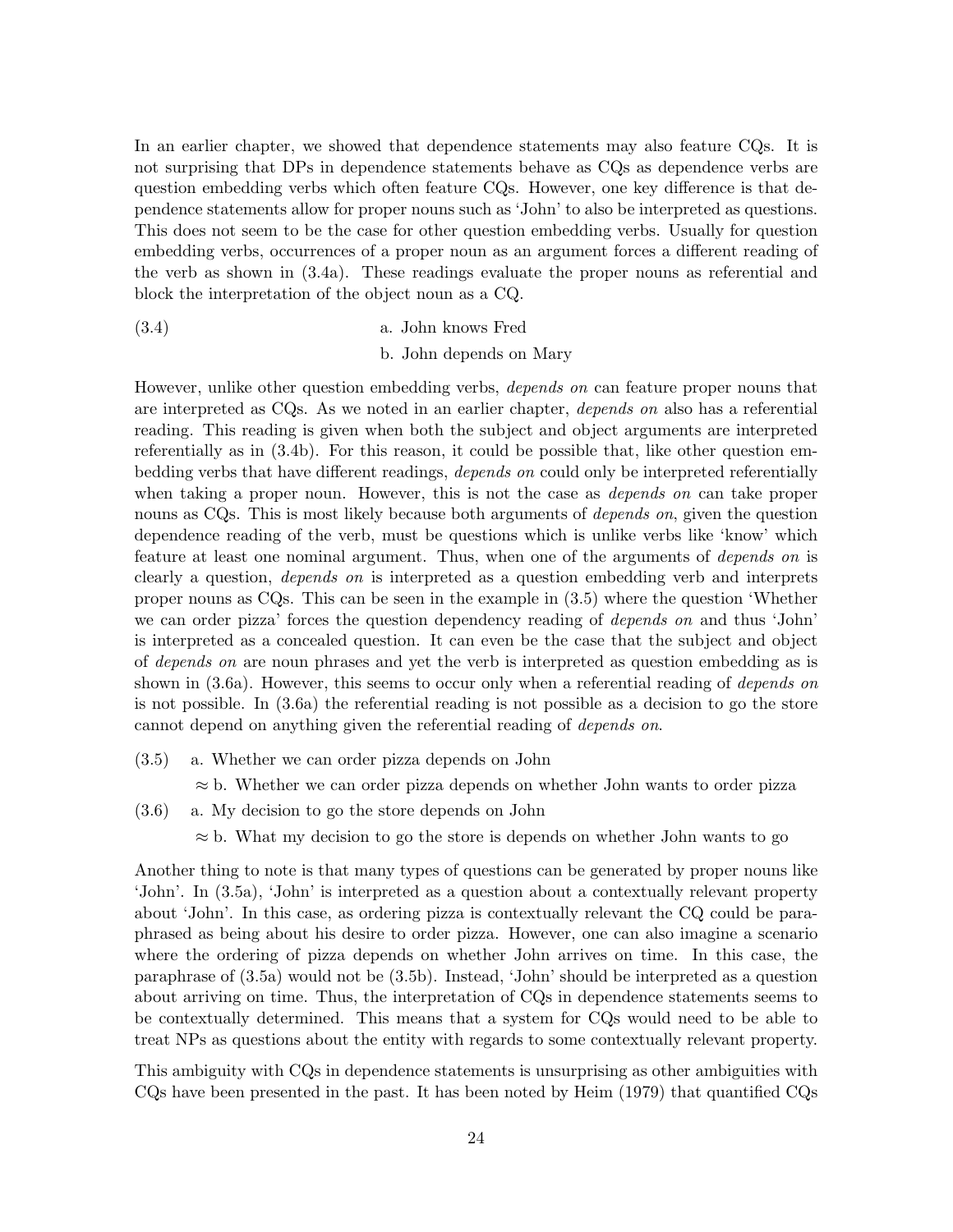contain an ambiguity between what is called a predicational reading and a specificational reading. Consider the example in (3.3) repeated here as (3.7). The predicational reading of (3.7) is (3.8a) and the specificational reading is (3.8b).

- $(3.7)$  John knows every phone number (Heim 1979)
- $(3.8)$  a. John knows of every phone number whether it is a phone number

b. John knows that Alice's phone number is 12, that Bill's phone number is 43, etc.

This ambiguity can also occur for CQs in dependence statements. Consider the example given in (3.9) where the predicational reading is given in (3.10a) and the specificational reading is given in (3.10b). Thus, concealed questions in dependence statements may also feature this ambiguity.

- (3.9) What we can order depends on everyone here
- $(3.10)$   $\approx$  a. What we can order depends on what everyone here wants

 $\approx$  b. What we can order depends on who everyone here is

Another ambiguity observed by Heim (1979) concerns CQs containing CQs (CCQs). Statements containing CCQs are ambiguous between two readings: Reading A and Reading B. Consider the following sentence:

John knows the capital that Fred knows(3.11)

This sentence has the following two interpretations.

(3.12)

Reading A: There is exactly one country x such that Fred can name  $x$ 's capital;

and John can name  $x$ 's capital as well.

(3.13)

Reading B: John knows which country x is such that Fred can name the capital of x.

(although John may not be able to name the capital of x)

If we assume that Fred knows that the capital of Canada is Ottawa, then, under Reading A, it follows from (3.11) that John also knows that the capital of Canada is Ottawa. Under Reading B, no such entailment follows from (3.11). Instead, we can only conclude that John knows Canada as the country which Fred knows the capital of. CCQs can also be featured in dependence statements. Since dependence verbs can embed questions, they can embed questions about CCQs such as in (3.14).

(3.14) It depends on whether John knows the capital that Fred knows

The sentence in (3.14) is also ambiguous between Reading A and Reading B. Under Reading A, 'it' depends on a polar question about Reading A of (3.11). Under Reading B, the dependence relation is between 'it' and a polar questions about Reading B. These two questions differ in that they may have differing alternatives given a certain context. This is the case as in some worlds, Reading A of (3.11) may hold but not Reading B. Thus, to represent dependence statements, we require an account of CQs which allows us to interpret this ambiguity.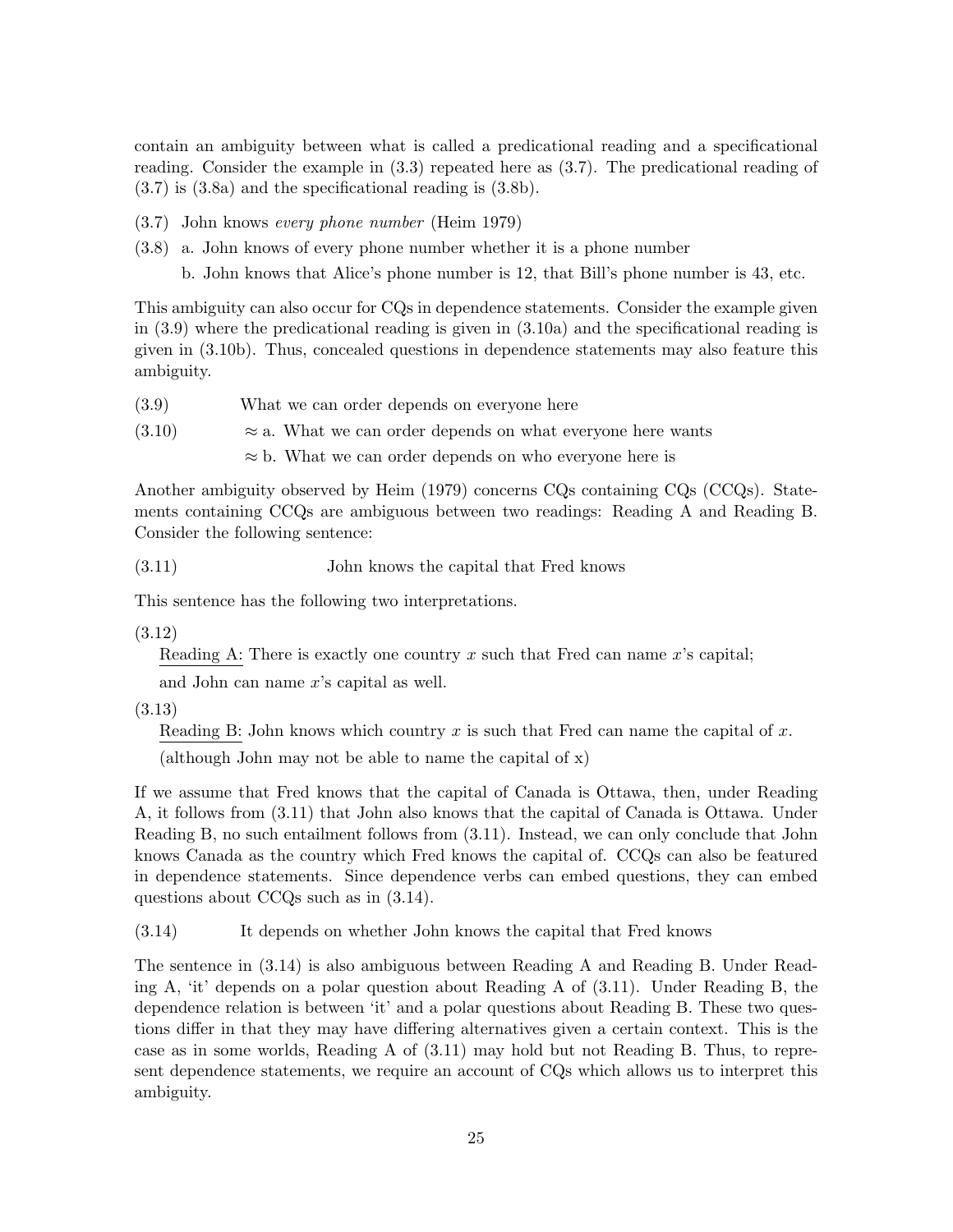There are further ambiguities related to concealed questions. Some of these ambiguities will be presented later. For now, we will move onto presenting an overview of the different approaches to representing concealed questions in the literature.

#### 3.2 Concealed Questions: Overview

There are many approaches on how to represent CQs. According to Aloni and Roelofsen (2011), these approaches tend to differ along two dimensions: type and perspective. Theories that differ along the type dimension assign differing semantic types to CQs. Some of these theories represent CQs formally as propositions while other represent CQs as properties, individual concepts or sets of propositions. Theories that differ in the *perspective* dimension either argue that the interpretation of a CQ depends on a specific perspective on the individuals of the domain of discourse or not.

We will assume an approach to CQs by Aloni and Roelofsen (2011) that assumes that the type of a CQ is that of a proposition and that the interpretation of a CQ depends on a specific perspective. However, since we are adopting an inquisitive approach to questions, we will assume in our framework that CQs denote the type of sets of propositions which are simply inq-propositions. This change will not cause too many differences in the analysis of CQs as inquisitive semantics analyses both declarative and interrogative propositions as the exact same type of semantic object.

We will now briefly present the benefit associated with assigning CQs the same type as propositions. Then, we will show that an inquisitive semantics analysis also provides the same benefits due to the uniform analysis of propositions. CQs can be coordinated with both interrogative and declarative complement clauses as in (3.15) and (3.16a-b).

- (3.15) They revealed the winner of the contest and that the president of the association would hand the prize in person. (Aloni and Roelofsen, 2011)
- (3.16) a. Whether John is coming and the time of arrival depends on the weather.
- (3.17) b. Whether John is coming depends on whether Mary is coming and the weather.

Interpreting CQs as propositions allows us to easily account for these coordination facts. In  $(3.15)$ , we can easily see that the treatment of CQs as propositions allows for proper coordination as declarative complements are typically considered to represent propositions. Interrogative complements can also be taken to denote propositions as done by Groenendijk and Stokhof (1984) and Aloni (2008). Thus, the coordination between the two clauses can be easily accounted for. This serves as one of the main benefits associated with analyzing CQs as propositions. Given this type of analysis no extra stipulations must be made regarding the coordination of concealed questions with declarative and interrogative propositions.

As we are working in an inquisitive semantics framework, the type of interrogative and declarative clauses are the same, but instead of denoting the type of propositions they are lifted to inq-propositions. Thus, in an inquisitive semantics framework CQs will be interpreted as inq-propositions. Again, this does not lead to any difficulties with coordination as declarative and interrogative clauses will be of the same type as concealed questions. Other theories on concealed questions that assign concealed questions the type of sets of propositions must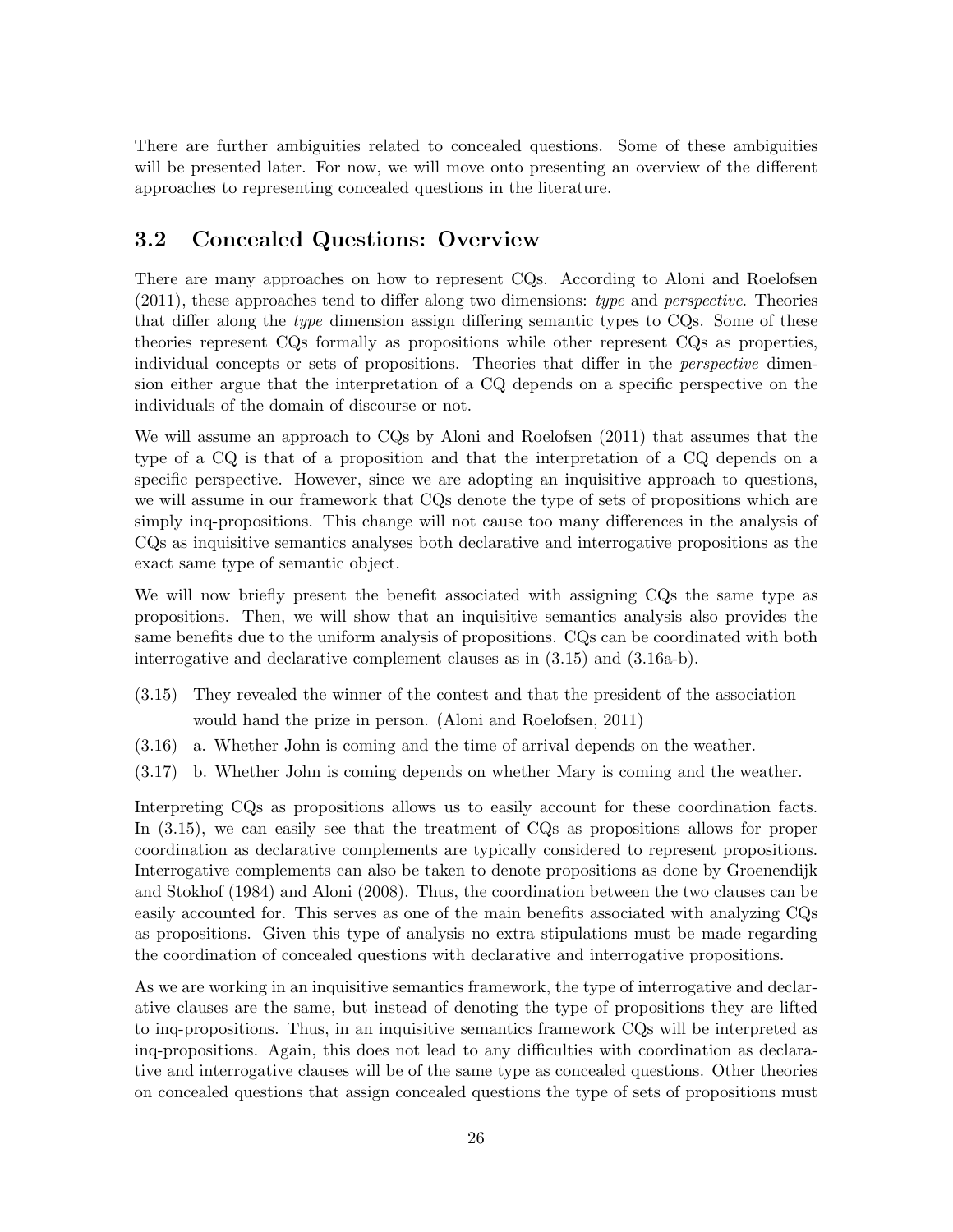stipulate type shifting operators to account for coordination facts. This argument is provided against the analysis of CQs as sets of propositions, however it is clear that this same argument does not hold weight against an inquisitive interpretation of propositions due to the uniform analysis of propositions.

The benefit associated with adopting a perspective based approach is that it can better represent concealed questions which are semantically identity questions. We will show this by means of an example.

Example 2. Consider the following scenario: There are two cards face down on the table the Ace of Hearts and the Ace of Spades. John is playing a game where you pick a card on the table and the dealer tells you if you picked the winning card. The winning card changes between rounds and can either be the Ace of Hearts or the Ace of Spades. The winning card is also revealed after the card is picked. John plays one round and picks the card on the left and Mary, who is watching, asks the question: Did John win?. The dealer responds with the following statement:

(3.18) Whether John won depends on the winning card.

The question is whether this sentence is true in the given scenario. On the one hand, the statement is true as whether John won depends on whether or not the card on the left is the winning card. On the other hand, the statement is false as whether John won does not depend on whether the Ace of Spades or the Ace of Hearts is the winning card. This is because simply from knowing that the Ace of Spades or the Ace of Hearts is the winning card, one cannot determine whether or not John won as one still needs to know whether that card was picked by John. As CQs can feature this type of ambiguity in dependence statements a perspectival approach is beneficial as it can account for such ambiguities. Therefore, we will adopt an approach that evaluates concealed questions based on a certain perspective. Later, we will also show that a perspectival approach to questions also allows inquisitive semantics to represent certain types of identity questions.

#### 3.3 Concealed Questions using conceptual covers

Aloni and Roelofsen (2011) presented a framework which was able to account for the ambiguities listed in the previous section. As CQs in dependence statements behave in the same way that was described by Aloni and Roelofsen (2011), we will assume the basis of their analysis of CQs. However, instead of using partition theory, we will implement their analysis of CQs in an inquisitive semantics framework. Thus, we will adopt an approach that evaluates questions from a certain perspective. Their system makes use of conceptual covers to evaluate CQs based on a perspective. Thus, to adopt their approach to CQs we will have to incorporate conceptual covers into a typed inquisitive semantics. In this section, we will begin by introducing the theory of conceptual covers (Aloni, 2001) and present several arguments for why conceptual covers are useful for dependence statements and questions in inquisitive semantics. Then, we will present their theory of concealed questions which makes use of conceptual covers.

A conceptual cover is a way of formalizing ways of identifying objects using concepts. More formally, a conceptual cover is a set of individual concepts which satisfy certain constraints.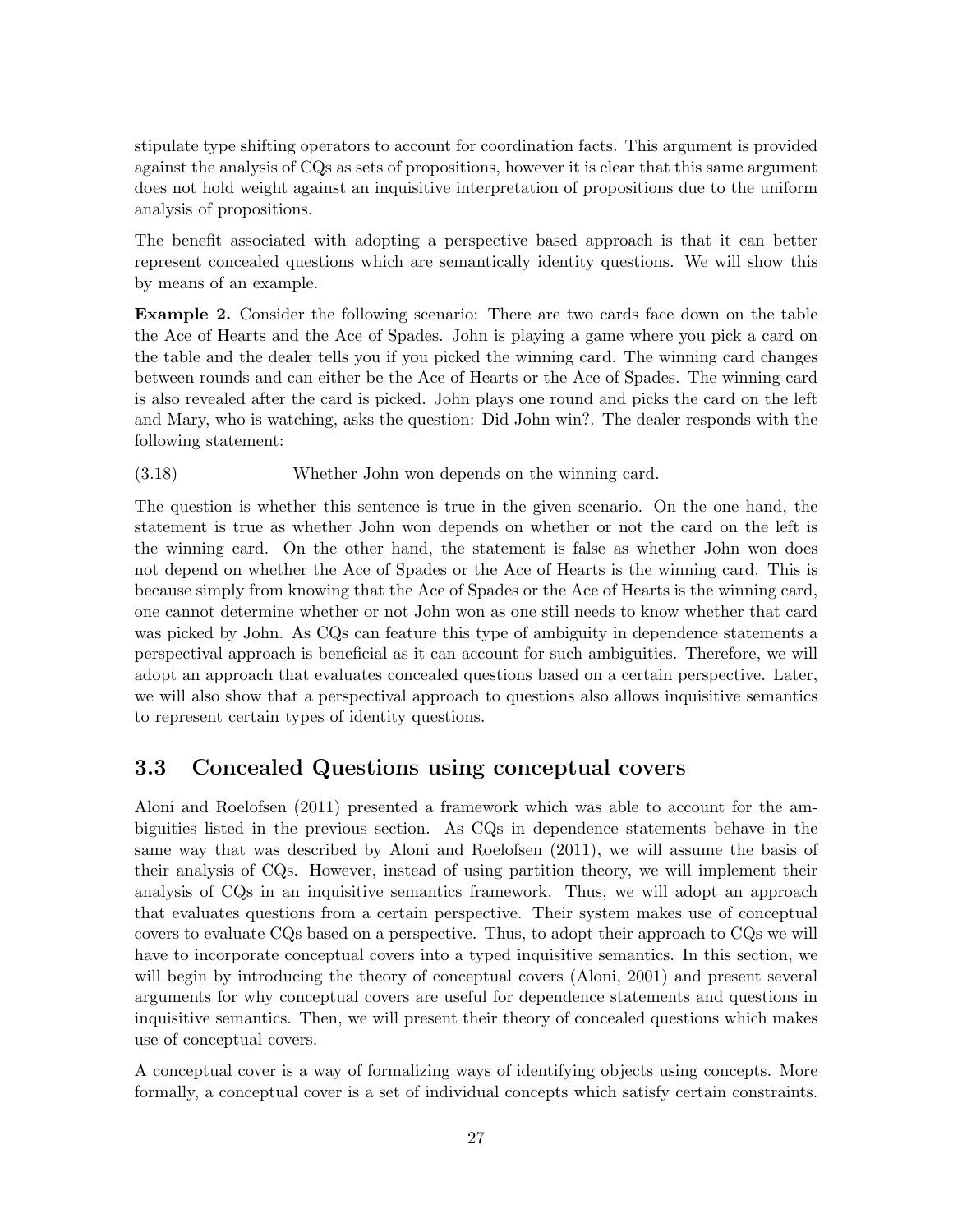An individual concept c is a total function from a set of worlds  $W$  to a set of individuals  $D$ . An individual concept represents a way of identifying an object given a certain perspective. The full definition of a conceptual cover is given below:

**Definition 3.3.1** (Conceptual Cover). A conceptual cover CC based on a  $\langle W, D \rangle$  is a set of functions  $W \to D$  such that:

$$
\forall w \in W : \forall d \in D : \exists ! c \in CC : c(w) = d
$$

We will illustrate the use of a conceptual cover using the previous example about cards. To formalize this scenario with conceptual covers we will use a model with four worlds  $\{w_1, w_2, w_3, w_4\}$  and a domain consisting of two individuals:  $d_1$  and  $d_2$ . In  $w_1$ ,  $d_1$  is the card on the left, the Ace of Hearts, and the winning card while  $d_2$  is the card on the right and the Ace of Hearts and the losing card. In  $w_2$ ,  $d_1$  is the card on the left, the Ace of Hearts and the losing card while  $d_2$  is the card on the right, the Ace of Spades and the winning card. In  $w_3$ ,  $d_1$  is the card on the left, the Ace of Spades, and the winning card while  $d_2$  is the card on the right and the Ace of Hearts and the losing card. In  $w_4$ ,  $d_1$  is the card on the left, the Ace of Spades and the losing card while  $d_2$  is the card on the right, the Ace of Hearts and the winning card. We will define three conceptual covers over this model: A which identifies cards by their position, B which identifies cards by their suit, and C which identifies cards as the winning card or the losing card. Visually these concepts are represented below. (The plus denotes the winning card)



 $A = \{$ The card on the left, the card on the right $\}$ 

- $B = \{$ Ace of Spades, Ace of Hearts $\}$
- $C = \{$ the winning card, the losing card $\}$
- $D = \{$ Ace of Spades, The card on the left $\}$

Sets  $A - C$  of individual concepts constitute proper conceptual covers as for each world the individual concepts in the cover denote a single unique object. However, D does not constitute a proper cover as in  $w_3$  and  $w_4$  both the Ace of Spades and the card on the left denote the same object  $d_1$ . Thus, there is not a unique concept in D that denotes  $d_1$ . Later when we have more of the framework worked out, we will represent how the dependence statement 'Whether John won depends on the winning card' comes out true based on a certain perspective and false based on another perspective. For now, we will move onto Aloni and Roelofsen's account of concealed questions.

Now that we have provided a basic account of conceptual covers, we will present the analysis of concealed questions by Aloni and Roelofsen (2011). We begin with a first-order logic enriched with an  $\iota$  operator and a question operator '?'. Additionally, the language includes a set N of conceptual cover indices. A model in this system is a quadruple  $(W, D, I, C)$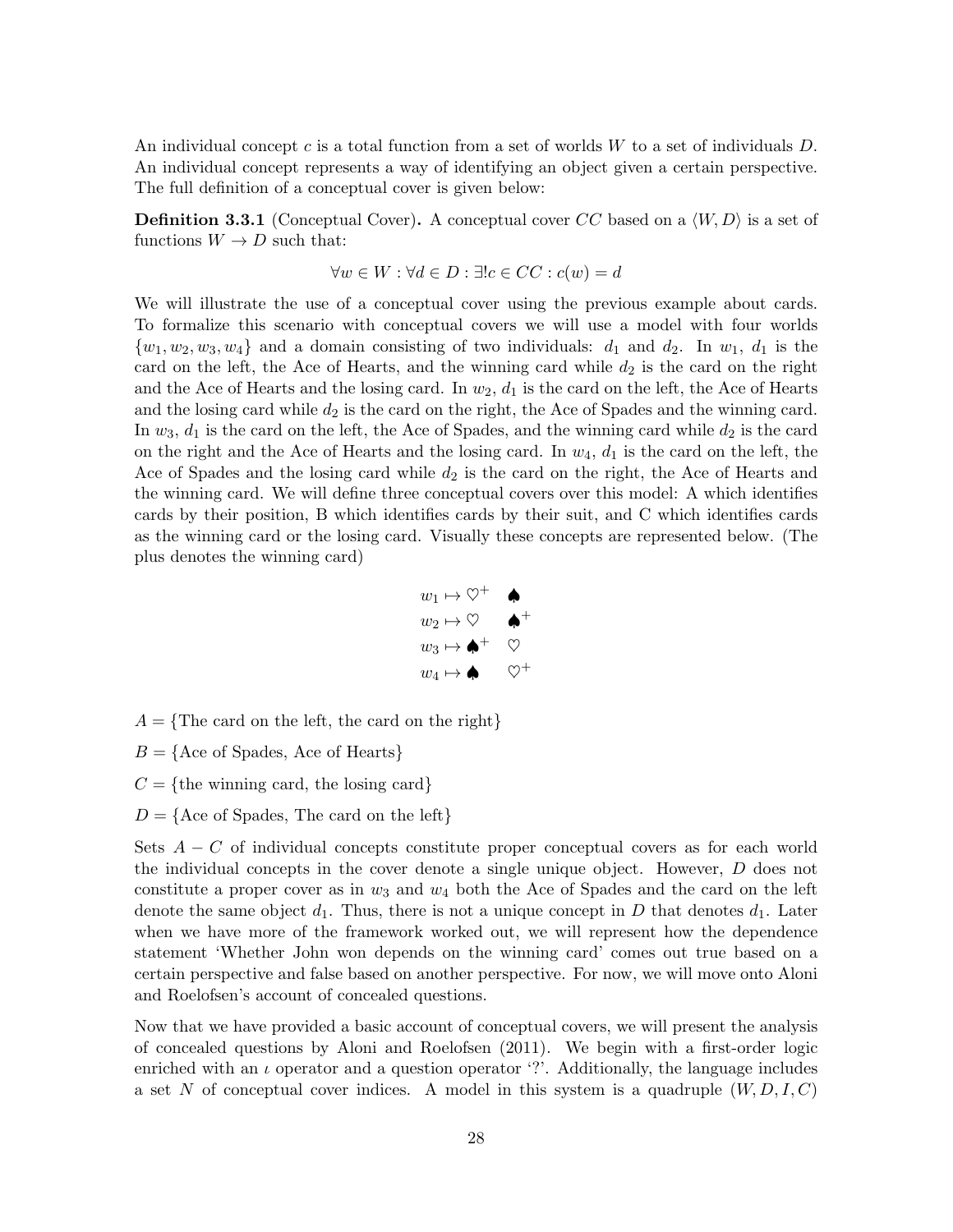where  $W$  is a set of possible world,  $D$  is a set of individuals,  $I$  an interpretation function that is world dependent, and C a set of conceptual covers based on  $(W, D)$ . Expressions are evaluated relative to a model, a world in that model, an assignment function and a contextual perspective which is a function from  $N$  to  $C$ . In Aloni and Roelofsen's framework, variables do not range over individuals, instead they range over the elements of some pragmatically determined conceptual cover. Additionally, variables in this language are indexed by elements of  $N^1$ . The conceptual cover that a variable  $x_n$  ranges over is determined by a contextual perspective  $\varnothing$ .

**Definition 3.3.2** (Contextual perspective). Let  $\mathcal{M} = (W, D, I, C)$  be a model and N be the set of indices in  $\mathcal L$ . A contextual perspective  $\varphi$  in  $\mathcal M$  is a function from N to C.

Thus, a variable  $x_n$  is assigned a value in two steps, first  $\wp(n)$  provides a conceptual cover. Then, g maps x to some element of  $\wp(n)$ . Thus, the extension of a variable is:

$$
[[x_n]]_{M,w,g_\wp} = g_\wp(x_n)(w)
$$

Variables denote individuals non-rigidly. This means that a variable can denote different individuals at different worlds. Aloni and Roelofsen's analysis of concealed questions also makes use of an  $\iota$  operator which is defined as follows:

Definition 3.3.3 (The  $\iota$  operator).

- If there is a unique  $c \in \wp(n)$  such that  $[\![\phi]\!]_{M,w,g_\wp} = 1$ , then  $[\![\iota x \phi]\!]_{M,w,g_\wp} = c(w)$
- Otherwise  $\llbracket \iota x \phi \rrbracket_{M,w,g_\wp}$  is undefined.

Another important definition for their analysis of concealed questions is the definition of a question under cover. They analyze questions as their possible exhaustive answers as in Groenendijk and Stokhof (1984). However, the key difference is that questions involve quantification over concepts rather than individuals. Thus, the denotation of a question under cover is given in the following:

$$
(3.20) \t\t\t[\![?x_n \phi]\!]_{M,w,g_{\wp}} = \{v | \forall c \in \wp(n) : [\![\phi]\!]_{M,w,g_{\wp}[x/c]} = [\![\phi]\!]_{M,w,g_{\wp}[x/c]}\}
$$

Additionally, the language is extended with a knowledge operator  $K_a$  for every agent a. The model in our extended language is a quintuple  $(W, D, I, C, E)$  where  $W, D, I$  and C are the same as above, and E is a function mapping individual world pairs  $(a, w)$  into subsets of W.  $E(a, w)$  is meant to represent the epistemic state of a at w. We can now provide the meaning of  $K_a(?x_n\phi)$ .

Definition 3.3.4 (Knowledge Ascription).

$$
[[K_a(?x_n\phi)]]_{M,w,g_\wp} = 1 \text{ iff } E(a,w) \subseteq [[?x_n\phi]]_{M,w,g_\wp}
$$

The exact details of how each of these operators work can be found in Aloni and Roelofsen (2011). We will now present the analysis of concealed questions in this framework. The basis

<sup>&</sup>lt;sup>1</sup>The original paper by Aloni and Roelofsen  $(2011)$  implements conceptual covers without indices. We have chosen to choose an indexed implementation as it is more perspicuous.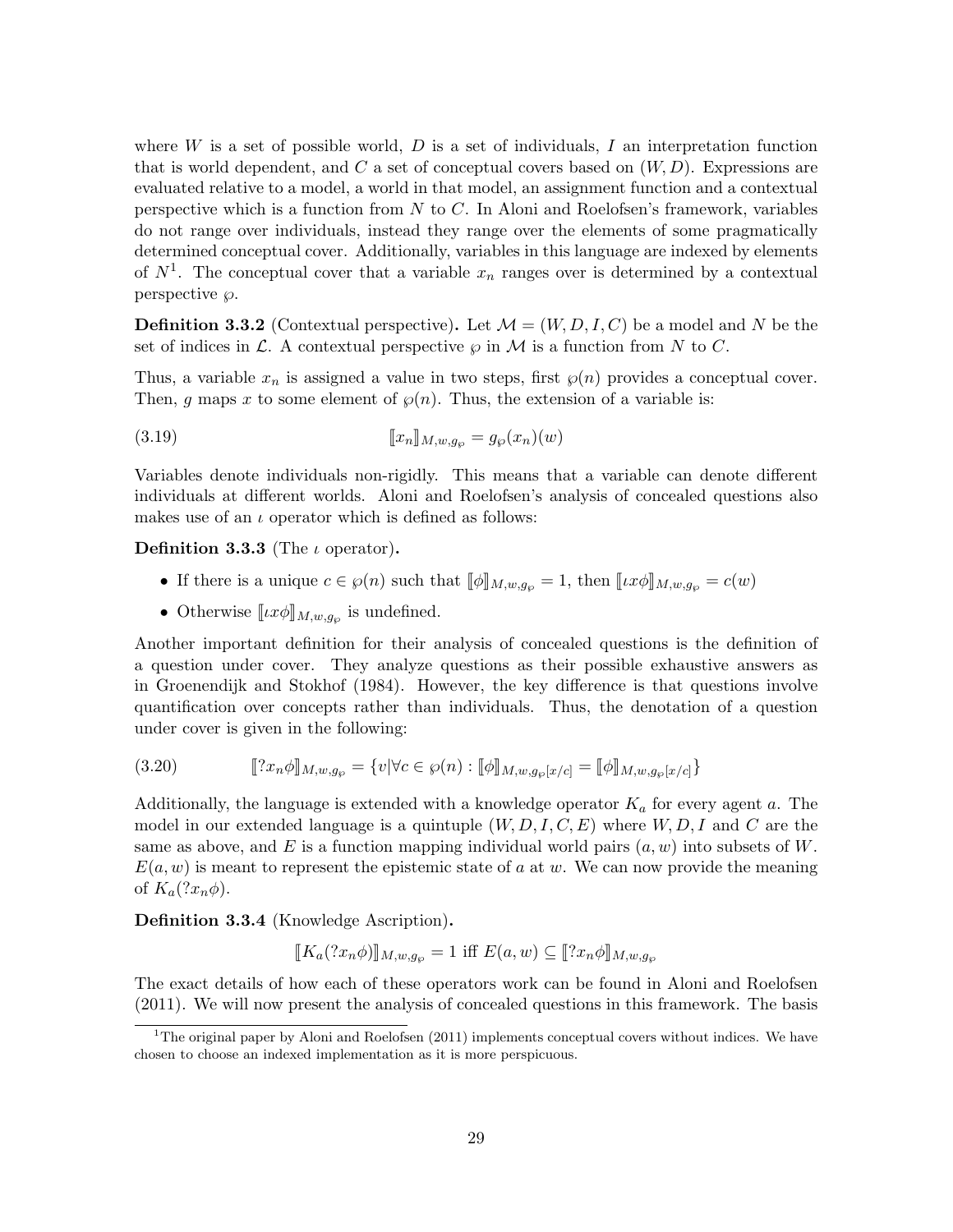of their analysis is a type-shifting operator  $\uparrow$  which transforms an entity  $\alpha$  into the question  $?x_n.P(\alpha).$ 

$$
(3.21) \qquad \qquad \uparrow_{(n,P)} \alpha := ?x_n.P(\alpha)
$$

This type shifting operation has two parameters:  $n$  which is a contextual cover index which when evaluated by a perspective  $\wp$  provides a conceptual cover and P is a contextually determined property. These two parameters allow this analysis to account for the numerous ambiguities that we have presented.

We will now show how this operator allows for the representation of the Heim ambiguity. Recall earlier the ambiguity between Reading A and Reading B of (3.22). This ambiguity is analysed as a de-re/de-dicto ambiguity by Aloni and Roelofsen (2011). In this example the P parameter in  $(P, n)$  is set to the identity property (i.e  $\lambda x.x = y_n$ ).

John knows the capital that Fred knows.(3.22)  $\exists x(x = \iota y. (capital(y) \wedge K_f(\uparrow_{(1,P)} y)) \wedge K_i(\uparrow_{(2,P)} x))$  (Reading A)  $K_j(\uparrow_{(3,P)} \iota y. (capital(y) \wedge K_f(\uparrow_{(4,P)} y))$  (Reading B)

The intended readings are given when the following covers are assumed for the variables in (3.22).

- (3.23) a.  $x, y, 3 \rightarrow \{\text{the capital of Germany, the capital of Italy,...}\}$
- (3.24) a.  $1, 2, 4 \rightarrow \{Berlin, Rome,...\}$

Reading A of the example says that there is a unique capital that Fred knows by name, and John knows that same capital by name. Reading B of the example says that John knows the country which Fred knows the capital of and knows that Fred knows this capital. There are other variations of this ambiguity in the literature which can also be handled by this analysis.

The P parameter allows Aloni and Roelofsen's account to deal with a number of ambiguities. The first ambiguity that it can account for is the specificational and predicational readings of QCQs. Dependence statements which feature proper nouns can also be accounted for as the variation of P accounts for the different contextually relevant property about the proper noun. We will show how this is the case by means of an example. Earlier we stated that (3.25) can be paraphrased as either (3.25a) or (3.25b). The variation between interpretations will vary based on the  $P$  parameter. In  $(3.25a)$ , the type shifting operator will be indexed with  $P_1$ : the property of 'wanting to order a pizza'. In (3.25b), the type shifting operator will be indexed with  $P_2$ : the property of 'arriving on time'.

 $(3.25)$  Whether we can order pizza depends on John.

 $\approx$  a. Whether we can order pizza depends on whether John wants to order pizza.

 $\approx$  b. Whether we can order pizza depends on whether John arrives on time.

As we can see here Aloni and Roelofsen's account can deal with many of the ambiguities relating to concealed questions. There are other ambiguities associated with concealed questions. However we will not address these ambiguities as they are not within the scope of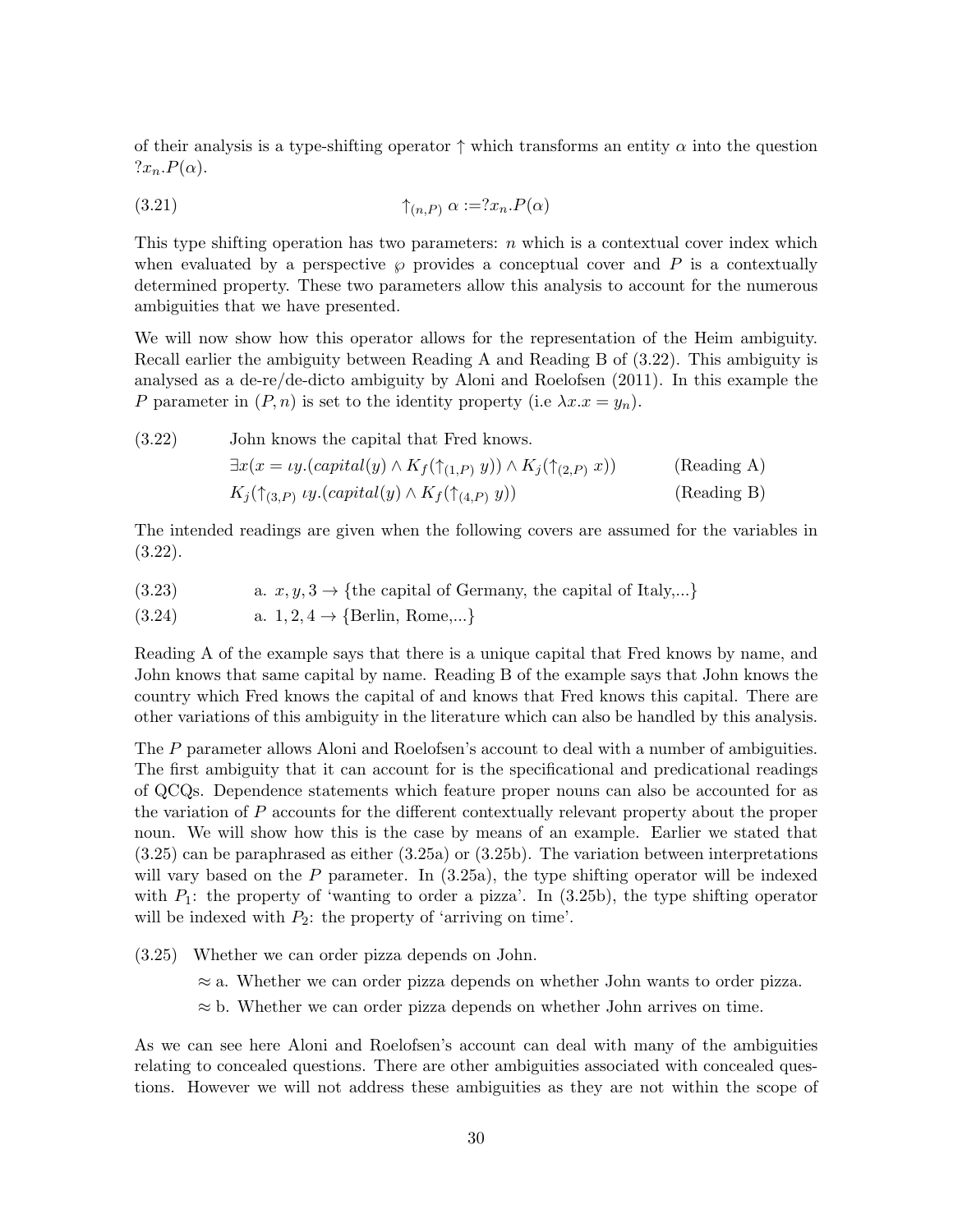this paper. A further benefit with adopting Aloni's account of conceptual covers is that it is extremely useful in the context of questions as it can deal with several problems associated with questions which involve rigid designators. For example, if someone asks the question in (3.26a). In inquisitive semantics, this question is usually represented as either  $\exists xx = j$ or ? $\exists xx = j$ . These questions however expresses a trivial issue over every information state as  $j = j$  in every possible world. However, this question can be represented given that we can refer to individual concepts. Further, questions like (3.26b) also cannot be represented in a standard inquisitive semantics. Thus, as shown by Maden (2019), conceptual covers in inquisitive semantics allows for the representation of more questions.

$$
(3.26)
$$
 a. Who is John?  
b. Who is who?

We will now move onto the analysis of concealed questions in a typed inquisitive system.

#### 3.4 Concealed Questions in typed inquisitive semantics

In this section we will cover how to incorporate concealed questions into a typed inquisitive semantics. We will do this in three steps. First, we will enrich typed inquisitive semantics with conceptual covers. We will then define a small fragment of English which will show how a typed inquisitive semantics with conceptual covers can account for a variety of questions and dependence statements. Then, we will add a type shifting operator that changes entities into questions. Finally, we will provide several examples of concealed questions in dependence statements.

We will now extend a typed inquisitive semantics with conceptual covers. This has been done earlier in a first-order setting by Maden (2019). Consider a language  $\mathcal L$  of intensional type theory. Recall that in chapter 1.8 that we provided the syntax and semantics of an intensional type theory.  $\mathcal{L}_{CC}$  is derived from  $\mathcal{L}$  by making several changes to the syntax and language of L. First we add a set of conceptual covers indices  $N = \{0, 1, 2, ...\}$  to  $\mathcal{L}_{CC}$ . Then, we will make several changes to the vocabulary. Recall earlier that in  $\mathcal L$  the following was the clause for variables:

• 1. For every type  $\sigma$ , an infinite set of  $VAR_{\sigma}$  of type  $\sigma$ .

In  $\mathcal{L}_{\mathcal{CC}}$ , the following clause is made for variables

- 1a. For every type  $\sigma \neq \langle s, e \rangle$ , an infinite set of  $VAR_{\sigma}$  of type  $\sigma$ .
- 1b. For type  $\langle s, e \rangle$  and set N of conceptual cover indices an infinite set of  $VAR_{\langle s, e \rangle}$  of variables of type  $\langle s, e \rangle$  indexed by  $n \in N$ .

Additionally, in the syntax of  $\mathcal L$  we replace the following clause for quantification:

• 4. If  $\phi \in WE_t^{\mathcal{L}}$  and  $v \in VAR_{\sigma}^{\mathcal{L}}$  then  $\exists v\phi, \forall v\phi \in WE_t^{\mathcal{L}}$ 

with the following clauses in  $\mathcal{L}_{CC}$ :

- 4a. If  $\phi \in WE_t^{\mathcal{L}}$  and  $v \in VAR_{\sigma}^{\mathcal{L}}$  where  $\sigma \neq \langle s, e \rangle$  then  $\exists v\phi, \forall v\phi \in WE_t^{\mathcal{L}}$
- 4b. If  $\phi \in WE_t^{\mathcal{L}}$  and  $v \in VAR_{\langle s,e \rangle}^{\mathcal{L}}$  and  $n \in N$  then  $\exists v_n \phi, \forall v_n \phi \in WE_t^{\mathcal{L}}$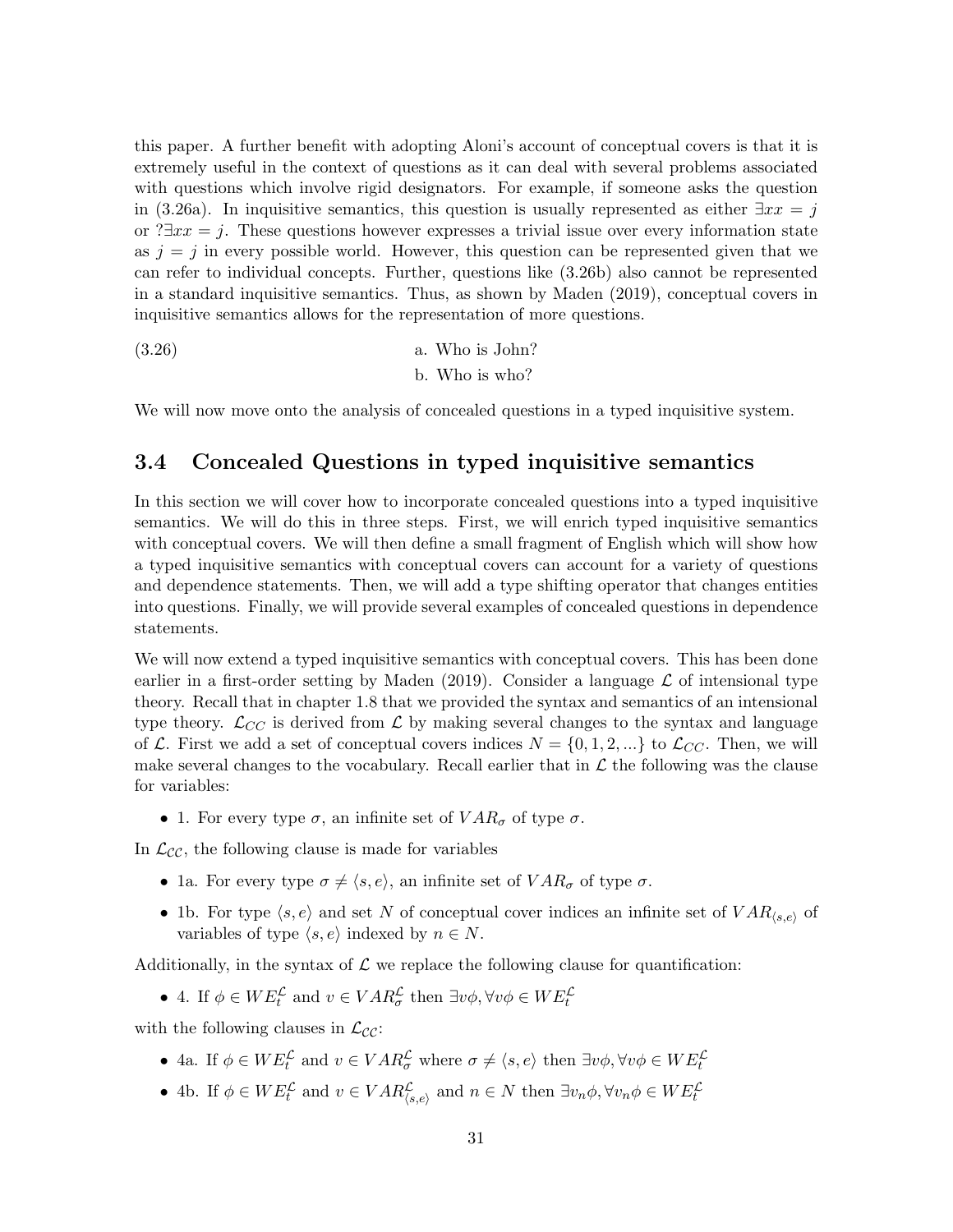A model M for typed inquisitive semantics with conceptual covers is a tuple  $(D, W, I, R, C)$ where  $D$  is a domain of individuals,  $W$  is a set of worlds,  $I$  is an interpretation function, R is a relation on W and C is a set of conceptual covers. Recall that the definition for a conceptual cover is as follows:

**Definition 3.4.1** (Conceptual Cover). A conceptual cover CC based on a  $\langle W, D \rangle$  is a set of functions  $W \to D$  such that:

$$
\forall w \in W : \forall d \in D : \exists ! c \in CC : c(w) = d
$$

We can now build an inquisitive semantics for  $\mathcal{L}_{CC}$ . Expressions in the language will now also be interpreted with respect to a contextual perspective.

**Definition 3.4.2** (Contextual perspective). Let  $\mathcal{M} = (W, D, I, R, C)$  be a model for  $Inq_{CC}^{\lambda}$ and N be the set of indices in  $\mathcal{L}_{CC}$ . A contextual perspective  $\varphi$  in M is a function from N to  $C$ .

The denotation  $[\![\alpha]\!]_{\mathcal{M},g_{\wp}}$  of an expression  $\alpha$  is defined relative to a model  $\mathcal{M},$  a perspective based variable assignment  $g_{\wp}$ .  $g_{\wp}$  evaluates the contextual cover index of a variable which thus provides a conceptual cover and then maps that variable to some element in that conceptual cover. The semantics remain the same for all expressions other than for quantifiers and variables. In the case of quantifiers, we keep the definitions for quantification over variables of type  $\sigma$  where  $\sigma \neq \langle s, e \rangle$ . For quantifiers with variables of type  $\langle s, e \rangle$  we now add the following clauses:

• If  $\phi \in WE_t^{\mathcal{L}}$  and  $v_n \in VAR_{\langle s,e \rangle}^{\mathcal{L}}$  then: –  $[\exists v_n \phi]_{\mathcal{M},g_{\wp}} = 1$  iff for some  $c \in \wp(n) : [\![\phi]\!]_{\mathcal{M},g_{\wp}[x_n/c]}$  $-\llbracket \forall v_n \phi \rrbracket_{\mathcal{M},g_{\wp}} = 1$  iff for all  $c \in \wp(n) : \llbracket \phi \rrbracket_{\mathcal{M},g_{\wp}[x_n/c]}$ 

For the interpretation of variables we add the following clause:

• If  $\alpha \in VAR_{\sigma}^{\mathcal{L}}$ , then  $[\![\alpha]\!]_{\mathcal{M},g_{\wp}} = g_{\wp}(\alpha)$ 

This clause will allow the assignment function  $g_{\varphi}$  to evaluate the conceptual cover index of a variable. Thus, variables which feature conceptual cover indices will be sent to an individual concept in the correct conceptual cover.

To make the translations we have made more legible, we will employ the use of several inquisitive operators and connectives. The first operator we will introduce is  $\boxed{\neg}$  which will represent inquisitive negation in our system.

(3.27) 
$$
\boxed{-} = \lambda P_T \lambda p_{\langle s,t \rangle} \forall w \in p : \neg \exists q \in P : q(w)
$$

The second operator we will introduce is the interrogative projection operator  $|?|$ . This operator is the type-theoretic counterpart of the information-cancelling operator in  $Inq<sub>B</sub>$ . This operator will allow us to represent polar questions in our system.

(3.28) 
$$
\boxed{?} = \lambda P_T \lambda p_{\langle s,t \rangle} P(p) \vee \boxed{\neg} P(p)
$$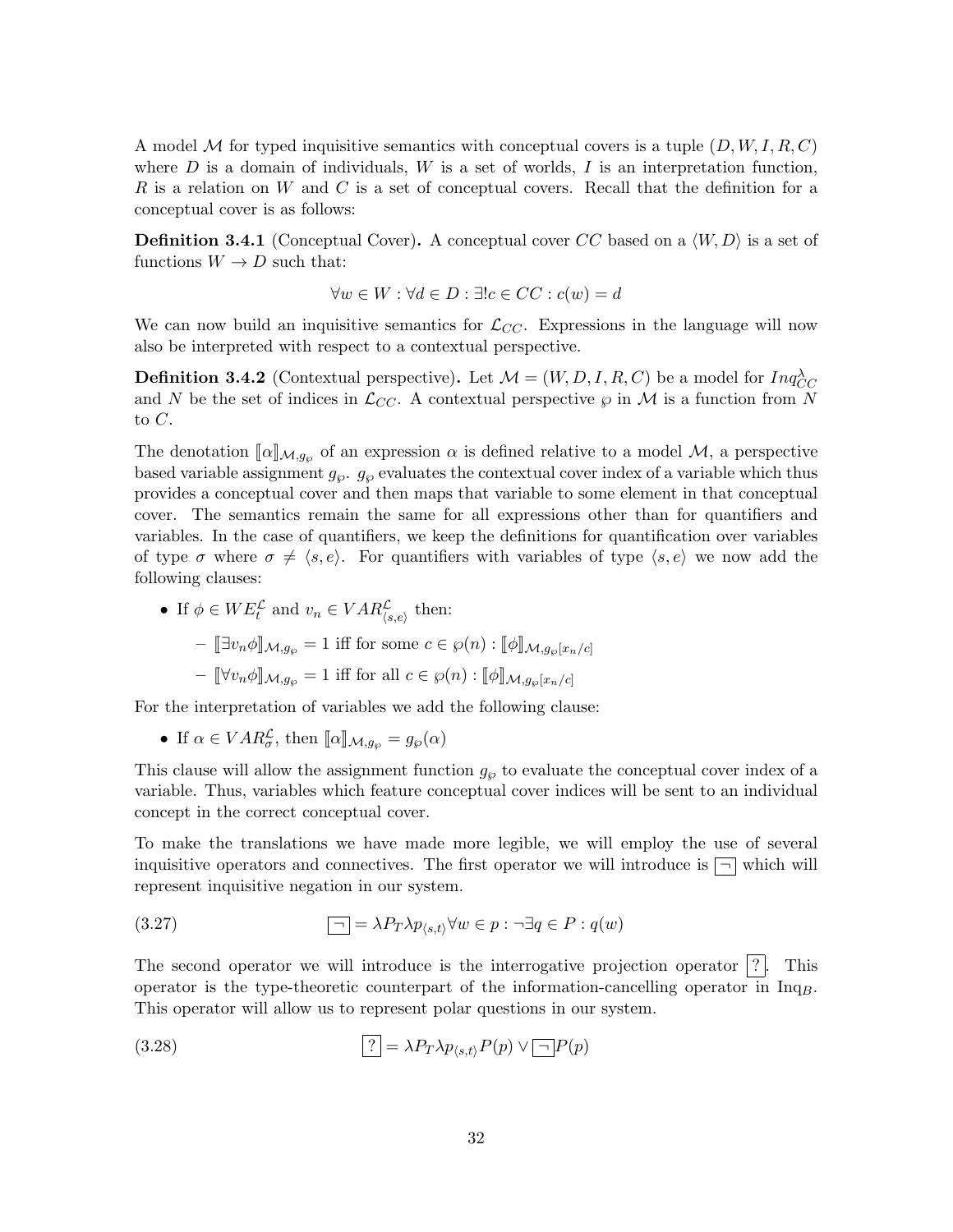The third operator we will introduce is the declarative projection operator  $\vert \cdot \vert$ . This operator is the type-theoretic counterpart of the issue-cancelling operator in  $Inq<sub>B</sub>$ .

(3.29) 
$$
\boxed{!} = \lambda P_T \lambda p_{\langle s,t \rangle} \forall w \in p : \exists q \in P : q(w)
$$

As we have only changed the clauses for quantification over individual concepts, we can define these operators in the same way as is done in Theiler (2014) without any problems. This is because these definitions only exploit the use of quantification over worlds and Inqpropositions. For more details on how these operators work see Theiler (2014) where she provides an account of embedded questions.

We derivation of sentences in our language will be done by means of two rules: Functional application, and Predication abstraction.

**Definition 3.4.3** (Functional application). If  $\alpha$  is a branching node and  $\{\beta\gamma\}$  is the set of its daughters, then  $Tr(\alpha)$  is defined if  $Tr(\beta)$  and  $Tr(\gamma)$  are defined and  $Tr(\beta)$  is of type  $\langle \sigma, \tau \rangle$ and  $Tr(\gamma)$  is of type  $\sigma$ . In this case  $Tr(\alpha) = Tr(\beta)(Tr(\gamma))$ 

**Definition 3.4.4** (Predicate abstraction). If  $\alpha$  is a branching node whose daughters are the movement index  $\lambda_i$  and  $\beta$ , then  $Tr(\alpha)$  is defined if  $Tr(\beta)$  is defined. In this case,  $Tr(\alpha)$  $\lambda x_i \cdot Tr(\beta)$ .

Functional application represents the normal case of semantics composition. It allows us to combine terms together. Predicate abstraction allows us to represent more complex binding relations.

We will now define a small fragment of the English language to show the use of conceptual covers in a typed inquisitive semantics to represent identity questions.

| Translations and their Types |            |                                                                                                                                 |                                                                                 |
|------------------------------|------------|---------------------------------------------------------------------------------------------------------------------------------|---------------------------------------------------------------------------------|
| Cat                          | $\alpha$   | $Tr(\alpha)$                                                                                                                    | Type                                                                            |
| PN                           | John       | $\lambda w_s . j(w)$                                                                                                            | $\langle s, e \rangle$                                                          |
| DP                           | $He_n/t_n$ | $\lambda w.x_n(w)$                                                                                                              | $\langle s, e \rangle$                                                          |
| DP                           | who        | $\lambda P_{\langle\langle s,e,\rangle,T\rangle} \lambda p_{\langle s,t\rangle}$ ? $\exists x_n P(x_n)(p)$                      | $\langle \langle \langle s, e \rangle, T \rangle, T \rangle$                    |
| TV                           | is         | $\lambda x_{\langle s,e \rangle} \lambda y_{\langle s,e \rangle} \lambda p_{\langle s,t \rangle} \forall w \in p : x(w) = y(w)$ | $\langle \langle s, e, \rangle \langle \langle s, e \rangle, T \rangle \rangle$ |
| IV                           | walks      | $\lambda x_{\langle s,e\rangle} \lambda p_{\langle s,t\rangle} \forall w \in p : walks(w)(x_w)$                                 | $\langle \langle s, e \rangle, T \rangle$                                       |
| $TV_T$                       | depends on | $\lambda P'_T \lambda P_T \lambda p \forall w \in p : DEP_w(P', P)$                                                             | $\langle T, \langle T, T \rangle \rangle$                                       |
| Neg                          | not        | $ \lambda X_T \lambda p_{\langle s,t \rangle}  -  X(p) $                                                                        | $\langle T,T\rangle$                                                            |

We will now represent a scenario involving an identity question in our typed system. Consider the following scenario: Mary arrives at a restaurant to have a blind date with John. The host tells her that John has already arrived and to take a seat. There are two tables open, one with John and one with Bill. One of the tables is on the right and one is on the left. Mary asks the host: Who is John?.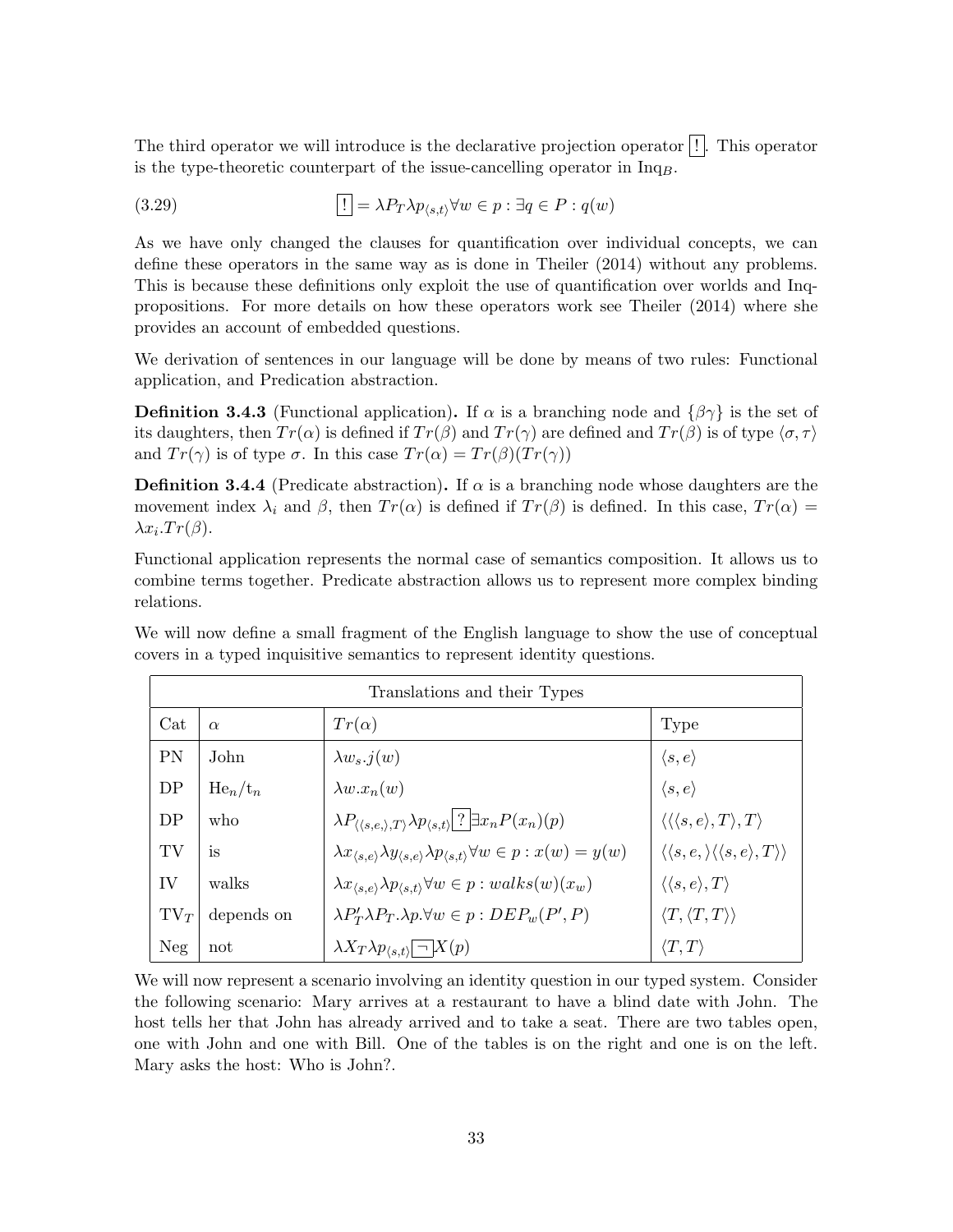We represent this scenario with the following simplified model M.  $W = \{w_1, w_2\}, D =$  ${j, b}, C = {A, B}, A = {l, r}, B = {j, b}.$  *l* is the function associated with the concept the one on the left and r is the function associated with the concept the one on the right. In  $w_1$ , John is on the left and in  $w_2$ , John is on the right. We get the following translation of the question: 'Who is John?'

$$
Tr(\text{Who is John?}) = \lambda p. \exists x_n \forall w \in p : j(w) = x_n(w)
$$

When we evaluate this translation on our model M where the perspective  $\wp$  assigns A to n, we get the following interpretation of  $\lambda p.\exists x_n \forall w \in p : j(w) = x_n(w)$ .

$$
[\![\lambda p. \exists x_n \forall w \in p : j(w) = x_n(w)]\!]_{\mathcal{M},g_{\wp}} = \{\{w_1\}, \{w_2\}\}^{\downarrow}
$$

Thus, in our model there are two alternatives in  $Tr(Who$  is John).  $\{w_1\}$  represents the answer 'John is on the left' and  $\{w_2\}$  represents the answer 'John is on the right'.

We will now explain how to represent concealed questions in a typed inquisitive system. The type shifting operator in our system is very similar to the one used by Aloni and Roelofsen. There are, however, two changes that need to be made to properly represent concealed questions. The first change we need to make is to the parameter  $P$ . Since we are now dealing with inq-propositions, we need to make sure that the concealed question is the correct type. Thus, the type shifting operator now shifts entities of type  $\langle s, e \rangle$  to inquisitive propositions of type T. This is done by changing the type of the parameter P from type  $\langle \langle s, e \rangle, t \rangle$  to type  $\langle \langle s, e \rangle \rangle$ . The second change that needs to be made is to the interpretation of a question under cover. This change needs to be made as the previous definition of a question under cover was made with an analysis of questions by Groenendijk and Stokhof (1984) which analysed questions as propositions. As we have moved into a typed inquisitive framework, we must make changes to the definition to accommodate for the differences between how these frameworks interpret questions. Thus, the definition for the type shifting operator and questions under covers is as follows:

(3.30) 
$$
\mathbf{a.} \quad \uparrow_{(n,P)} \alpha := \boxed{?} (\lambda p. \exists x_n. P(\alpha)(p))
$$

We will now add the concealed questions rule which will allows us to derive sentences with concealed questions in our language.

**Definition 3.4.5** (Concealed Questions rule). If  $\alpha$  is a branching node whose daughters are β of type  $\langle T, \sigma \rangle$  and γ of type  $\langle s, e \rangle$ , then  $Tr(\alpha)$  is defined if  $Tr(\beta)$  and  $Tr(\gamma)$  are defined. In this case,  $Tr(\alpha) = Tr(\beta)(\uparrow_{(n,P)} Tr(\gamma)) = \boxed{?} (\lambda p \exists x_n \cdot P(Tr(\gamma)(p))$ 

We will now repeat the dependence operator defined in chapter 1.

(3.31) 
$$
[DEF_{w}(P, P')]_{\mathcal{M}, g_{\wp}} = 1 \text{ iff } \exists f \in alt(P)^{alt(P')} \text{ such that}
$$
  
\n(i)  $\forall p \subseteq \sigma_{w}.\forall \alpha \in alt(P').(p \subseteq \alpha \to p \subseteq f(\alpha)) \text{ and}$   
\n(ii)  $\exists \alpha, \alpha' \in alt(P').\alpha \cap \sigma_{w} \neq \emptyset \land \alpha' \cap \sigma_{w} \neq \emptyset \land f(\alpha) \neq f(\alpha'))$ 

We can now represent a dependence statement which features a concealed question. Consider the following sentence:

(3.32) Whether John walks depends on John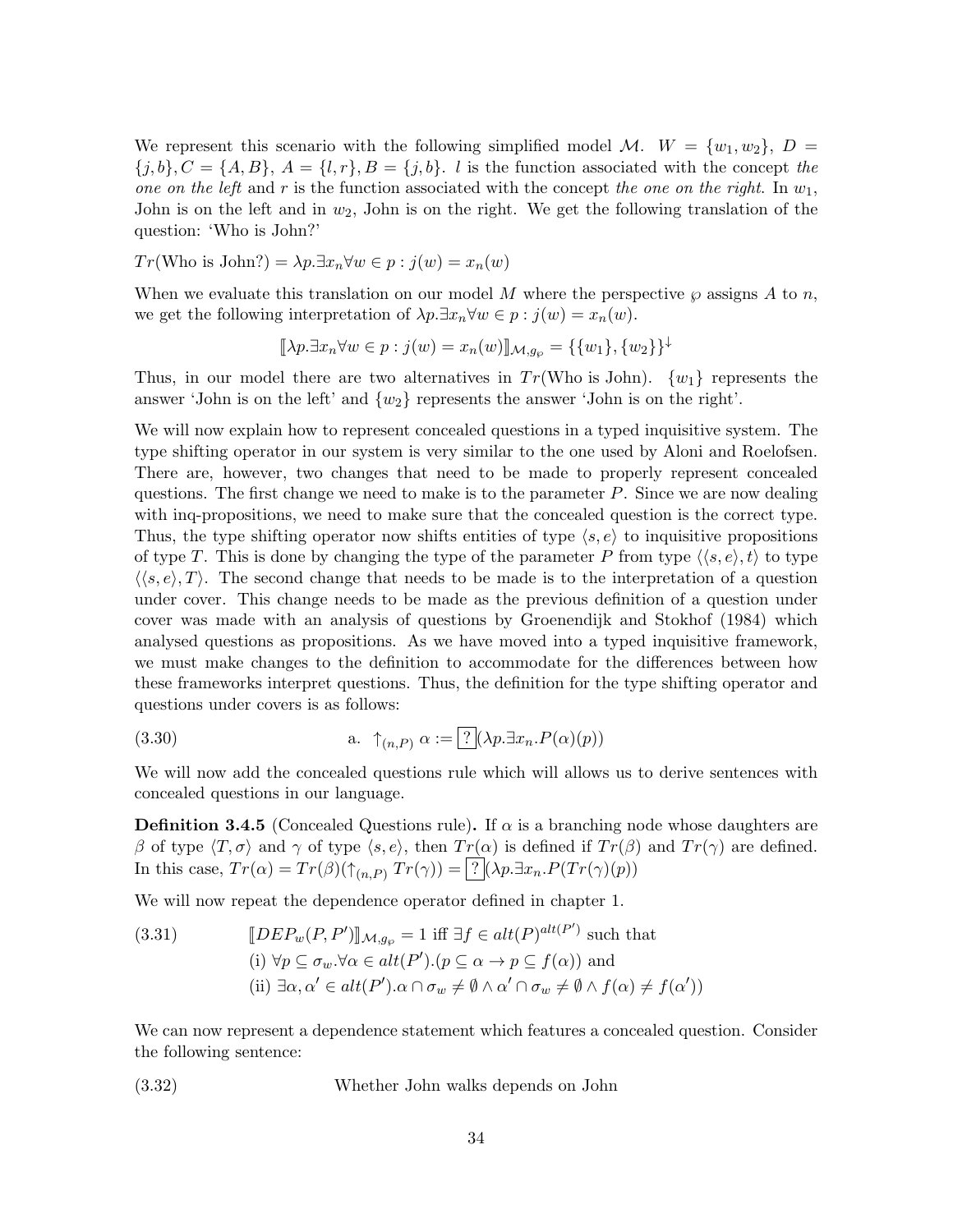We will first break down the question in the subject position of the dependence statement. 'Whether John walks' is the embedded form of 'Does John walk?'. In our system, we want the question 'Does John walk?' to be represented as a polar question in inquisitive semantics. Thus, we want the interpretation of the sentence to be a set of propositions such that there are two alternatives: the largest classical proposition such that John walks and the largest classical proposition such that John does not walk. The verb 'walk' in our system denotes a function which maps an entity  $x$  of type  $e$  to the set of all classical propositions where in all worlds of the proposition  $x$  walks. Thus, when combined with 'John' to create 'John walks', we get the set of all propositions where John walks. The phrase 'Does John walk?' is given when we combine the polar question making operator with 'John walks'. Thus, the representation of 'Does John walk?' and its transformation 'Whether John walks' is given in (3.33a) which equivalently can be written as (3.33b). For legibility, we will typically use the simplified form in (3.33b).

(3.33) a. 
$$
\lambda p. \forall w \in p : walks(w)(j_w) \lor \forall w \in p : (\neg \exists q(q(w) \land \forall v \in q : walks(v)(j_w)))
$$
  
b.  $\boxed{?}(\lambda p. \forall w \in p : walks(w)(j_w))$ 

We will evaluate this question on a simple model M.  $W = \{w_1, w_2, w_3, w_4\}, D = \{d_1\},\$  $j(w_1) = j(w_2) = j(w_3) = j(w_4) = d_1$ 

$$
[walks(w_1)(j_w)]_{\mathcal{M},g_{\wp}} = [walks(w_2)(j_w)]_{\mathcal{M},g_{\wp}} = 1
$$

As we can see in (3.34), the denotation of 'whether John walks' provides us with an inqproposition that has two alternatives: one which contains all the states where John is walking and one which contains all the states where John is not walking. This is the exact same inqproposition represented by  $\mathcal{W}_i$ , the polar question about John walking, in a first-order system. Thus, we have the desired denotation of 'whether John walks'.

$$
(3.34) \t\t[\![?](\lambda p. \forall w \in p : walks(w)(j_w))] \mathcal{M}_{g_{\wp}} = \{\{w_1, w_2\}, \{w_3, w_4\}\}^{\downarrow}
$$

Now we will represent the question in the object position of the dependence statement. We do this by applying the type-shifting operator to the individual concept  $\lambda w_j(w)$ . The desired paraphrase of the concealed question 'John' is the polar question 'whether John slept'. Before we can apply the type shifting operator we have to set the  $n$  and  $P$  parameters. Let's assume that in this context that the P parameter denotes the inq-predicate  $\lambda x \lambda p. \forall w \in p : S(w)(x)$ which denotes the property of having slept. As the concealed question is not an identity question the n parameter is unimportant. Thus,  $Tr(\uparrow_{n,P} \lambda w.j(w))$  amounts to the following:

$$
(3.35) \quad \lambda p. \exists x_n \forall w \in p : sleeps(w)(j_w) \lor \forall w \in p : (\neg \exists q(q(w) \land \exists x_n \forall v \in q : sleeps(v)(j_w)))
$$

Since there are no occurrences of  $x_n$  the existential quantification over  $x_n$  can be ignored. This will be the case in any situation where the inquisitive property  $P$  does not denote an identity question. Thus, when interpreting (3.35) on the previous model we will get the following:

(3.36) 
$$
[[?](\lambda p. \forall w \in p : \text{slept}(w)(j))]_{\mathcal{M},w,g_{\wp}} = \{\{w_1,w_3\}, \{w_2,w_4\}\}^{\downarrow}
$$

This is the correct interpretation of the concealed question 'John' as it provides an inqproposition that has two alternatives: one where in all the worlds in the alternative John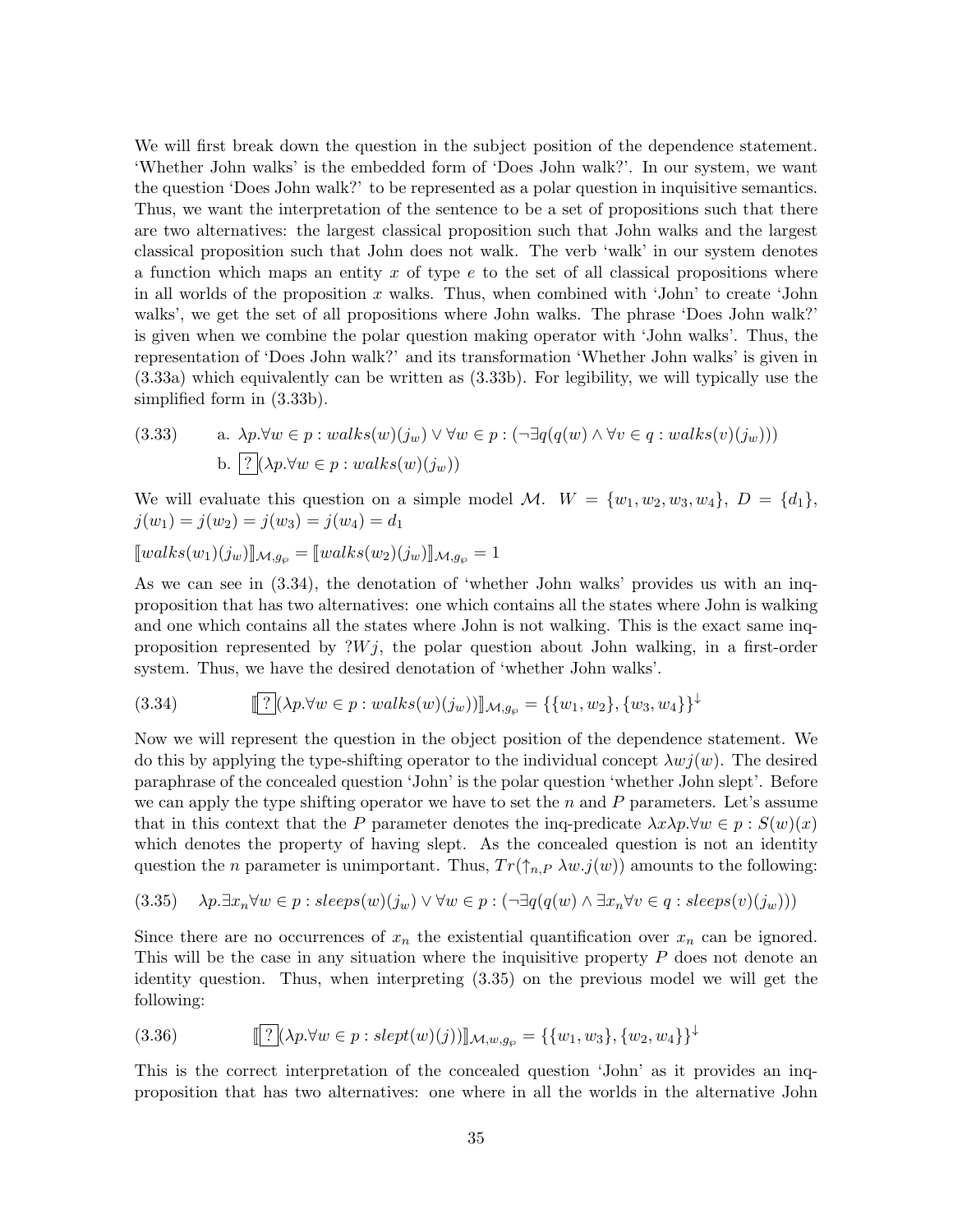had slept, and one where in all the worlds in the alternative John didn't sleep. Let  $\alpha$  be the statement 'Whether John walks depends on John'. The translation of the dependence statement is as follows:

$$
(3.37) \t Tr(\alpha) = \lambda p. \forall w \in p: DEP_w(?\; (\lambda p. \forall w \in p: walks(w)(j_w)), \uparrow_{n,P} \lambda w. j(w))
$$

We will show how we get this representation by means of a tree diagram.



To evaluate the dependence statement above, we need to specify a modal base and a world in which we will evaluate the proposition. Let  $\sigma_{w_1} = \{w_1, w_4\}$  and  $\sigma_{w_2} = \{w_1, w_2, w_3, w_4\}.$ Let  $\phi$  be the subject question and  $\psi$  be the object question of the dependence statement. Let  $w_1$  and  $w_2$  be the worlds where John walks and let  $w_1$  and  $w_3$  be the worlds where John sleeps. We know that  $alt(\phi) = {\{w_1, w_2\}}{w_3, w_4}$  and  $alt(\psi) = {\{w_1, w_3\}}{w_2, w_4}$ . In this example, the dependence statement comes out true when we evaluate based on  $w_1$ . This is because we can find a function  $f$  that satisfies the dependence conditions. The  $f$  in question is a function which maps  $\{w_1, w_3\}$  to  $\{w_1, w_2\}$  and  $\{w_2, w_4\}$  to  $\{w_3, w_4\}$ . Since the modal base only includes  $w_1$  and  $w_4$ , the first condition holds. However, we can see that for the modal base of  $w_2$  it is false as if we define the same function, we will not be able to satisfy the first condition. This is because no matter the function we define there will be a state that is a subset of the alternative of the object question that is not a subset of the function applied to that same alternative. This can be seen given the two diagrams below which highlight the alternatives of  $\phi$  and  $\psi$ .

We will now represent the scenario in 3.2 where whether someone won depended on the winning card. Recall that in the scenario, the following phrase was uttered:

(3.38) Whether John won depends on the winning card.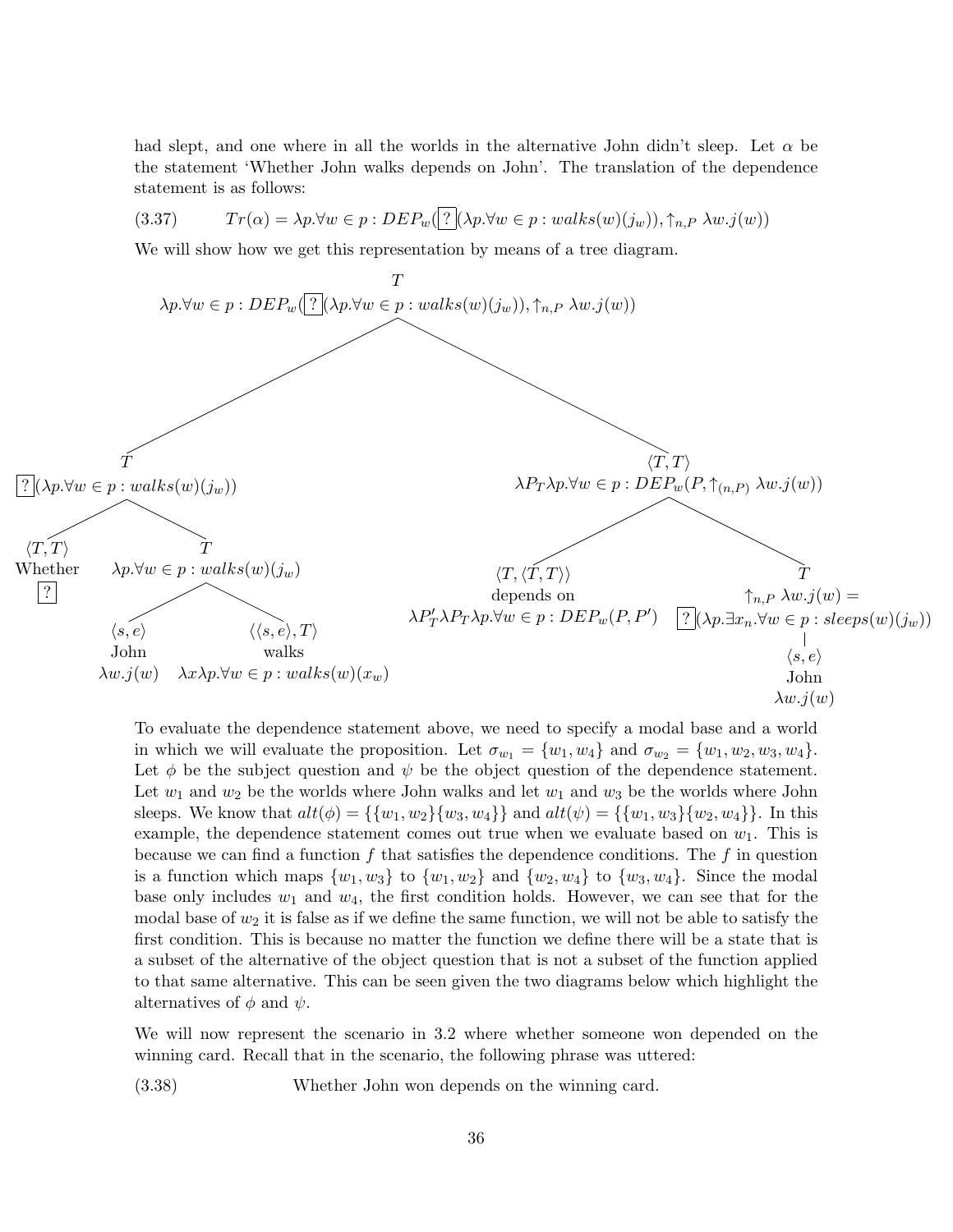

The representation of the question in the subject position will be pretty much the same as the representation of 'whether John walks' with the slight modification of replacing 'walks' with 'won'. Thus the representation of the sentence is as follows:

(3.39) 
$$
\boxed{? \big( \lambda p. \forall w \in p : won(w)(j_w) \big)}
$$

Now we represent the question 'the winning card' in the object position. We have decided to represent the winning card as a individual concept rather than a definite description for simplicity. As it is a concealed question, we apply the type shifting operator for concealed questions to the individual concept  $\lambda w.c(w)$ . To represent the concealed question from the perspective of location we will set the parameter n such that  $\wp(n) = A$  where  $A = \{$ the card on the left, the card on the right $\}$ . As we are dealing with an identity question we will set the P parameter to  $\lambda y \lambda p \forall w \in p : y(w) = x_n(w)$  the property of being equal to the variable in question. Thus  $\uparrow_{n,P} \lambda w.c(w)$  will provide us with the question in (3.40). This question is identical to the identity question 'What is the winning card' over the cover A given that the perspective maps n to A.

(3.40) 
$$
\lambda p. \exists x_n \forall w \in p : c(w) = x_n(w) \vee \forall w \in p : (\neg \exists q(q(w) \land \exists x_n \forall v \in q : c(w) = x_n(w)))
$$

Now we will formalize the scenario described with a model M.  $W = \{w_1, w_2, w_3, w_4\}$   $D =$  ${d_1, d_2}$   $C = {A, B}$   $A = {l, r}$   $B = {h, s}$ . *l* is the individual concept associated with the card on the left. r is the individual concept associated with the card on the right. h is the individual concept associated with the Ace of Hearts. s is the individual concept associated with the Ace of Spades. The concept associated with each card is demonstrated in the image below: (the plus indicates that the card is the winning card).



As John has picked the left card, we see that the question: 'Did John win?' has two alternatives  $\{w_1, w_3\}$  the worlds where he won and  $\{w_2, w_4\}$  the worlds where he did not win. Similarly, the identity question 'what is the winning card?' under the cover of location A has the same two alternatives. Thus, the dependence statements holds given the modal base  $\sigma_{w_1} = \{w_1, w_2, w_3, w_4\}$  as there is a function that satisfies both dependence conditions namely the function that maps each alternative to itself.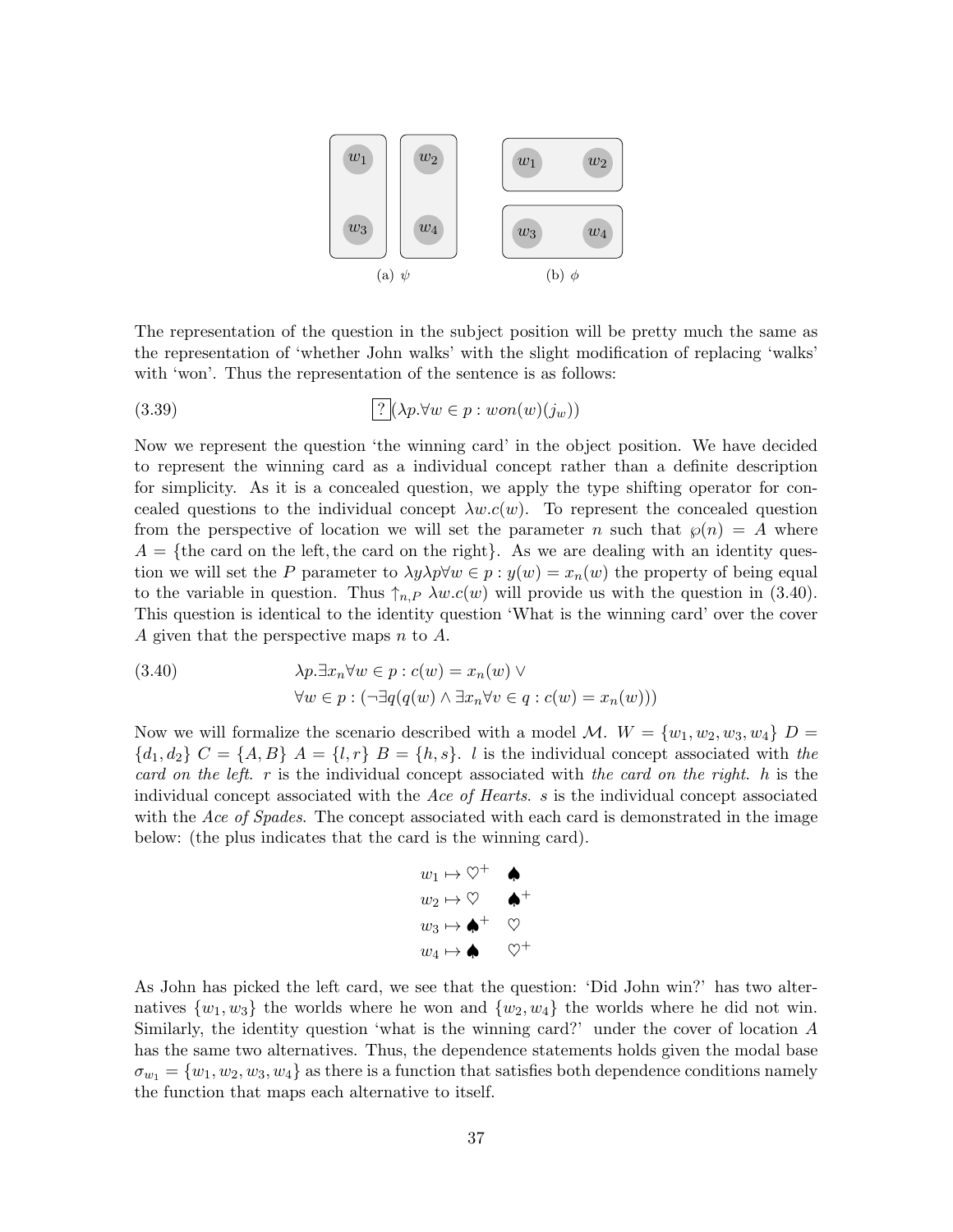Now consider the same sentence except  $\wp(n) = B$  the cover denoting the suit of the card. In this case we see that the identity question 'what is the winning card' will give us a different partition of worlds. Instead of dividing the worlds based on the position of the card it will divide them based on whether a specific suit is the winning card. Thus, the alternatives of the question will be  $\{w_1, w_4\}$  and  $\{w_2, w_3\}$ 

We have shown in this chapter that concealed questions can be represented in dependence statements with the help of conceptual covers and a type-shifting operator. Further, we have shown how to compositionally represent dependence statements that feature concealed questions. We did this by incorporating conceptual covers into a typed inquisitive semantics framework. This allowed us to represent several of the numerous ambiguities associated with concealed questions.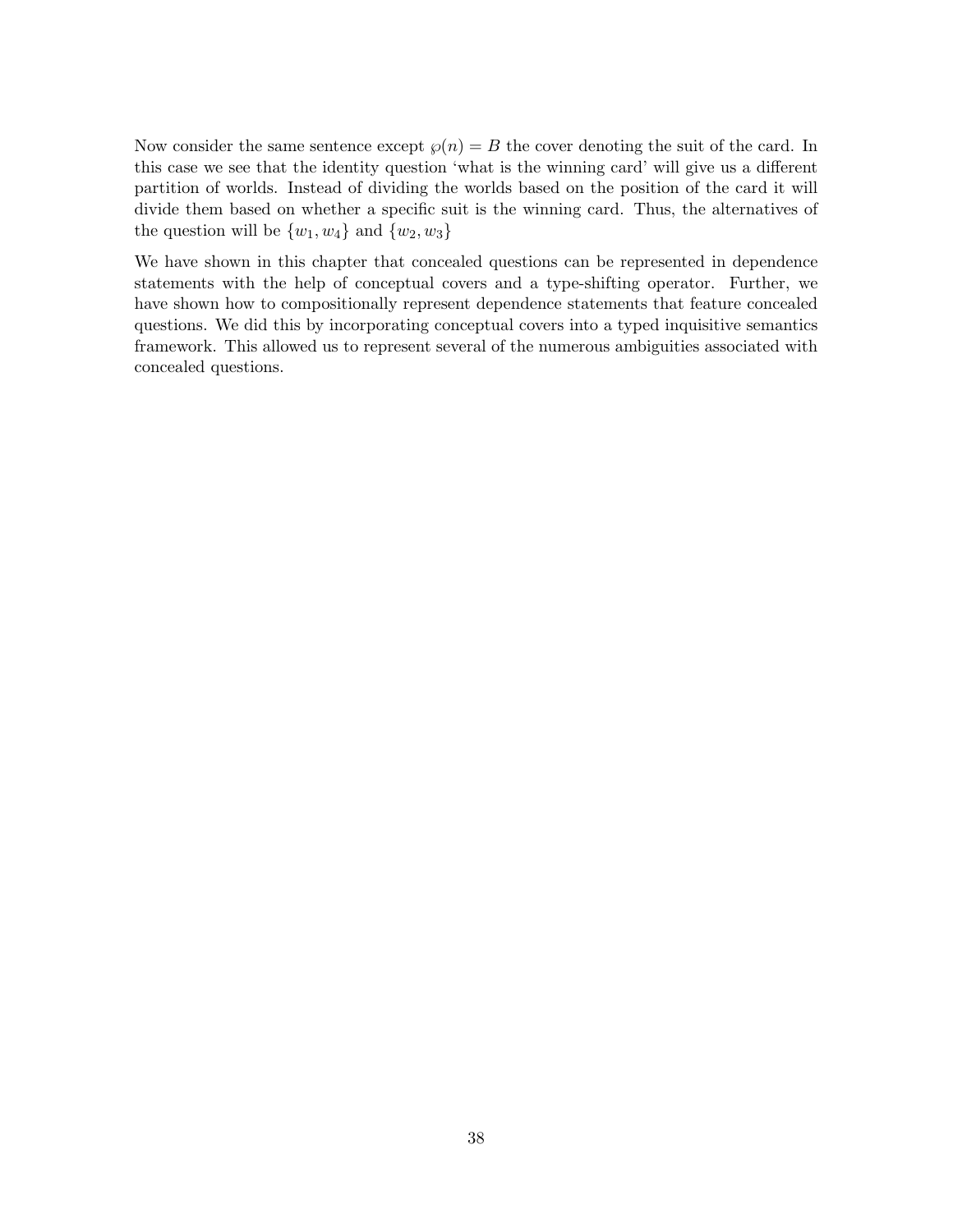### Chapter 4

## Propositional anaphora in Dynamic Inquisitive Semantics

The previous chapter covered a typed inquisitive semantics that provided an analysis of dependence statements. This system allowed for the interpretation of dependence statements that included certain nominals. However, this system was unable to represent anaphora and nominals such as 'two things'. In this chapter, we will present a system that aims to represent this phenomena dynamically.

#### 4.1 Introduction to dynamic semantics

In dynamic semantics (Dekker, 2012), propositional meanings are characterized by their context change potential. The semantic value of sentences in this system will be modeled as functions from input contexts to output contexts. The motivation for this approach comes from the desire to store and retrieve discourse information. The ability to store and retrieve discourse information allows dynamic semantics to represent a number of different linguistic phenomena including anaphoric pronouns, definite noun phrases and presuppositions. Consider the following:

 $(4.1)$  a. A man is walking. He is smiling.

b. ?He is smiling. A man is walking.

In  $(4.1a)$ , the pronoun 'he' is well-behaved as it is preceded by a noun phrase. However, when the pronoun 'he' precedes the noun phrase it is odd. In a standard first-order logic, there is no difference between these sentences as conjunction is commutative. However, as the meaning of sentences is characterized by their potential to change contexts, dynamic semantics does not evaluate conjunction as commutative. Instead, the ordering of sentences matters as each sentence has a potential to change contexts. In this particular sentence, 'A man' introduces a discourse referent which can thus be referred to by the pronoun 'he'. In (4.1a), 'he' can successfully refer back to the discourse referent introduced by 'A man'. This is not the case for (4.1b). We can also see in (4.2) that such ordering matters in the case of dependence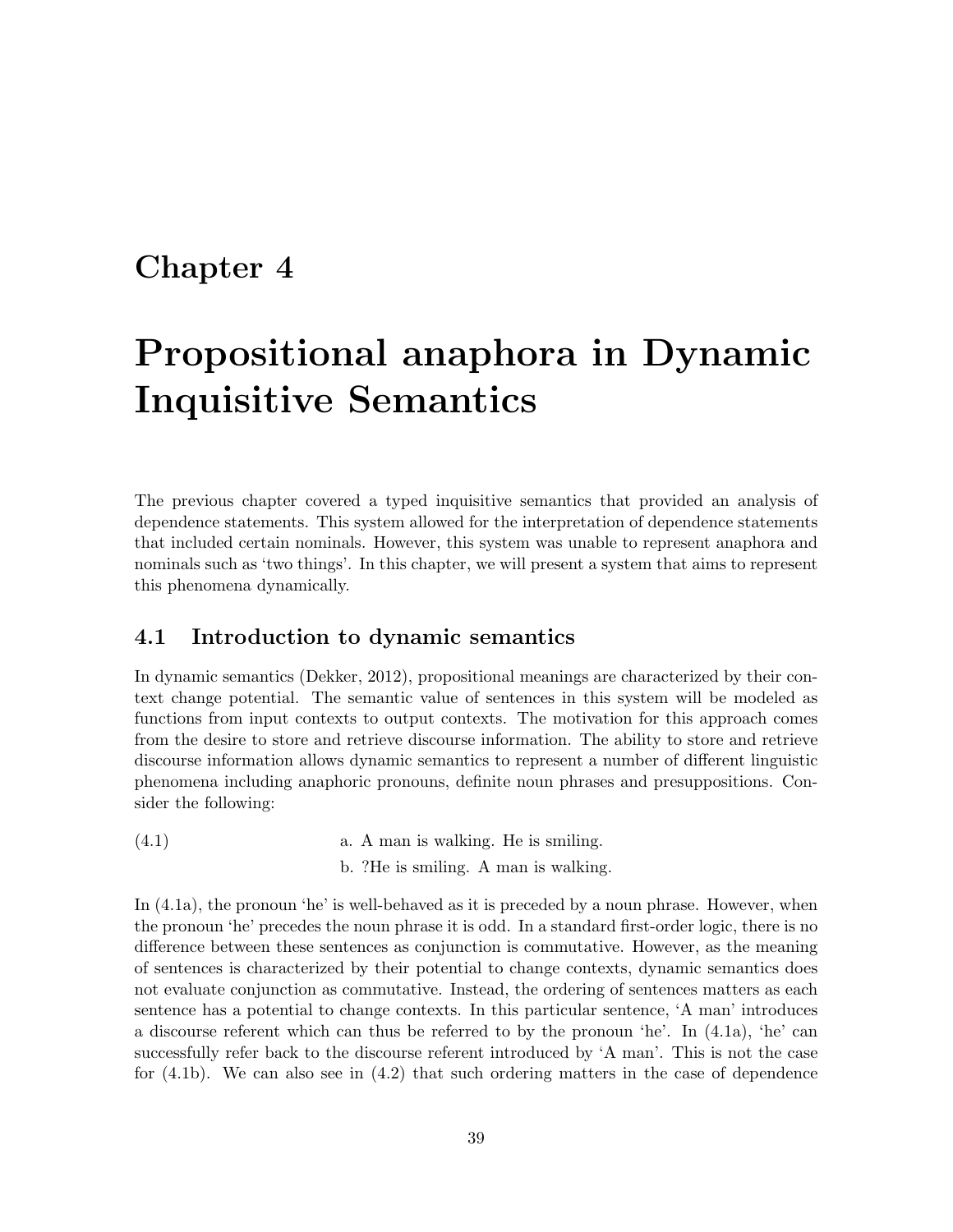statements.

 $(4.2)$  a. Will you go to the store? It depends on the weather. b. ?It depends on the weather. Will you go to the store?

Dynamic semantics has also shown to be useful in the analysis of questions. Originally, dynamic systems that dealt with questions relied on the idea that questions induce a partition on the set of worlds. More recently, Dotlačil and Roelofsen (2019); Dotlacil and Roelofsen (2021), and Zhao (2019) have worked on a dynamic inquisitive semantics. This system is the result of incorporating several insights from inquisitive semantics into a dynamic framework. We will make use of a dynamic inquisitive semantics framework to interpret dependence statements with anaphora. However, we will have to make several modifications. This is because, originally, discourse referents in dynamic semantics were used to track entities. As dependence statements are question embedding verbs, the propositional anaphora featured in a dependence statement are not considered entities. Instead, they should be considered questions. Thus, discourse referents in our system will refer to inq-propositions instead of entities. The system we will present will allows us to properly represent expressions which introduce propositional discourse referents. This will allow us to represent dependence statements that feature propositional anaphora.

#### 4.2 Basics of Inq<sub>DP</sub>

Contexts in Dynamic inquisitive semantics for propositional anaphora  $(\text{Inq}_{DP})$  are a combination of static inquisitive semantics  $\text{Inq}_B$  and the notion of possibilities. A possibility in Inq<sub>pp</sub> is a pair  $\langle w, g \rangle$  where w is a possible world and g is a function from discourse referents to static inq-propositions. This will allow us to represent anaphoric reference to propositions and the introduction of discourse referents which refer to propositions. A context in  $\ln q_{DP}$ will be a set of sets of possibilities. We will further define these notions in the coming section.

One thing to note is that the function q maps discourse referents to static inq-propositions rather than dynamic inq-propositions. We have done this because a dynamic inq-proposition contains states which contain possibilities that include q. If we define q as a function whose range is the set of dynamic inq-propositions, we run into the problem of circularity. This is the case as the range of  $g$  will be the set of dynamic inq-propositions, however the definition of a dynamic inq-proposition includes g. Thus, we have chosen to map discourse referents to static inq-propositions to avoid this problem.

First, we will begin by providing the layout of the type system that  $\text{Inq}_{DP}$  operates on. We start with the basic types from Ty2 namely the types of individuals e, worlds s, and truth values  $t$ , and a new basic type of discourse referents  $r$ . The set of all types is the smallest set containing the basic types and such that for any two types  $\sigma, \tau \in \mathbf{Types}$ , there is also  $\langle \sigma, \tau \rangle \in \mathbf{Types}$  and  $(\sigma \times \tau) \in \mathbf{Types}.$ 

A frame is a set of domains such that:

- (i)  $D_e, D_s, D_t, D_r$  are pairwise disjoint.
- (ii)  $D_e$  is a domain of entities.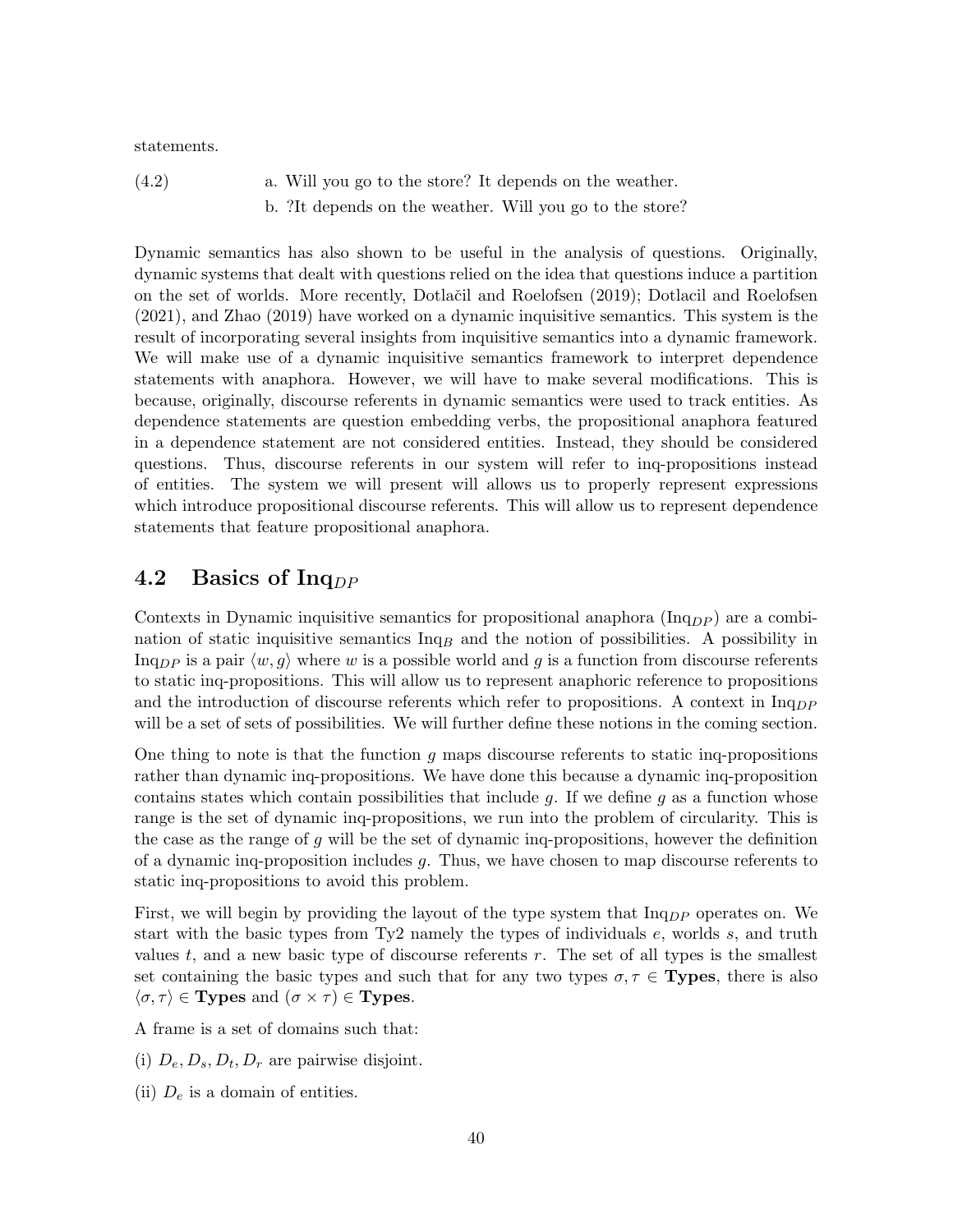- (iii)  $D_s$  is a set of possible worlds.
- (iv)  $D_t = \{0, 1\}.$
- (v)  $D<sub>r</sub>$  is a set of discourse referents and sequences of discourse referents.
- (vi) for any  $\langle \sigma, \tau \rangle \in \mathbf{Types}, D_{\langle \sigma, \tau \rangle}$  is the set of all functions from  $D_{\sigma}$  to  $D_{\tau}$ .
- (vii) for any  $\langle \sigma \times \tau \rangle \in \mathbf{Types}, D_{\langle \sigma, \tau \rangle}$  is the set of all pairs from  $D_{\sigma}$  to  $D_{\tau}$ .

A model is defined as a frame paired with an interpretation function I over constants of each type and a variable assignment function  $\theta$  over variables of each type. One thing that differs from dynamic inquisitive semantics is that the domain of the discourse referents contains both discourse referents and sequences of discourse referents. This feature will be explained later in the chapter.

We will begin with a step by step introduction of the objects that make up a context in  $Inq_{DP}$ .

Definition 4.2.1 (Static Inq-propositions).

- Downward closure: A set S is downward closed iff for every  $P \in S$  every  $P' \subseteq P$ ,  $P' \in S$ .
- A static Inq-proposition is a downward closed set of sets of worlds; we abbreviate the type  $\langle \langle s, t \rangle t \rangle$  as T.

**Definition 4.2.2** (dref Assignment Functions). Let F be an Inq<sub>DP</sub> frame and  $\delta \subseteq D_r$  a set of discourse referents in F. A dref assignment function is a partial function  $g \in D_{(r,T)}$  with  $dom(q) := \delta \subseteq D_r$ . We abbreviate the type  $\langle r, T \rangle$  as m.

**Definition 4.2.3** (Possibilities). For any set of discourse referents  $\delta$ , a possibility with domain  $\delta$  is a pair  $\langle w, g \rangle \in D_{\langle s \times m \rangle}$  where w is a possible world and g is a dref assignment function with domain  $\delta$ .

Definition 4.2.4 (Information states). An information state is a set of possibilities that share the same domain, we abbreviate the type  $\langle \langle s \times m \rangle, t \rangle$  of information states as i.

Definition 4.2.5 (Contexts). A context is a non-empty, downward closed set of information states, thus of type  $\langle i, t \rangle$ , abbreviated as k.

We list the abbreviations to these notions in the following table: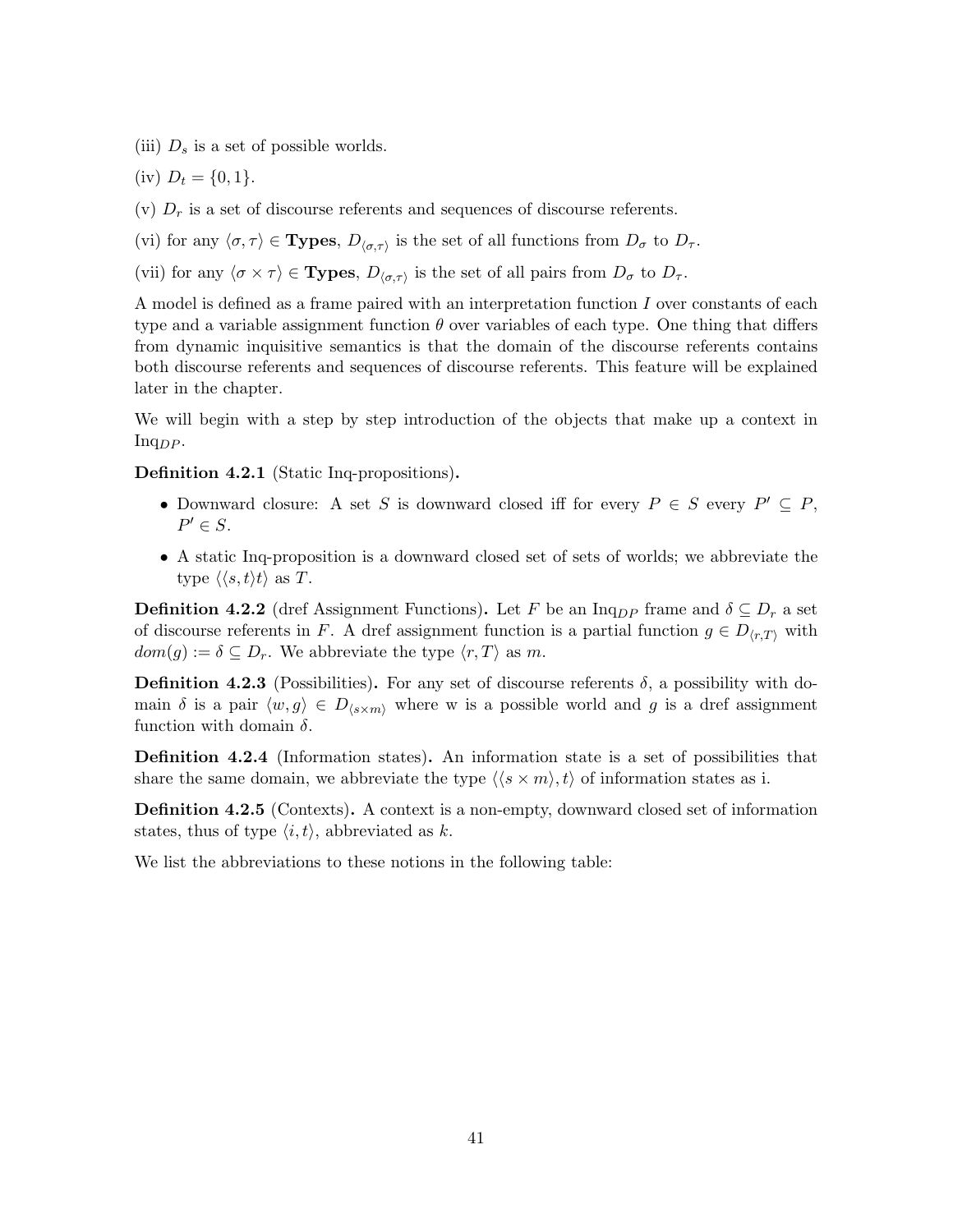| Object                   | Type                                           | Abbreviation   |
|--------------------------|------------------------------------------------|----------------|
| Static ing-proposition   | $\langle \langle s,t \rangle t \rangle$        | T              |
| dref assignment function | $\langle r, T \rangle$                         | m              |
| Possibility              | $\langle s \times m \rangle$                   |                |
| Information state        | $\langle \langle s \times m \rangle t \rangle$ | i              |
| Context                  | $\langle i,t\rangle$                           | k <sub>i</sub> |
| Context Update function  | $\langle k,k\rangle$                           | P              |

Types and Abbreviation conventions

#### 4.3 Context update functions

The denotation of a sentence in inquisitive dynamic semantics is represented as a context update function of type P. These functions take a context as input and output another context. Thus, the meaning of a sentence is characterized by how they change a given context. Context updates in dynamic semantics can either be constructive or eliminative. A constructive update is an update which introduces new discourse referents and thus new possibilities. These possibilities will assign these discourse referents to static propositions. An eliminative update removes information states from the context. Eliminative updates behave similarly to propositions in InqB. They can either provide information or raise issues.

Here we will outline some of the properties of update functions. These definitions will be reminiscent of the properties of propositions in static InqB. This is the case as these properties are the dynamic counterparts. As we have already explained these notions in chapter 1, we will simply outline their formal definitions without explanation.

**Definition 4.3.1** (Informative content). For any context c, its Informative content  $info(c) :=$ ∪c.

**Definition 4.3.2** (Informativeness). A context c with domain  $\delta$  is informative iff there is a possibility  $\langle w, g \rangle$  with domain  $\delta$  such that  $\langle w, g \rangle \notin info(c)$ . Otherwise, c is uninformative.

**Definition 4.3.3** (Alternatives). The set of alternatives of a context c,  $alt(c) := \{s \in$ c|there is no  $t \in c$  such that  $t \supset s$  }.

**Definition 4.3.4** (Inquisitiveness). A context c is inquisitive iff  $|alt(c)| > 1$ .

#### 4.4 Context extension and subsistence

In dynamic semantics, constructive updates extend contexts with discourse referents which are encoded into the domain of the dref assignment functions of the context. In this section, we will provide the definition of context extension and subsistence (Dekker et al., 1993). The extension of a context  $c$  should satisfy the following conditions: (i) it contains the same world information as  $c$ , and possibly additional compatible information. (ii) it contains the same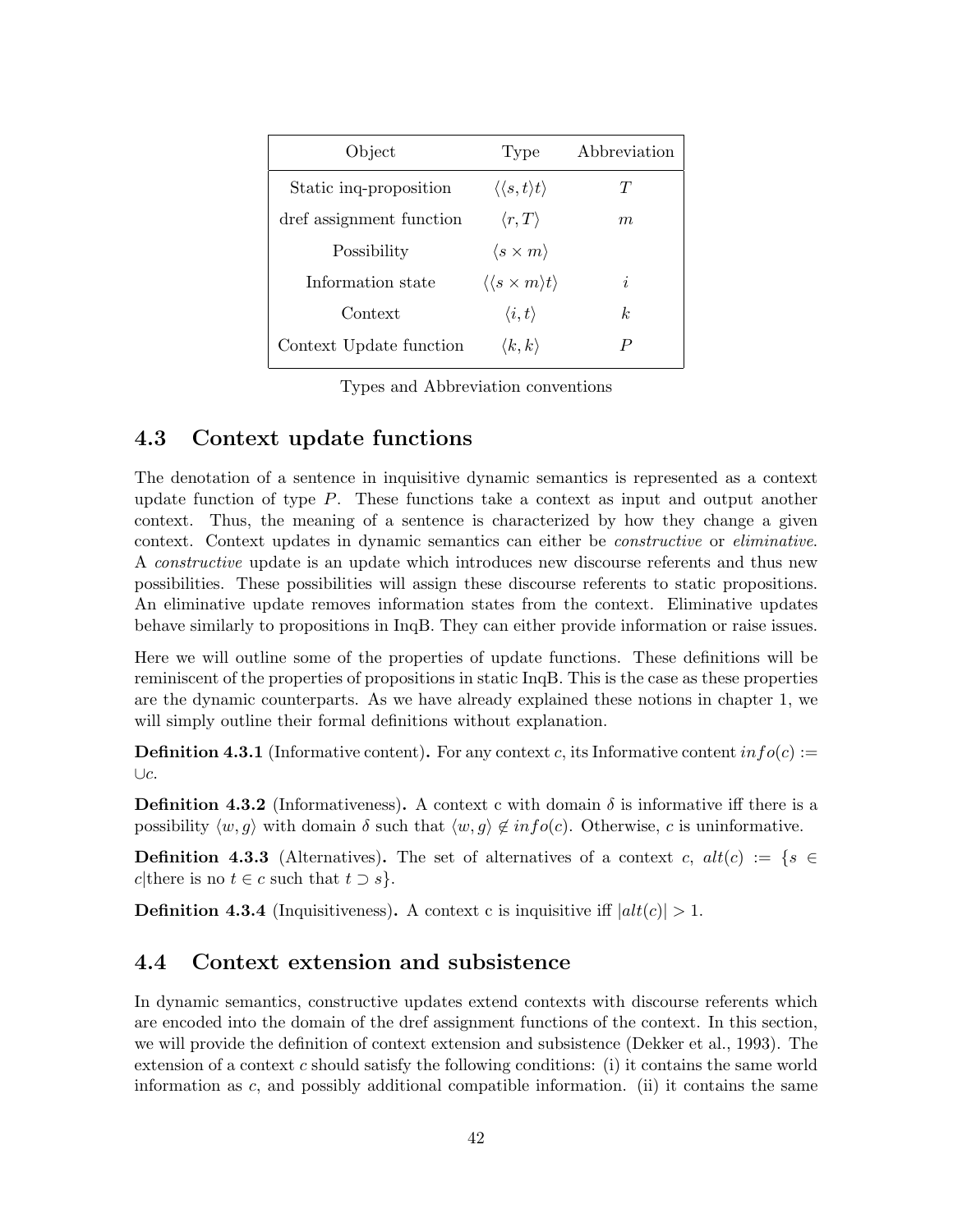discourse information as c and possibly additional discourse information. We will now specify what it means to be an extension of a dref assignment function.

Definition 4.4.1 (Extension of a dref assignment function). A dref assignment function g' is an extension of another dref assignment function g, written as  $g' \geq g$ , iff  $dom(g) \subseteq dom(g')$ , and for all  $u' \in dom(g) \{u\}$ ,  $g(u) = g'(u)$ .

The extension of a dref assignment function maintains the same discourse information that is already established. It also potentially creates new discourse information. Using this definition, we can define the extensions of possibilities, information states and contexts.

**Definition 4.4.2** (Extension of a Possibility). A possibility  $\langle w', g' \rangle$  is an extension of another possibility  $\langle w, g \rangle$ , written as  $\langle w', g' \rangle \ge \langle w, g \rangle$ , iff  $w = w'$  and  $g' \ge g$ .

**Definition 4.4.3** (Extension of an Information State). A an information state  $s'$  is an extension of another information state s, written as  $s' \geq s$ , iff for every possibility  $\langle w', g' \rangle \in s'$ , there is  $\langle w, g \rangle \in s$  such that  $\langle w', g' \rangle \geq \langle w, g \rangle$ .

**Definition 4.4.4** (Extension of a Context). A context  $c'$  is an extension of another context c, written as  $c' \geq c$ , iff for every information state  $s' \in c$ , there is  $s \in c$  such that  $s' \geq s$ .

The definitions for extensions of information states and contexts differ in form from the definitions for dref assignment functions. Extensions of a dref assignment function requires each element in the original set to be extended. However, for information states and contexts, the extension only needs to have a counterpart in the original set. This difference amounts to the fact that the extension of a context can have eliminated world information. We will also define a specific kind of context extension called subsistence that only involves the addition of discourse information.

Definition 4.4.5 (Subsistence of an information state). An information state s subsists in another information state s', written as  $s \preccurlyeq s'$  iff  $s' \geq s$  and for every possibility  $\langle w, g \rangle \in s$ there is  $\langle w', g' \in s'$  such that  $\langle w', g' \rangle \geq \langle w, g \rangle$ .

Definition 4.4.6 (Subsistence of an information state in a Context). An information state s subsists in a context c, written as  $s \preccurlyeq c$  iff there is one or more  $s' \in c$  such that  $s \preccurlyeq s'$ . This  $s'$  is called a descendant of  $s$  in  $c$ .

**Definition 4.4.7** (Subsistence of a Context). A context c subsists in another context  $c'$ , written as  $c \preccurlyeq c'$  iff  $c' \geq c$  and for every  $s \in c, s \preccurlyeq c'$ .

We will now move onto defining several context update functions.

#### 4.5 Constructive and eliminative context updates

The first update function that we will introduce is [u]. This function is constructive and introduces a dref indexed by u. Since [u] is a context update function, it is of type  $P$ . It is a function that takes an input context c and outputs a context c' such that  $c \preccurlyeq c'$  and c' is enriched from  $c$  with a new dref  $u$ . To define this update function, we will have to introduce several projection functions and some sentences in our logical vocabulary.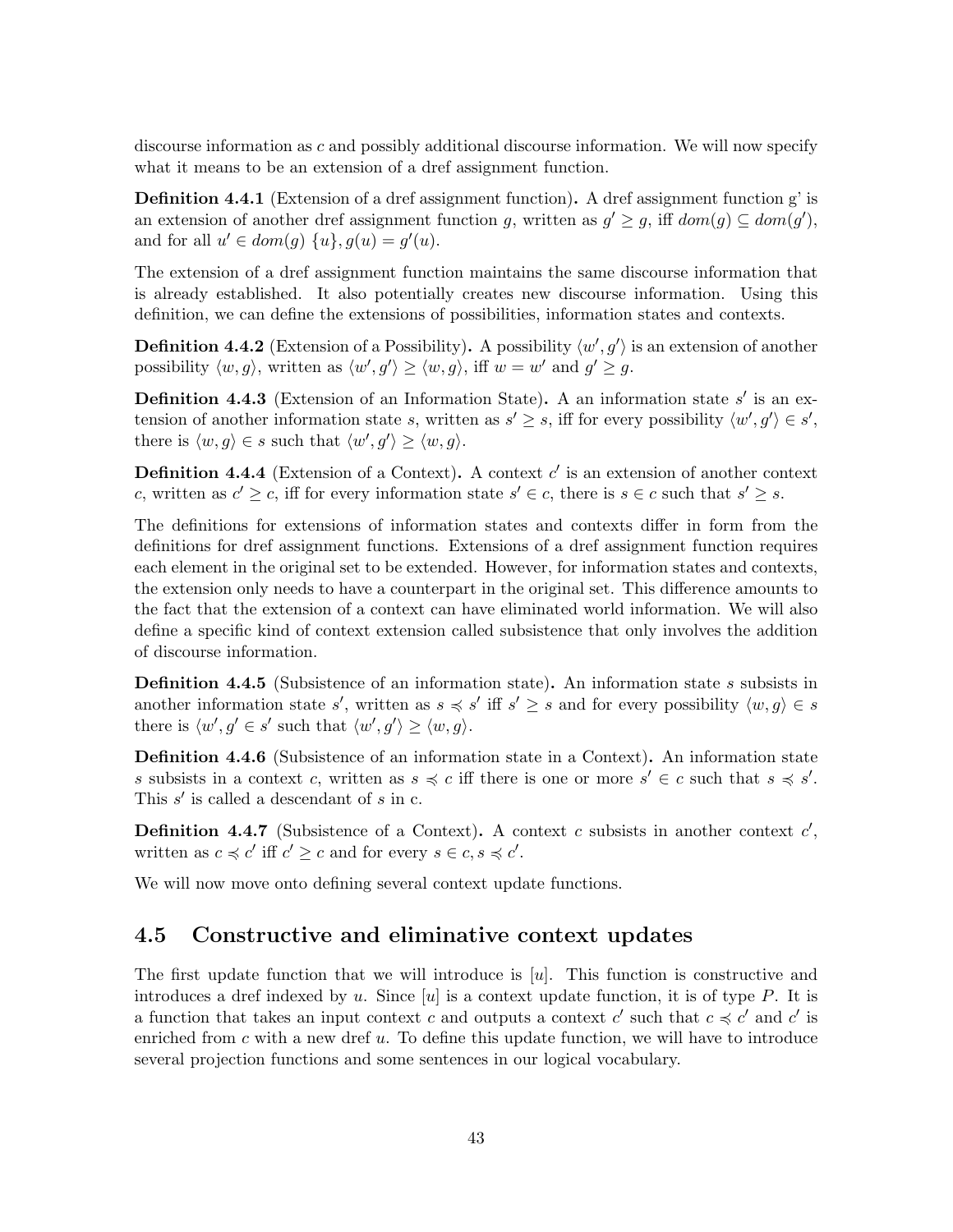$\pi_1, \pi_2$  are projection functions such that for any possibility  $p = \langle w, q \rangle, \pi_1(p) = w, \pi_2(p) = g$ . We will write  $\pi_1(p)$  as  $w_p$  and  $\pi_2(p)$  as  $g_p$ .

a.  $g[u]g' := [dom(g') = dom(g) \cup \{u\}] \wedge \forall v \in dom(g') \cap dom(g) : g(v) = g'(v)$  where g and g' are dref assignment functions.

b. 
$$
p[u]p' := w_p = w_{p'} \wedge g_p[u]g_{p'}
$$

(a.) represents the introduction of  $u$  on the level of dref assignment functions and (b.) represents the introduction of u on the level of possibilities. Now that we have these definitions in place, we can define  $[u]$ .

(4.3) 
$$
[u] := \lambda c_k \lambda s'_i \exists s \in c \ [\forall p' \in s' : \exists p \in s.p[u]p'] \land [\forall p \in s : \exists p \in s'.p[u]p']
$$

We will illustrate the effect of  $[u]$  on a context c with only two possibilities and an empty domain. The input context c is illustrated in Fig(1.a). An application of [u] yields Fig(1.b). In these diagrams, black dots represent possibilities. The world component of the possibility is specified above and fixed for each column. The associated dref assignment function is specified on the left and fixed for every row. The rectangle in the diagram represents the alternatives of the context. This means that all the subsets of the information state represented by the rectangle are part of the context. The resulting context is extended from  $c$  with values for  $u$ . As there are 5 static propositions that can be formed given a static context with 2 worlds, only 5 rows of possibilities are added.



Figure 4.1: Application of the dref introduction operator  $[u]$ 

We will now introduce several eliminative context update functions which will either provide information or raise issues. We will start with the most basic eliminative update function which will be for atomic propositions. These functions will eliminate worlds where a relation R does not hold for the specified entities of type e. Let  $R(d_1, ..., d_n)$  be an update function. The semantic interpretation of  $R(d_1, ..., d_n)$  is as follows:

$$
(4.4) \qquad R\{d_1, ..., d_n\} := \lambda c_k \lambda s_i.s \in c \land \forall p \in s : R(d_1, ..., d_n)(w_p)
$$

(4.5) Given an *Inq<sub>DP</sub>* frame F, and interpretation function  $I : R(d_1, ..., d_n)(w) = 1$  iff  $\langle I(d_1),..., I(d_n)\rangle \in I(R)$  at w.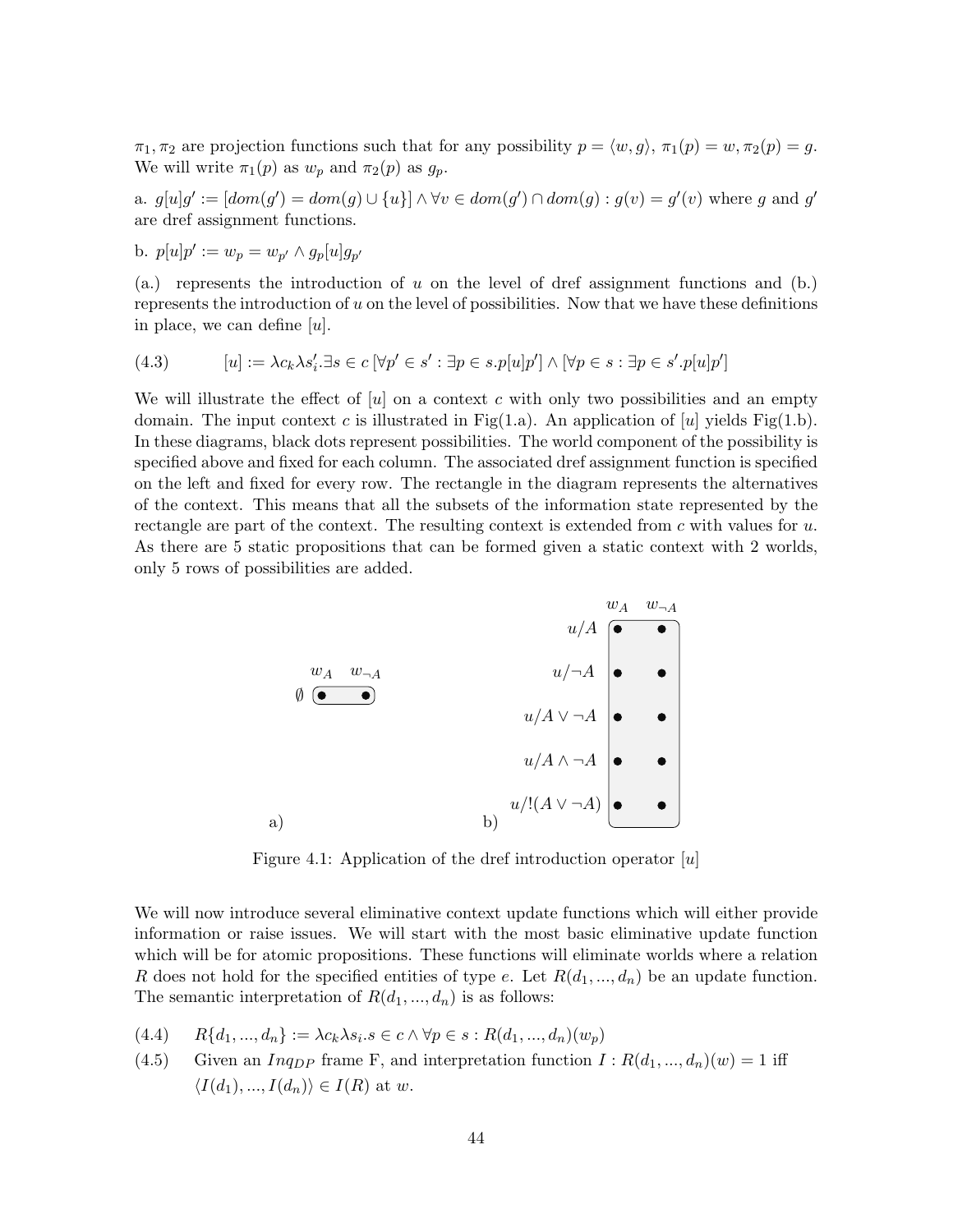The update function defined in  $(4.4)$  will keep all states s in the input context c where all possibilities  $p \in s$  have the n-tuple  $d_1, ..., d_n$  in the extension of R at  $w_p$ . Note that this definition does not make use of the dref assignment function as it does not deal with propositional anaphora.

We illustrate the effect of an atomic proposition  $R(a)$  on a context c with only two possibilities and a single entity a. The input context is illustrate in Fig(2.a). And the application of  $R(a)$ yields Fig(2.b). Since there is only one possibility in which R holds for a, the alternative of the context represented in Fig(2.b) only contains that world.



Figure 4.2: Application of  $R(a)$ 

We will now introduce several ways of combining context update functions. The first method of combining update functions will be by use of conjunction. Conjunctions will be represented by a merging operation ';', which is represented as follows:

$$
(4.6) \t\t A; B := \lambda c_k.B(A(c))
$$

The conjunction of two update functions on a context  $c$  will be done by sequentially applying the first and second function on  $c$ . We will illustrate the effect of updating a context  $c$ with only two possibilities and a single entity a with  $[u]; R(a)$ . The result of updating c with  $[u]$ ;  $R(a)$  is represented in Fig(4.3c). It is the result of first updating with [u] which is represented in Fig(4.3b) and then with  $R(a)$ . Since  $R(a)$  selects only possibilities where R holds for a only those possibilities are in the resulting context.

a) w<sup>a</sup> w<sup>∅</sup> ∅ b) w<sup>a</sup> w<sup>∅</sup> u/Ra u/¬Ra u/Ra ∨ ¬Ra u/Ra ∧ ¬Ra u/!(Ra ∨ ¬Ra) c) w<sup>a</sup> w<sup>∅</sup> u/Ra u/¬Ra u/Ra ∨ ¬Ra u/Ra ∧ ¬Ra u/!(Ra ∨ ¬Ra)

Figure 4.3: Application of the dref introduction operator  $[u]; R(a)$ 

The second method of combining update functions is through disjunction. The update of a disjunction is obtained by taking the union of the result of separately updating the input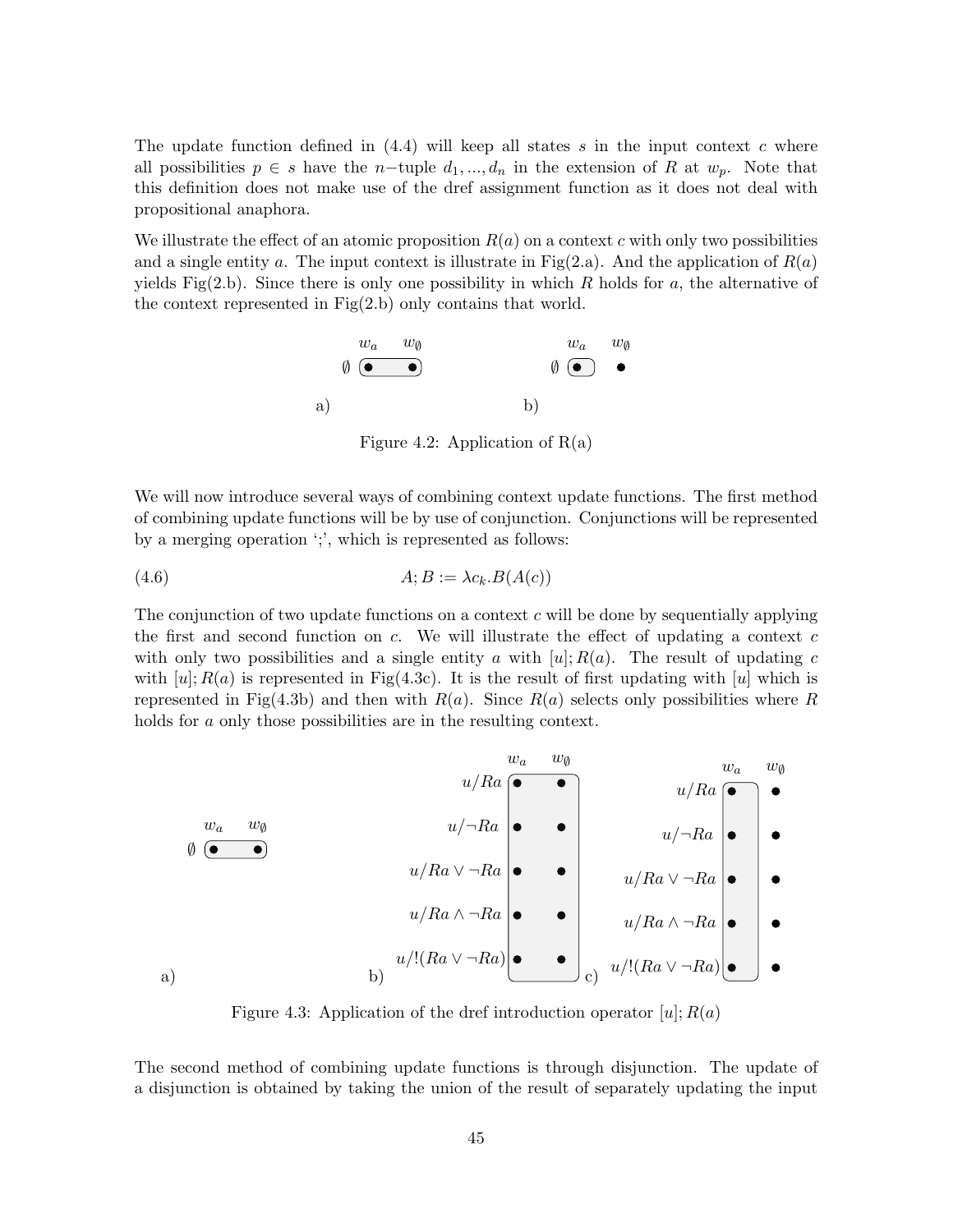context with each disjunct. Thus disjunction will be represented as follows:

$$
(4.7) \t\t\t\t\tAP \sqcup B_P := \lambda c_k A(c) \cup B(c)
$$

We will illustrate the effect of updating a context  $c$  with only two possibilities and a single entity a with  $[u]; R(a) \sqcup \neg R(a)$  to illustrate the effect of a disjunction. The context is first updated with [u] which yields Fig(4.4b). Then, it is updated with  $R(a) \sqcup \neg R(a)$  which yields Fig(4.4c). We see that disjunction functions in the same way in a dynamic context as in a normal context. In Inq<sub>B</sub>, the disjunction  $Ra \vee \neg Ra$  provides two alternatives based on the truth and falsity of Ra. The same effect occurs in the dynamic setting.

a) w<sup>a</sup> w<sup>∅</sup> ∅ b) w<sup>a</sup> w<sup>∅</sup> u/Ra u/¬Ra u/Ra ∨ ¬Ra u/Ra ∧ ¬Ra u/!(Ra ∨ ¬Ra) c) w<sup>a</sup> w<sup>∅</sup> u/Ra u/¬Ra u/Ra ∨ ¬Ra u/Ra ∧ ¬Ra u/!(Ra ∨ ¬Ra)

Figure 4.4: Application of the dref introduction operator  $[u]; R(a) \sqcup \neg R(a)$ 

We will now introduce an eliminative update function which assigns a value to an already introduced discourse referent. Since discourse referents are assigned to static propositions, we will first have to define several functions and operators that we will allow for the conversion of dynamic propositions into their static counterparts.

We will now define four projection functions. The first function  $\pi_3$  takes a dynamic information state and returns its dref assignment-free counterpart. The second function  $\pi_4$  takes a dynamic information state and returns its world-free counterpart. The third function  $\pi_5$ takes a dynamic context and returns its dref assignment-free counterpart. The fourth function takes a dynamic context and returns its world-free counterpart.

 $\pi_3$ ,  $\pi_4$  are projection functions such that for any  $i = \{p_1, ..., p_n\}$ ,  $\pi_3(i) = \{w_{p_1}, ..., w_{p_n}\}\$  and  $\pi_4(i) = \{g_{p_1}, ..., g_{p_n}\}.$  We will occasionally write  $\pi_3(i)$  as  $i_w$  and  $\pi_4(i)$  as  $i_g$ .

 $π_5, π_6$  are projection functions such that for any  $c = \{i_1, ..., i_n\}, π_5(c) = \{π_3(i_1), ..., π_3(i_n)\}$ and  $\pi_6(c) = {\pi_4(i_1), ..., \pi_4(i_n)}$ . We will occasionally write  $\pi_5(c)$  as  $c_w$  and  $\pi_6(c)$  as  $c_g$ .

We will also need to define the base context  $c_0$ . The base context will help us to convert context update functions into static inq-propositions.

(4.8) 
$$
c_0 = \lambda s. \forall p \in s. g_p = \emptyset
$$

Now that we have the base context and the two projection functions, we can now define an operator which takes context update functions and converts them into static inq-propositions.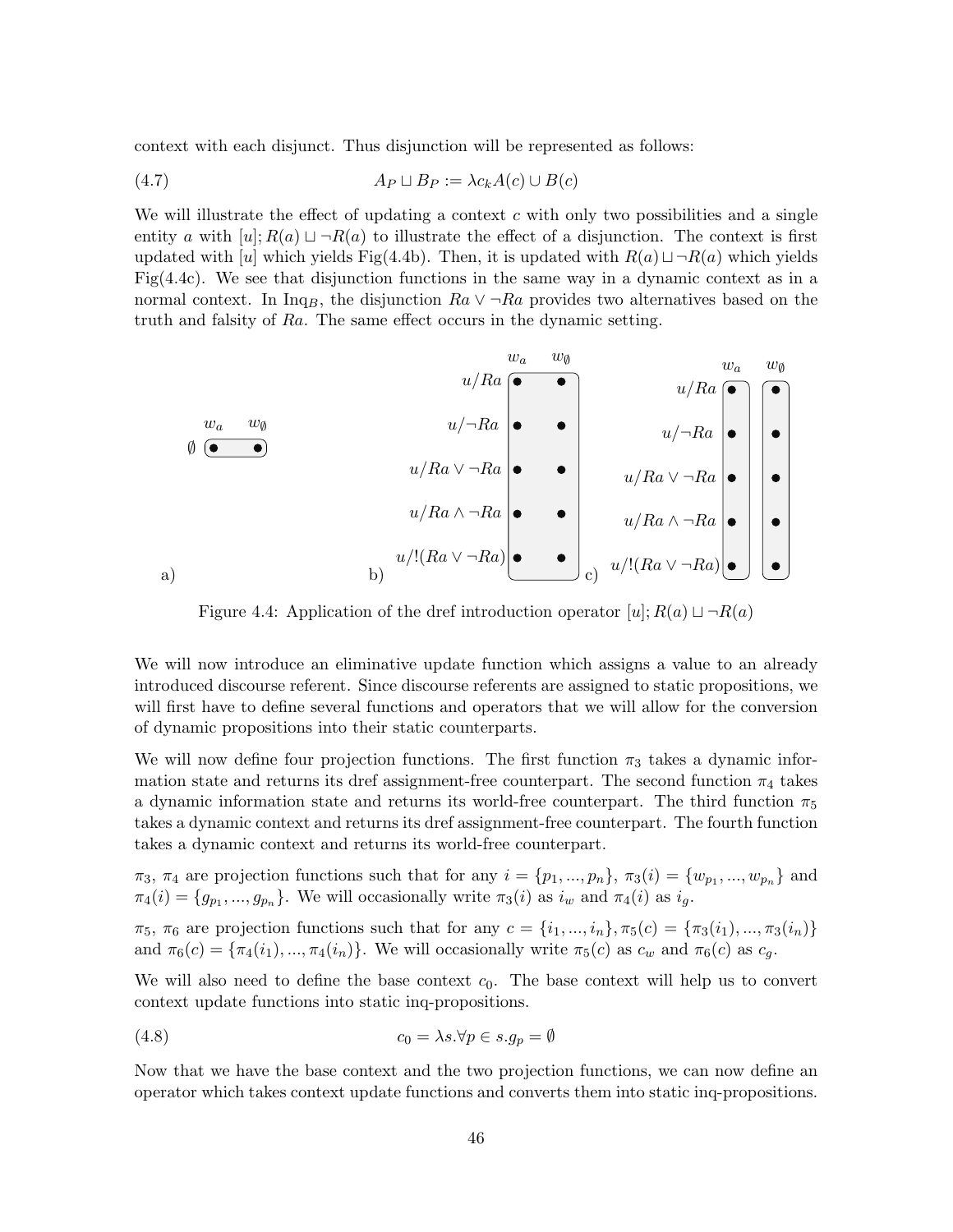This definition will be revised later on.

(4.9) 
$$
\downarrow \phi := \lambda p_{(st)} \cdot p \in \pi_5(\phi(c_0))
$$

Now that we have a method of converting dynamic propositions to their static counterparts, we can define an eliminative update function  $[u, A]$  that assigns an active discourse referent [u] to the static version of a proposition A. This update function when applied to u and A will return a context where all information states only include possibilities which assign  $u$  to A.

(4.10) 
$$
[u, A] := \lambda c_k \lambda s_i s \in c \land \forall p \in s : g_p(u) = \downarrow A
$$



Figure 4.5: Application of the dref introduction operator  $[u]; [u, Ra]$ 

#### 4.6 Dependence in  $Inq_{DP}$

We will now define the semantics for dependence which will be an adaptation of the definition by Theiler et al. (2019). This adaptation will evaluate dependence based on the modal base of the possibilities within the states of a context rather than a single world or possibility. We will make the assumption that the possibilities in the context share the same modal base relative to some contextually determined modality. Recall as was the case with the earlier definition,  $\sigma_p$  is the modal base of p. As discussed in an earlier chapter this modality is sometimes determined because it is expressed explicitly as in (4.11a) or implied by context as in (4.11b). In (4.11b) the modality would be something like 'according to the schedules for the bus and the boat'.

(4.11) a. According to Canadian law, one's ability to vote depends on one's age. a. You may take the bus or the boat. It depends on the time of day.

The translation and semantics for dependence are as follows:

**Definition 4.6.1** (Dependence in Inq<sub>DP</sub>).  $Tr(\text{Depends on}) = \lambda \vec{v}_{(r)} \lambda u_{(r)} \text{depend}\{u, \vec{v}\}\$ 

• depend $\{u, \vec{v}\} := \lambda c_k \lambda s_i . s \in c \wedge \forall p \in s : DEP_{w_p}(g_p(u), g_p(v_1) \cap ... \cap g_p(v_n))$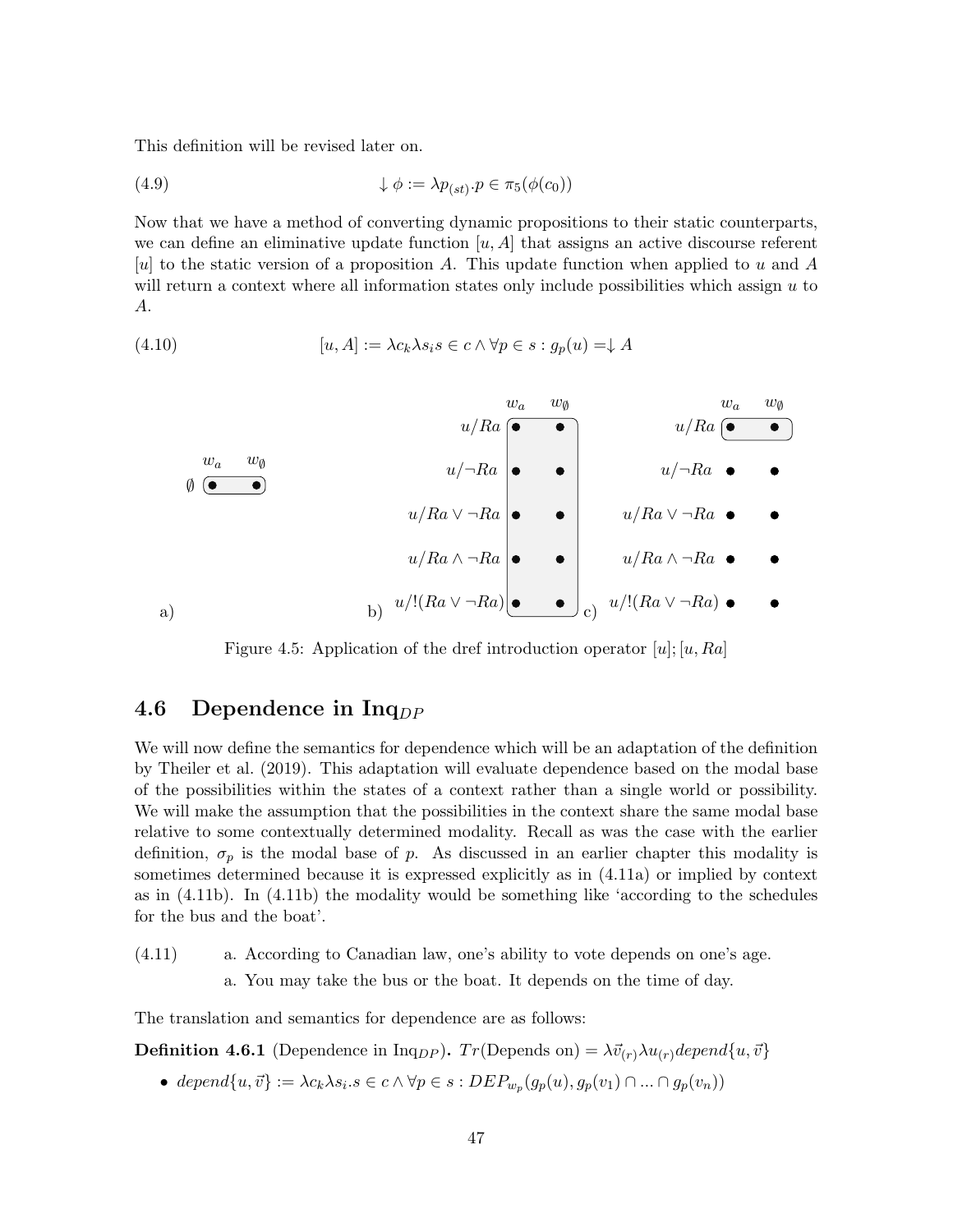•  $[DEF_{w_p}(X, Y)]_{M,g} = 1$  iff  $\exists f \in alt(X)^{alt(Y)}$  such that 1.  $\forall W \subseteq \sigma_{w_p}$ . $\forall \alpha \in alt(Y)$ .  $(W \subseteq \alpha \rightarrow W \subseteq f(\alpha))$  and 2.  $\exists \alpha, \alpha' \in alt(Y) . \alpha \cap \sigma_{w_p} \neq \emptyset \wedge \alpha' \cap \sigma_{w_p} \neq \emptyset \wedge f(\alpha) \neq f(\alpha')$ 

This definition is the dynamic version of the analysis of dependence from Theiler et al. (2019). Since we have moved to a dynamic framework propositions are not evaluated at the level of worlds but instead at the level of contexts. In Theiler's analysis dependence was truthconditional. In this analysis, dependence functions as an eliminative update. If all possibilities satisfy the dependence statement the update will function as a test. However, if any possibility does not satisfy the dependence statement, the states which include those possibilities will be removed. This will occur when possibilities assign different static propositions to the discourse referents. Notably any possibility which assigns a static non-inquisitive proposition to a discourse referent will always be removed given the second condition.

The definition of dependence as taking a sequence of discourse referents in the object position will be more clear once we examine the case which involves 'two things' and the case of 'It depends'. As discussed in the chapter on anaphora, both subject and object position of a dependence statement are suitable antecedents for future anaphora. Thus, we will need to define an operator that allows for propositions which have not been assigned to discourse referents to be introduced during dependence statements.

Because of how we defined Depends on a problem has arisen from how we have originally defined the base context  $c_0$  and thus the operator  $\downarrow$  which converts dynamic propositions into their static counterparts. This is because context update functions can sometimes contain unintroduced or free variables. This will be the case whenever dependence statements feature propositional anaphora that have not already been introduced. If this is the case, the context update function will be undefined on the base context  $c_0$ . To solve this problem, we will have to define what it means for a discourse referent to be unintroduced given a context update function  $\phi$ . We will, then, define  $c_{\phi}$  which is a context variable indexed with a context update function. This context will replace  $c_0$  and will allow unintroduced discourse referents to be evaluated by the  $\downarrow$  operator. This will allow us to assign context update functions with unintroduced discourse to discourse referents.

Our definitions for unintroduced variables will be reminiscent of the notion of free variables and active quantifiers from Dynamic Predicate Logic (DPL) (Groenendijk and Stokhof, 1991).

- $iv(\phi)$  = the set of introduced discourse referents in  $\phi$ .
- $uv(\phi)$  = the set of unintroduced discourse referents in  $\phi$ .

For a context update  $\phi$ , an introduced discourse referent u is any discourse referent that has been introduced by a context update function  $[u]$ . An unintroduced discourse referent u is a discourse referent that has not been previously introduced by the context update function  $[u]$ .

1a. 
$$
iv(R{u_1,...u_n}) = \emptyset
$$
  
1b.  $uv(R{u_1,...u_n}) = {u_1,...u_n}$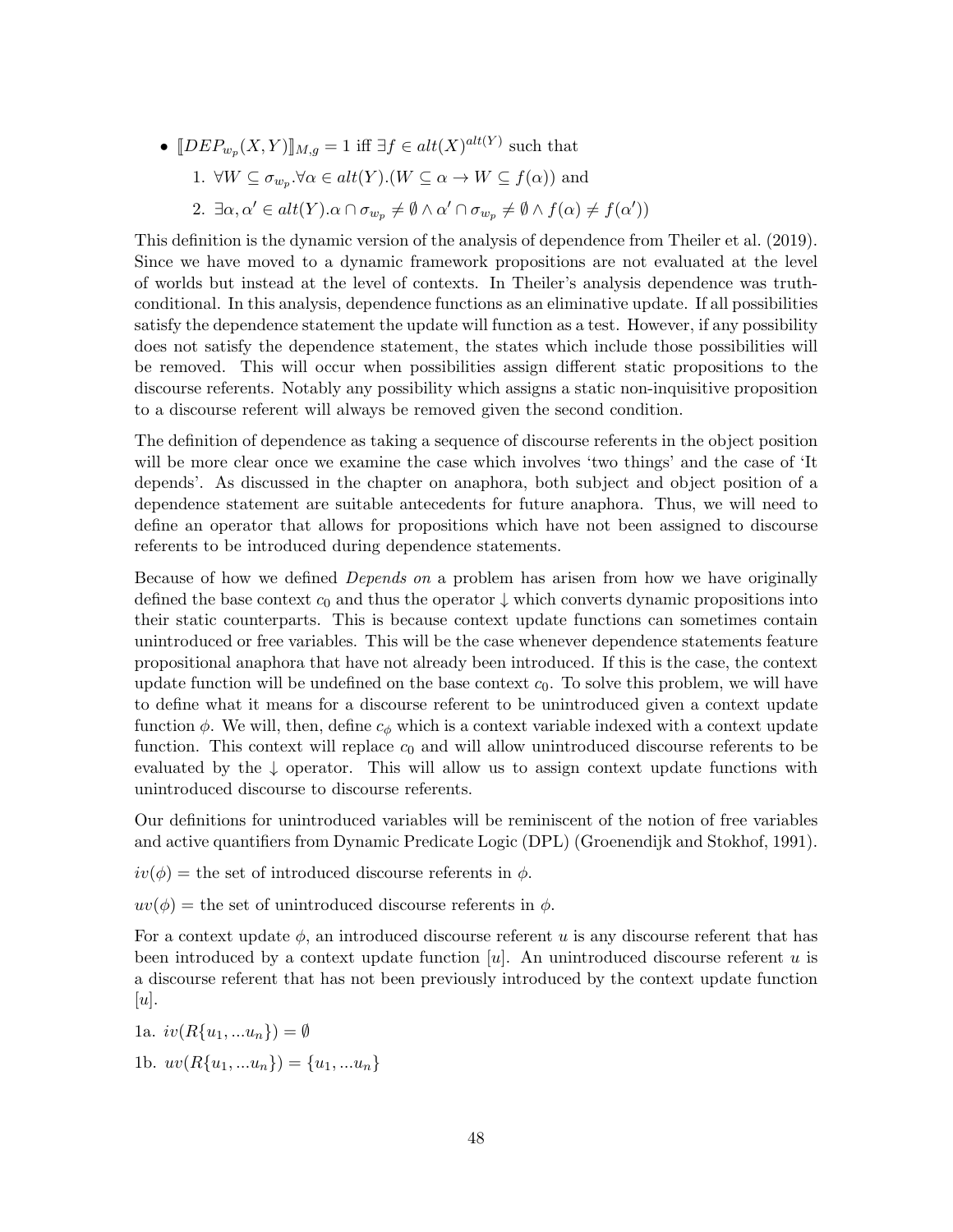2a. 
$$
iv([u]) = u
$$
  
\n2b.  $uv([u]) = \emptyset$   
\n3a.  $iv([u, A]) = \emptyset$   
\n3b.  $uv([u, A]) = \{u\}$   
\n4a.  $iv(\phi; \psi) = iv(\phi) \cup iv(\psi)$   
\n4b.  $uv(\phi; \psi) = uv(\phi) \cup \{u \in uv(\psi)|u \notin iv(\phi)\}$   
\n5a.  $iv(\phi \sqcup \psi) = iv(\phi) \cup iv(\psi)$   
\n5b.  $uv(\phi \sqcup \psi) = (uv(\phi) \cup uv(\psi)) - (iv(\phi) \cup iv(\psi))$ 

Now that we have defined introduced and unintroduced variables, we can define  $c_{\phi}$  which is a context which contains all the states with possibilities that assign the free variables of  $\phi$  the same value as a possibility in one of the states of the context  $c$ . This context has discourse information relevant to  $\phi$  in the current context without being informative or inquisitive. Now that we have this definition in place we can redefine the operator  $\downarrow$  and  $[u, A]$ 

(4.12) 
$$
c_{\phi} := \lambda s. \forall p \in s. g_p \in \bigcup c_g \upharpoonright_{uv(\phi)}
$$

(4.13) 
$$
\downarrow_c \phi := \lambda p_{(st)} \cdot p \in \pi_5(\phi(c_{\phi}))
$$

(4.14) 
$$
[u, A] := \lambda c_k \lambda s_i s \in c \land \forall p \in s : g_p(u) = \downarrow_c A
$$

We will not be able to illustrate the effect of a dependence statement on a given context as the models that are required to show a case of dependence are too large to represent visually. This is the case as the discourse referent introduction function applied on a context with more than two worlds returns an unwieldy amount of possibilities. This is because the amount of inq-propositions that can be made increases exponentially when the number of worlds is increased. Thus, we will not be able to represent the effect visually.

#### 4.7 Compositional Inq<sub>DP</sub>

Now we will illustrate how dependence statements in this system can be formed compositionally. We will first aim to represent a sentence of the form: 'A or B. It depends on C'. Then, we will aim to represent dependence statements which feature 'two things'.

We will begin by defining the rules that will allow us to derive sentences in our language. As was done in a previous chapter we will do this by means of Functional application and Predicate abstraction. Which we will repeat below.

**Definition 4.7.1** (Functional application). If  $\alpha$  is a branching node and  $\{\beta\gamma\}$  is the set of its daughters, then  $Tr(\alpha)$  is defined if  $Tr(\beta)$  and  $Tr(\gamma)$  are defined and  $Tr(\beta)$  is of type  $\langle \sigma, \tau \rangle$ and  $Tr(\gamma)$  is of type  $\sigma$ . In this case  $Tr(\alpha) = Tr(\beta)(Tr(\gamma)).$ 

**Definition 4.7.2** (Predicate abstraction). If  $\alpha$  is a branching node whose daughters are the movement index  $\lambda_i$  and  $\beta$ , then  $Tr(\alpha)$  is defined if  $Tr(\beta)$  is defined. In this case,  $Tr(\alpha)$  =  $\lambda x_i \cdot Tr(\beta)$ .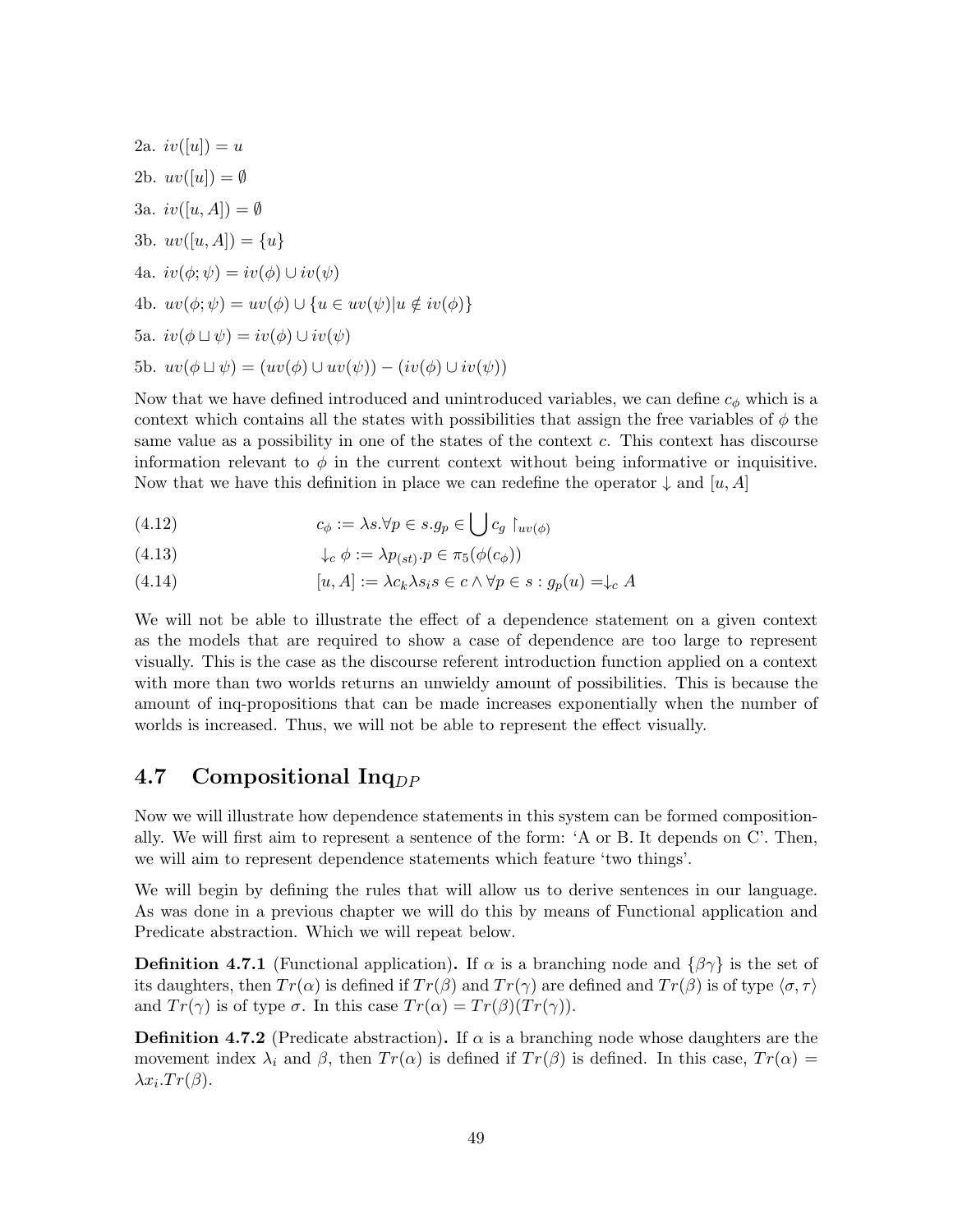We will now define the translations for several English expressions. To keep things simple, we will use variables of type  $P$  to denote sentences. For example, when we seek to represent sentences of the form 'You may walk or you may run. It depends on the weather.', we will represent the first sentence as  $A \sqcup B$ . This has been done to make this section more readable. Thus, we will not describe the compositionality of the questions which make up these dependence statements. However, as is the case in typed-inquisitive semantics, the compositionality of a question can be represented in dynamic inquisitive semantics.

| Translations and their Types |                                 |                                                            |                                           |
|------------------------------|---------------------------------|------------------------------------------------------------|-------------------------------------------|
| Cat                          | $\alpha$                        | $Tr(\alpha)$                                               | <b>Type</b>                               |
| $\rm C$                      | <b>or</b>                       | $\lambda Y_P \lambda X_P X \sqcup Y$                       | $\langle \langle P, P \rangle, P \rangle$ |
| $\rm C$                      | and                             | $\lambda Y_P \lambda X_P X; Y$                             | $\langle \langle P, P \rangle, P \rangle$ |
| $\rm C$                      | $\cdot u$                       | $\lambda X_P.X; [u]; [u, X]$                               | $\langle \langle P, P \rangle, P \rangle$ |
| $\mathcal{C}$                | (space)                         | $\lambda X_P \lambda Y_P X; Y$                             | $\langle \langle P, P \rangle, P \rangle$ |
| S                            | A                               | $\overline{A}$                                             | $\boldsymbol{P}$                          |
| $IV_T$                       | depends on                      | $\lambda \vec{v}_{(r)} \lambda u_{(r)} DEP\{u, \vec{v}\}\$ | $\langle \langle r, r \rangle, P \rangle$ |
| dref                         | $\text{It}_{u}/\text{That}_{u}$ | $\boldsymbol{u}$                                           | $\boldsymbol{r}$                          |

We will begin by describing the translations for connectives. The connectives 'and' and 'or' have been explained earlier and are simply merging and union respectively.  $\cdot u'$  in our system represents the ending of a sentence. As propositions are suitable antecedents for anaphoric reference, we will assume that ending a sentence introduces, as a discourse referent, the static inq-proposition expressed by that sentence. This is represented in our system by assuming that the period at the end of a sentence introduces a discourse referent and assigns it to the static proposition associated with the sentence. Thus, sentences of the form: 'A or B.' will be represented as is shown in (4.15a.). We will also occasionally write  $[A \sqcup B]_u$  as an abbreviation as seen in  $(4.15b)$ . '(space)' in our system represents the conjunction of two separate sentences.

(4.15)   
a. 
$$
Tr(A \text{ or } B_{\cdot u}) = A \sqcup B
$$
;  $[u]$ ;  $[u, A \sqcup B]$   
b.  $[A \sqcup B]_u := A \sqcup B$ ;  $[u]$ ;  $[u, A \sqcup B]$ 

We will now illustrate in a tree structure how to generate 'A or B.'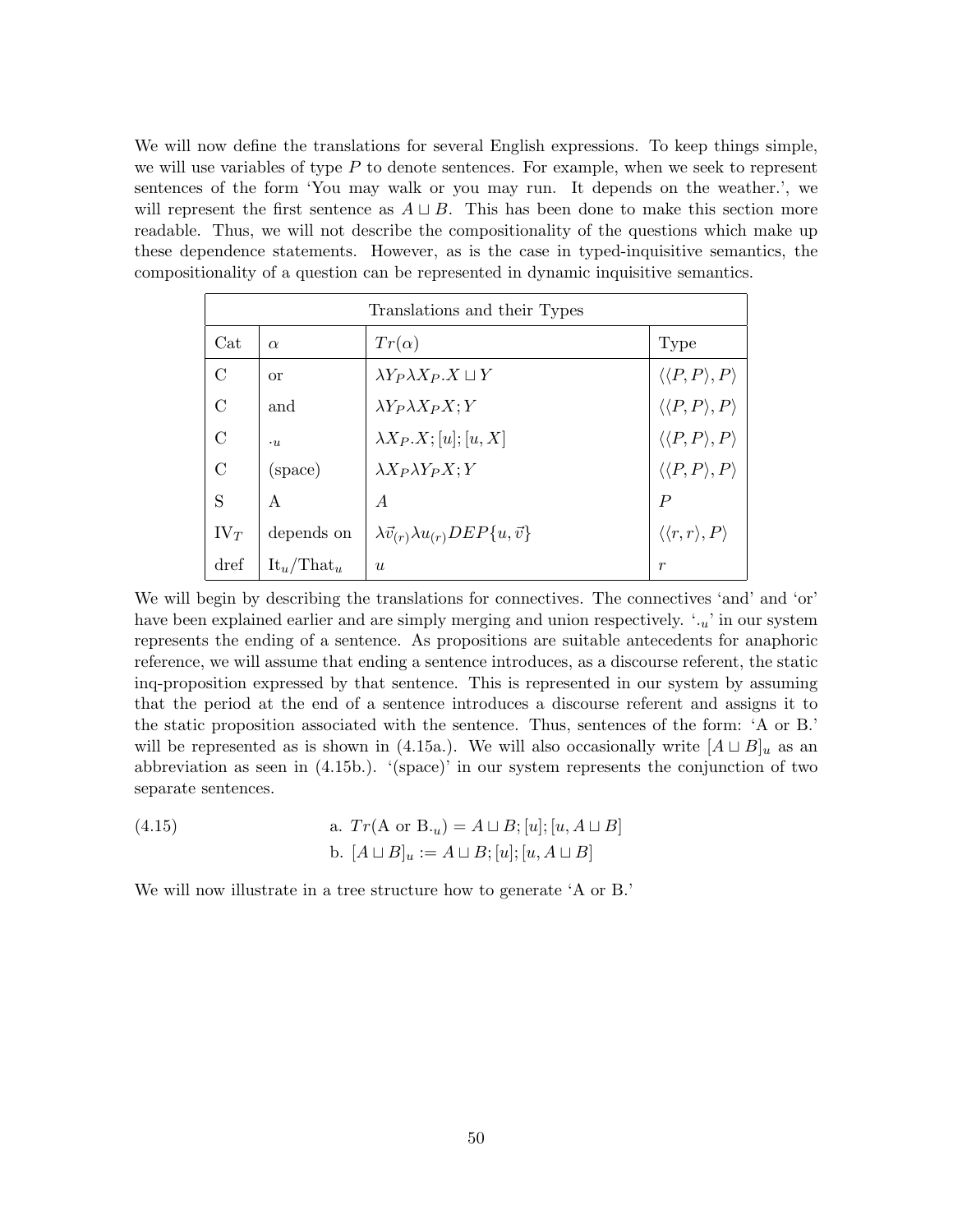

We will now provide some information about the anaphoric expressions 'it' and 'that'. When discourse referents are not defined at any possibility, context update functions which feature discourse referents are undefined. This is the case as context update functions are not defined on every context. For example, if a context function  $A$  refers to a discourse referent  $u$  that is not in the domain of a context c, then  $A(c)$  will be undefined. This is desired as it is unclear how a context is updated when someone makes the utterance 'It depends on that.' without introducing the referents from 'it or that' beforehand. Recall earlier that we presented the following two statements and said that (4.16b) is odd. Our system predicts this oddity as the dependence statement will come out as undefined as 'it' has no referent.

 $(4.16)$  a. Will you go to the store? It depends on the weather. b. ?It depends on the weather. Will you go to the store?

As depends on is of type  $\langle \langle r, r \rangle, P \rangle$  it combines with two discourse referents to become a context update function, we will have to define a type shifting operator which will allow context update functions to combine with depends on. Additionally, this operator will allow arguments of depends on to be introduced as discourse referents. This will allow other dependence statements to refer to arguments of previous dependence statements. How exactly this lets context update functions combine with depends on will be explained later.

(4.17) 
$$
^{u} := \lambda Y_{P} \lambda X_{\langle r, P \rangle}[u]; [u, Y]; X(u)
$$

We finally have all the tools necessary to define the semantics for 'It depends on C' and 'A or B. It depends on C'. As the meaning of these propositions is quite complex, we will first show the representation before showing how the terms combine compositionally by means of a tree.

(4.18) 
$$
Tr(\text{It}_{u} \text{ depends on } C^{v} \cdot x) = [v]; [v, C]; DEP\{u, v\}; [x]; [x, [v]; [v, C]; DEP\{u, v\}]
$$

(4.19) 
$$
Tr(A \text{ or } B_u \text{ It}_u \text{ depends on } C^v \cdot x) =
$$
  
\n $[A \sqcup B]_u; [v]; [v, C]; DEP\{u, v\}; [x]; [x, [v]; [v, C]; DEP\{u, v\}]$ 

We will now illustrate with a tree how the sentence 'It<sub>u</sub> depends on  $C^v.x'$  combines compositionally.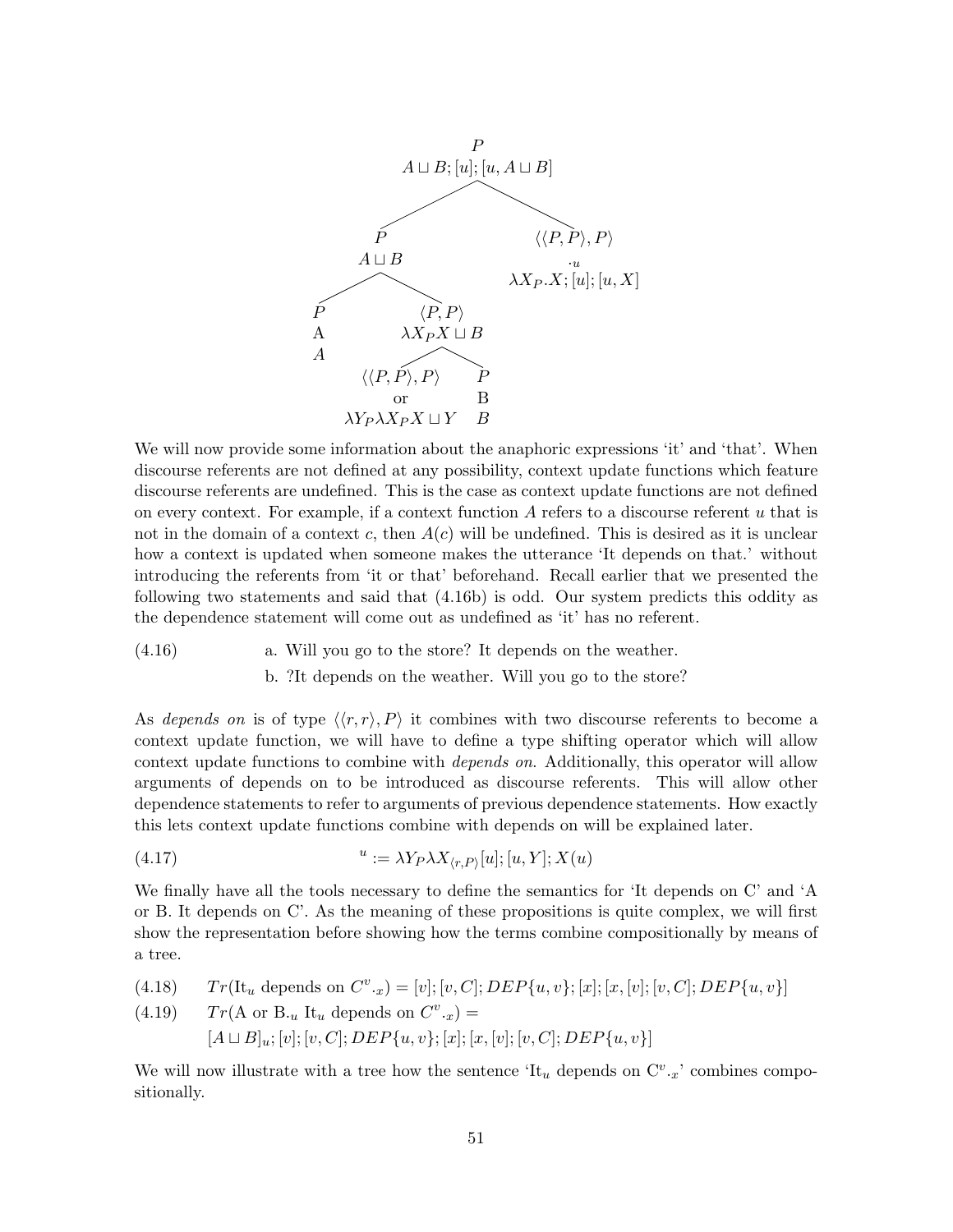

The previous tree illustrates how depends on can combine with type-shifted context update functions to create dependence statements. The expression  $\mathfrak{t}_u$  depends on x' is created by means of predicate abstraction on the expression 'It<sub>u</sub> depends on that<sub>x</sub>'. This allows it to combine with the type shifted context update function  $C^v$ . To compose the statement: 'A or B. It depends on C', we simply combine the previous two trees by means of the '(space)' conjunction. This allows us to generate the desired sentence.

We will now represent dependence statements which involve the noun phrase 'two things'. As discussed in the section on nominals, 'two things' seems to function as a cataphor which refers to two questions that can be listed later. Thus, we want utterances of 'two things' in the system to introduce two discourse referents. Additionally, we want the discourse referents introduced to be assignable to static propositions. We have already defined an update function that introduces a discourse referent and allows it to be assigned to a static proposition. We now need to define an update which takes two discourse referents and removes all possibilities where they are assigned to the same static proposition.

(4.20) 
$$
[u \neq v] := \lambda c_k \lambda s_i . s \in c \land \forall p \in s : g_p(u) \neq g_p(v)
$$

This context update function will remove all possibilities from the context which map  $u$  and  $v$  to the same static proposition. With this definition we can now define the meaning of 'two things' and the sentence 'It depends on two things'.

(4.21) 
$$
Tr(\text{two things}_{u,v}) := \lambda X_{\langle r, P \rangle}.[u]; [v]; [u \neq v]; X(u, v)
$$

(4.22) 
$$
Tr(\text{It}_{u} \text{ depends on two things}_{v_1,v_2}) = [v_1]; [v_2]; [v_1 \neq v_2]; DEP\{(u), (v_1, v_2)\}
$$

Given that the 'it' in  $(4.22)$  has a suitable antecedent in the context. The update will eliminate any states such that the possibilities in that state assign the discourse referents to questions that 'it' does not depend on. Thus, it will function as an eliminative update which removes possibilities with assignment functions that send  $v_1, v_2$  to inq-propositions that the subject question does not depend upon.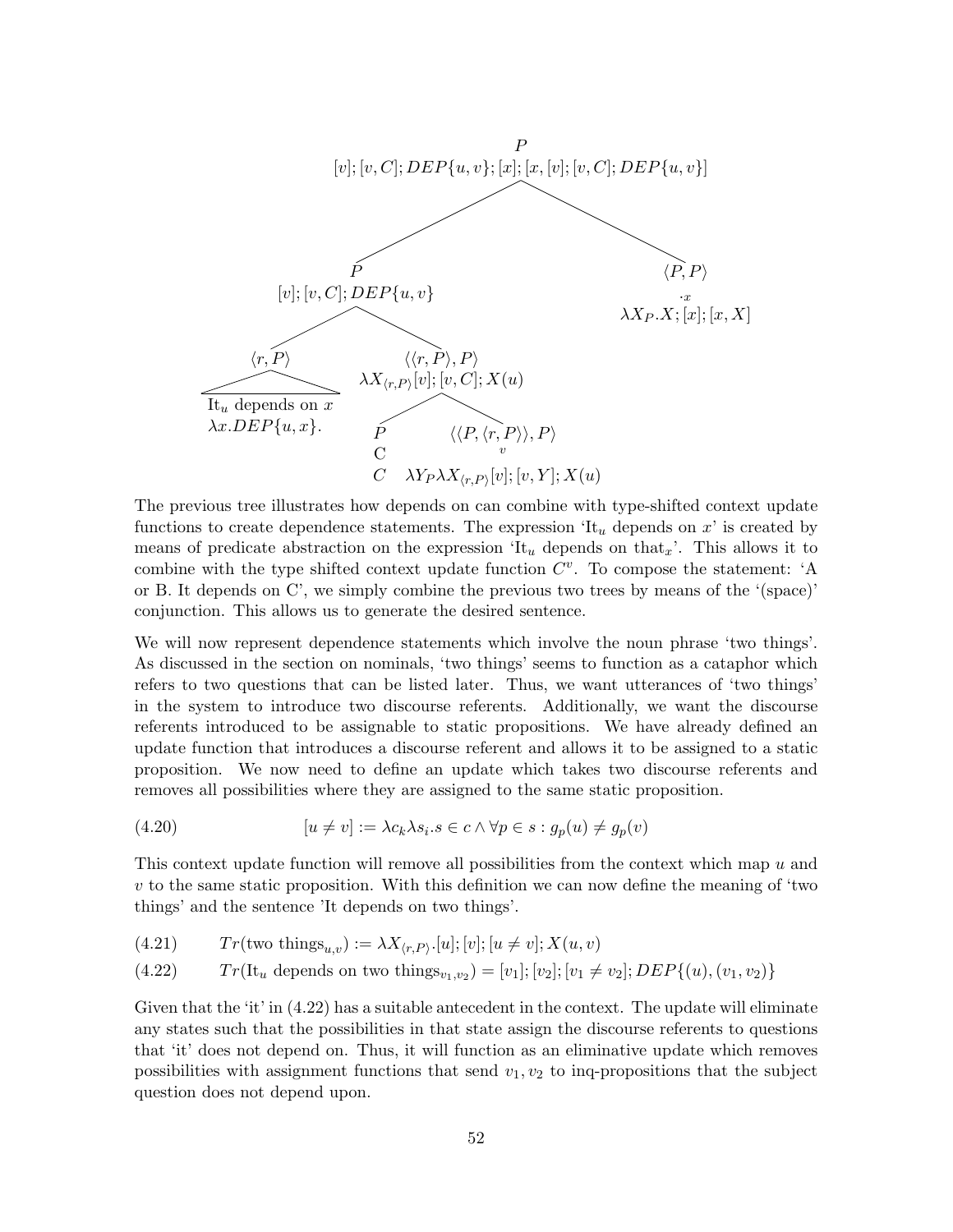We will now illustrate by means of a tree how this sentence combines compositionally.



Finally, we will show how to represent the listing of questions that can follow a dependence statement with the expression 'two things'. In Chapter 2, we presented data where someone made a dependence statement about two things and then listed the two things that it depended upon. We can see the form of the statement in (4.23a.). We want it to be such that on any context  $(4.23a)$  and  $(4.23b)$  have the same effect. In the case where A does not depend on B and C, we want the resulting context to be empty. In the case where A does depend on B and C, we want the context to only include possibilities that assign the introduced discourse referents to the correct questions. These two desiderata can be achieved by representing the listing as the merging of the eliminative update function  $[u, A]$ . Thus, if  $v_1$  and  $v_2$  are the discourse referents introduced by 'two things', we will represent the listing 'B and C' as  $[v_1, B]$ ;  $[v_2, C]$ . This update will remove any state which includes a possibility that assigns other inq-propositions to the discourse referents. This will give us the desired result in both cases.

 $(4.23)$  a. A depends on two things. B and C. b. A depends on B and C.

In this chapter, we presented a system designed to represent propositional anaphora in dependence statements. We did this by means of a dynamic inquisitive system which assigned discourse referents to static inq-propositions. This system was able to represent a number of dependence statements which featured propositional anaphora. Although this system was designed to represent dependence statements which feature propositional anaphora, the system can likely also represent other statements which contain embedded inq-propositions. Thus, if one wanted to analyse other predicates which embed inq-propositions in a dynamic system, they simply need to provide a proper semantics for the predicate in question.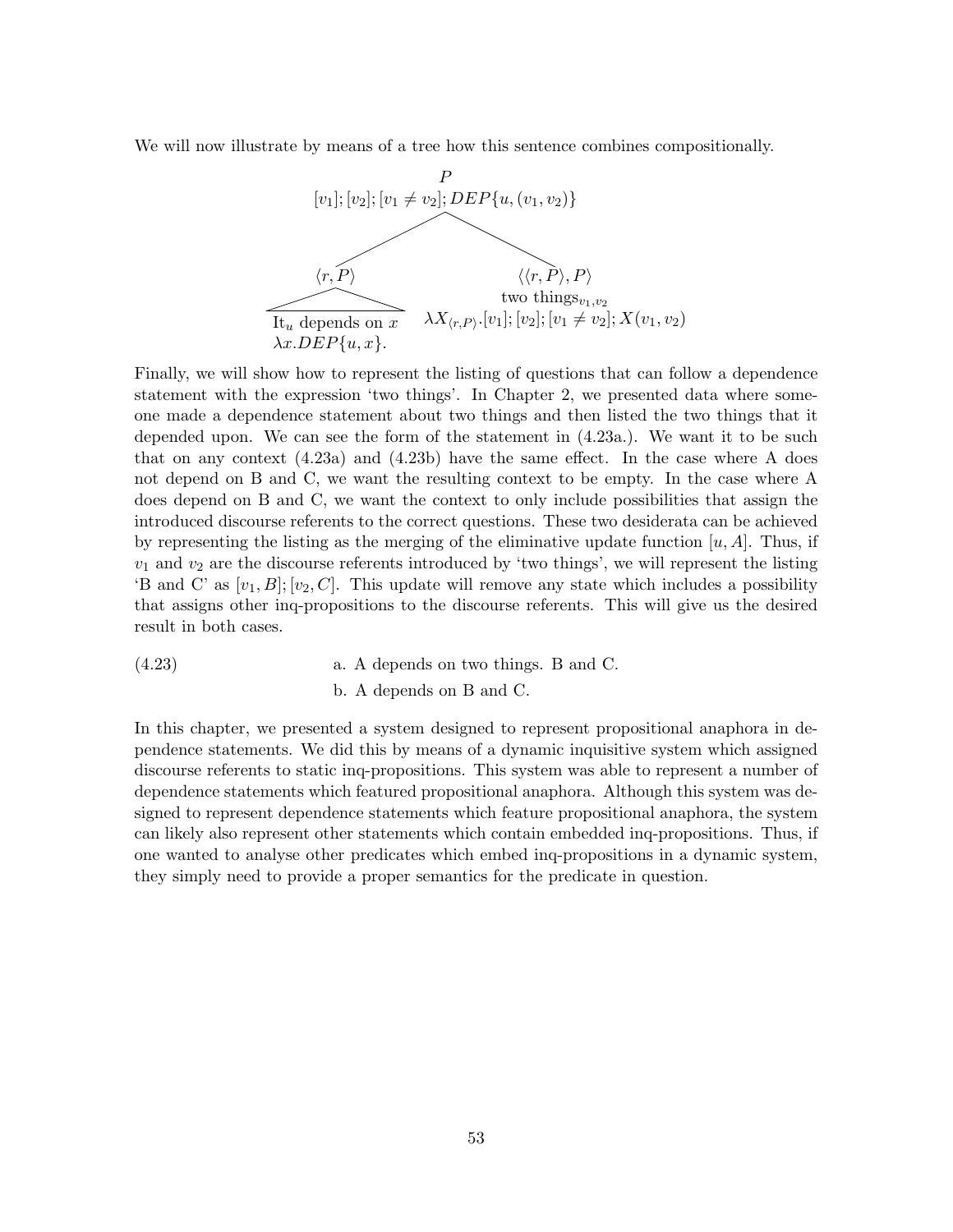### Chapter 5

### Conclusion

The goal of this thesis was to represent the formal structure of dependence statements. The purpose of this was to provide a better understanding of the concept of dependence and the various arguments they can take. We began by presenting the concept of dependence in both dependence logic and inquisitive semantics. We then presented a bunch of puzzling linguistic data about dependence statements and analysed them from the perspective of inquisitive semantics. We discovered that the analysis of depends on as a question embedding verb was not problematic despite the numerous seemingly non-inquisitive arguments that it could take. This was due to our use of inquisitive semantics which analysed these seemingly noninquisitive arguments as inquisitive.

We then, extended a typed semantics with the notion of conceptual covers. This allowed us to represent dependence statements that featured concealed questions. We also demonstrated that concealed questions in dependence statements should be evaluated from a perspective on the individuals of the domain of discourse. This was shown by presenting an example where a concealed question in a dependence statement was ambiguous between two perspectives. Thus, we provided further support for a perspectival analysis of concealed questions. Additionally, we showed that dependence statements which contained concealed questions shared similar ambiguities to other cases of concealed questions. Thus, the analysis by Aloni and Roelofsen (2011) was also able to represent these ambiguities.

Finally, we presented a variation of dynamic inquisitive semantics which was able to represent propositional anaphora. This system allowed us to represent anaphoric expressions such as 'it' and 'that' in dependence statements. It also allowed us to represent the expression 'two things' which when featured in a dependence statement serves as a cataphor for two questions which can be listed later by the speaker. Although, the system that we presented was designed for the representation of dependence statements, it is easy to see that such a system can model propositional anaphora more generally.

We have chosen to analyse concealed questions and propositional anaphora separately. However, we believe that a system can be designed that can represent dependence statements that feature both concealed questions and propositional anaphora. We have not explored this system in this thesis however, such a system is likely possible.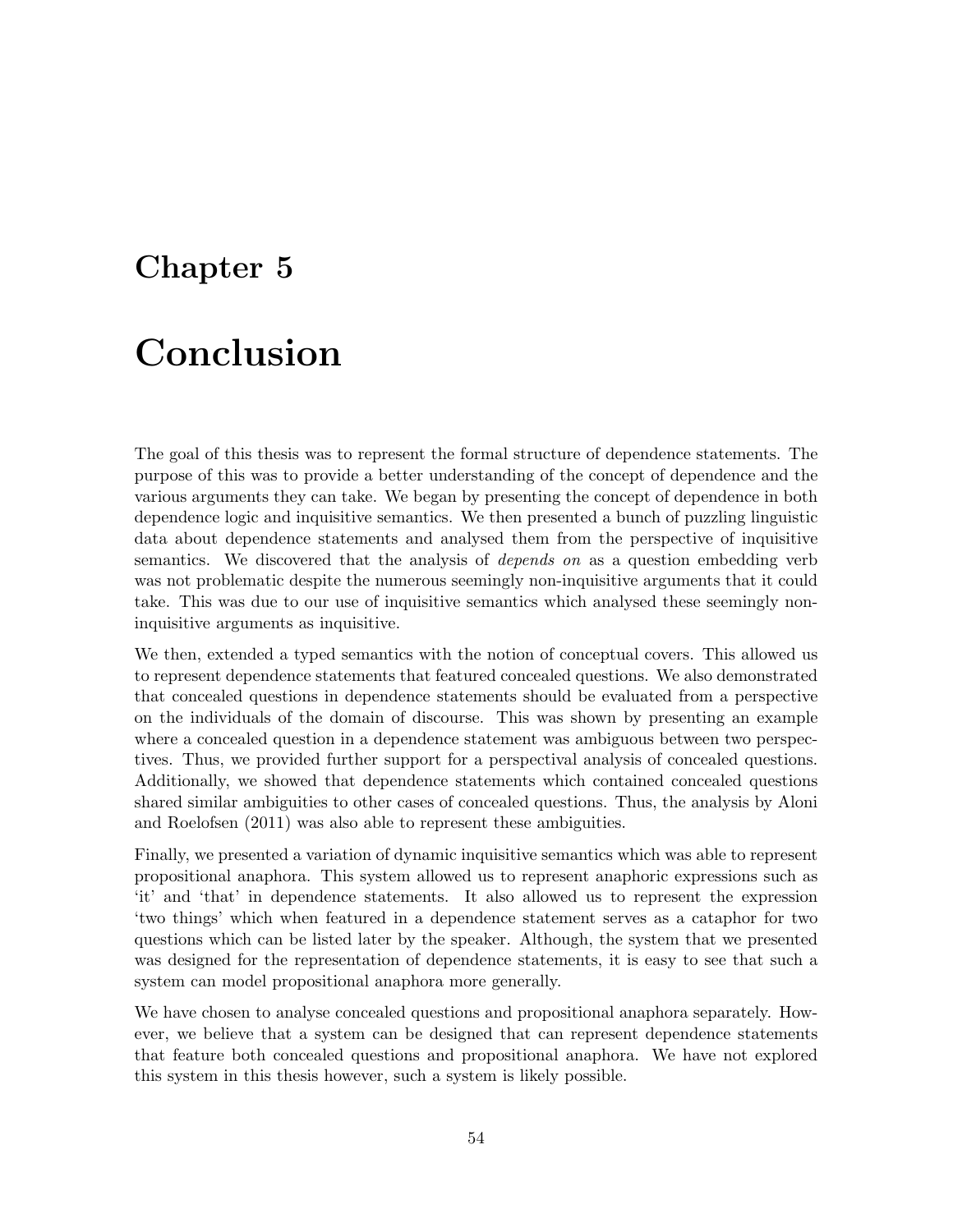### Bibliography

- Aloni, M. (2001). Quantification under Conceptual Covers. PhD thesis.
- Aloni, M. (2007). Free choice, modals, and imperatives. Natural Language Semantics,  $15(1):65-94.$
- Aloni, M. (2008). Concealed questions under cover. Grazer Philosophische Studien, 77:191– 216.
- Aloni, M. and Roelofsen, F. (2011). Interpreting concealed questions. Linguistics and Philosophy, 34(5):443–478.
- Baltag, A. and van Benthem, J. (2021). A simple logic of functional dependence. Journal of Philosophical Logic, pages 1–67.
- Ciardelli, I. (2016). Dependency as Question Entailment, pages 129–181. Springer International Publishing, Cham.
- Ciardelli, I. (2018). Dependence statements are strict conditionals. In Advances in Modal Logic, pages 123–142.
- Ciardelli, I., Groenendijk, J., and Roelofsen, F. (2018). Inquisitive Semantics. Oxford Surveys in Semantics. Oxford University Press.
- Ciardelli, I., Roelofsen, F., and Theiler, N. (2017). Composing alternatives. Linguistics and Philosophy,  $40(1):1-36$ .
- Dekker, P. (2012). Dynamic semantics, vol. 91 of studies in linguistics and philosophy.
- Dekker, P. et al. (1993). Transsentential meditations: Ups and downs in dynamic semantics. Linguistics, 14:65–117.
- Dotlačil, J. and Roelofsen, F. (2019). Dynamic inquisitive semantics: Anaphora and questions. In Proceedings of Sinn und Bedeutung, volume 23, pages 365–382.
- Dotlacil, J. and Roelofsen, F. (2021). A dynamic semantics of single-wh and multiple-wh questions. In Semantics and Linguistic Theory, volume 30, pages 376–395.
- Frana, I. (2006). The de-re analysis of concealed questions: a unified approach to definite and indefinite concealed questions. In *Semantics and Linguistic Theory*, volume 16, pages 17–34.
- Fusco, M. (2019). Sluicing on free choice. Semantics and Pragmatics, 12:1–20.